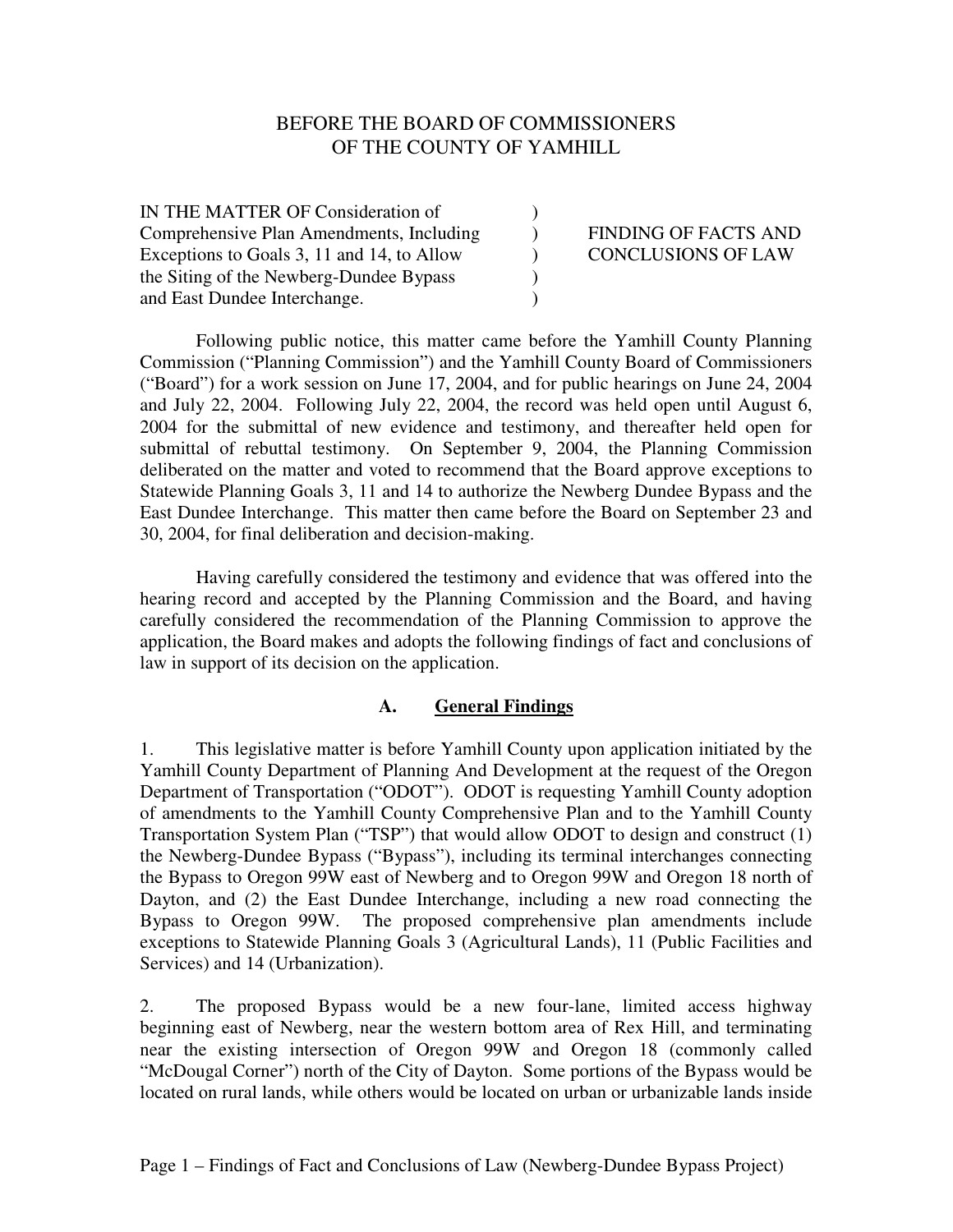the urban growth boundaries (UGBs) of Newberg and Dundee. Those portions of the Bypass located inside urban areas do not require goal exceptions. Indeed, Newberg and Dundee already allow for the Bypass in their local TSPs. However, the portions located on rural lands east of Newberg, between Newberg and Dundee and west of Dundee all require goal exceptions. These portions include the terminal interchanges east of Newberg and near Dayton.

3. During its consideration of exceptions authorizing the Bypass and the East Dundee Interchange, the Board also considered and approved the adoption of (1) new comprehensive plan policies associated with development of the Bypass and the East Dundee Interchange; (2) an Interchange Area Overlay Zone, which is a new land use regulation that would regulate uses on unincorporated lands located in the vicinity of the proposed Bypass interchanges, and (3) amendments to the Yamhill County Zoning Map to apply the Interchange Area Overlay Zone to the areas regulated by that overlay zone. The adopted comprehensive plan policies include policies to protect the identified functions of the Bypass to serve statewide and regional traffic by limiting permitted development near interchanges, as well as policies to protect nearby rural and resource lands from urban pressures that may result from development of a new limited access facility in the area. Separate ordinances and findings were prepared for and adopted by the Board for the comprehensive plan and zoning amendments referenced in this paragraph. The Board takes official notice of those ordinances and their supporting findings. Because those ordinances and findings also have relevance to the standards governing the adoption of the goal exceptions for the Bypass and the East Dundee Interchange, the Board incorporates them herein by this reference.

4. The Bypass and the East Dundee Interchange (together, "the Bypass Project") are components of a larger project known as the Newberg-Dundee Transportation Improvement Project ("NDTIP"). Other NDTIP components include improvements to other parts of Oregon 99W; improvements to local street systems not addressed by the Bypass Project; and an "Alternative Modes and Land Use" program aimed at reducing the number of vehicles traveling along the Oregon 99W/Bypass corridor. These other components are not part of the current proceeding before the County, and they are not authorized by this decision. Planning for these other components is expected to occur over the next few years, when the Bypass Project enters its "design" phase. ODOT has entered into Intergovernmental Agreements ("IGAs") with Yamhill County and with the cities of Dayton, Dundee and Newberg which outline the planning process for the completion of the Design Environmental Impact Statement during the design phase of the project. As these IGAs also have relevance to the current proceeding, the Board takes official notice of them and incorporates them by reference herein.

5. Consistent with the Land Conservation and Development Commission's Transportation Planning Rule ("TPR"), set out at Oregon Administrative Rules ("OAR") Chapter 660, Division 12, the proposed exceptions to Goals 3, 11 and 14 address and establish the need, mode, function and general location (which is specified as a corridor) for the Bypass and the East Dundee Interchange. Later, during the design phase of the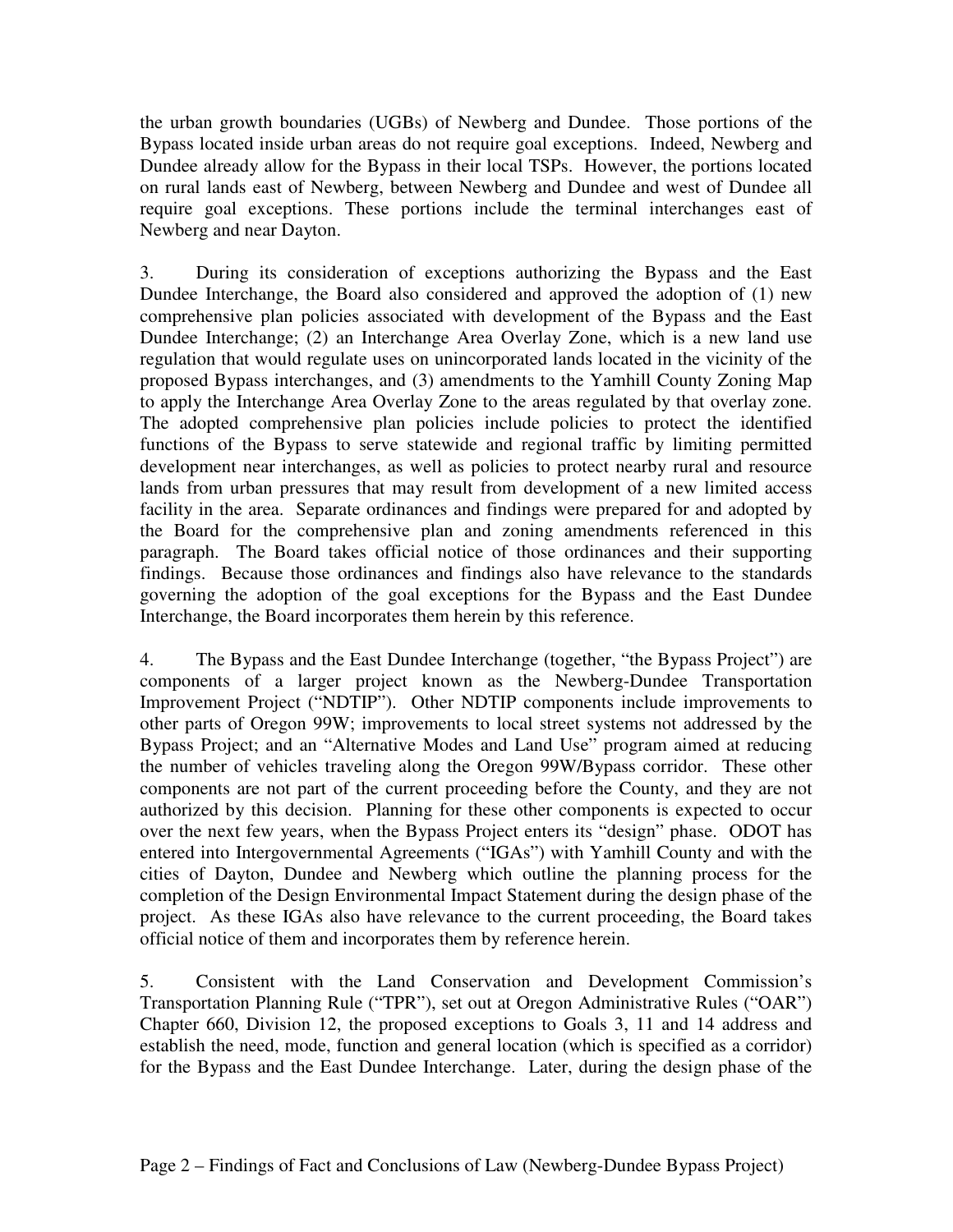Bypass Project, ODOT will determine the precise alignment for the Bypass and the East Dundee Interchange.

Also during the design phase, ODOT will determine the location of supporting roadways, crossing roadways and interchange connections and identify modifications or improvements to existing elements of the local street network that are necessary to support the Bypass function or to achieve compliance with regulatory standards. Some of the road network modifications and improvements may require additional local land use decision-making, which would take place prior to the issuance of a final Design Environmental Impact Statement.

ODOT also will consider and determine appropriate mitigation measures during the design phase, including mitigation of impacts to riparian resources and wildlife habitat. These mitigation measures will address the requirements established by the Collaborative Environmental and Transportation Agreement for Streamlining ("CETAS") Record of Agreement/Consensus for the Newberg-Dundee Transportation Improvement Project (hereinafter "CETAS Record"), dated February 2, 2004 and located at Volume 7, pages 86-98 of the ODOT Supporting Documentation, which the Board incorporates into these findings by this reference. The Board finds that final determination of measures to mitigate impacts to natural resources will require additional land use decision-making by Yamhill County. Only after ODOT has completed the design phase of the Bypass Project can ODOT go forward with construction of the Bypass and East Dundee Interchange.

6. As provided for in the Oregon Highway Plan ("OHP"), which is the highway element of ODOT's transportation system plan required by OAR 660-012-0015(1), the Bypass would function as a "Statewide Highway", an "Expressway" and a "freight route." See OHP Policies 1C and 1H and Appendix D. Under OAR 660-012-0015(2)(a), county TSPs must be consistent with adopted elements of the State TSP. For reasons discussed throughout these findings, the Board finds that the Bypass Project is consistent with ODOT's adopted OHP.

As defined in OHP Action 1A.1, the primary function of a *Statewide Highway* is to provide inter-urban and inter-regional mobility and provide connections to larger urban areas, ports and major recreation areas that are not directly served by Interstate Highways. A secondary function is to provide connections for intra-urban and intraregional trips. The management objective of statewide highways is "to provide safe and efficient, high-speed, continuous-flow operation" in urban and rural areas, with minimal interruptions to flow in urban areas. See OHP 1A.1. As a Statewide Highway, the Bypass would take over the function that existing Oregon 99W currently provides from east of Brutscher Road to the intersection of Oregon 99W and Oregon 18 (McDougal Corner). Existing Oregon 99W connects the Newberg-Dundee urban area with the Portland metropolitan area to the northeast and with McMinnville and the Oregon coast to the west and south. It is a primary route for tourist traffic between the Willamette Valley and Oregon coastal communities. It also provides the Portland metropolitan area with access to Spirit Mountain Casino and to the wineries of Yamhill County.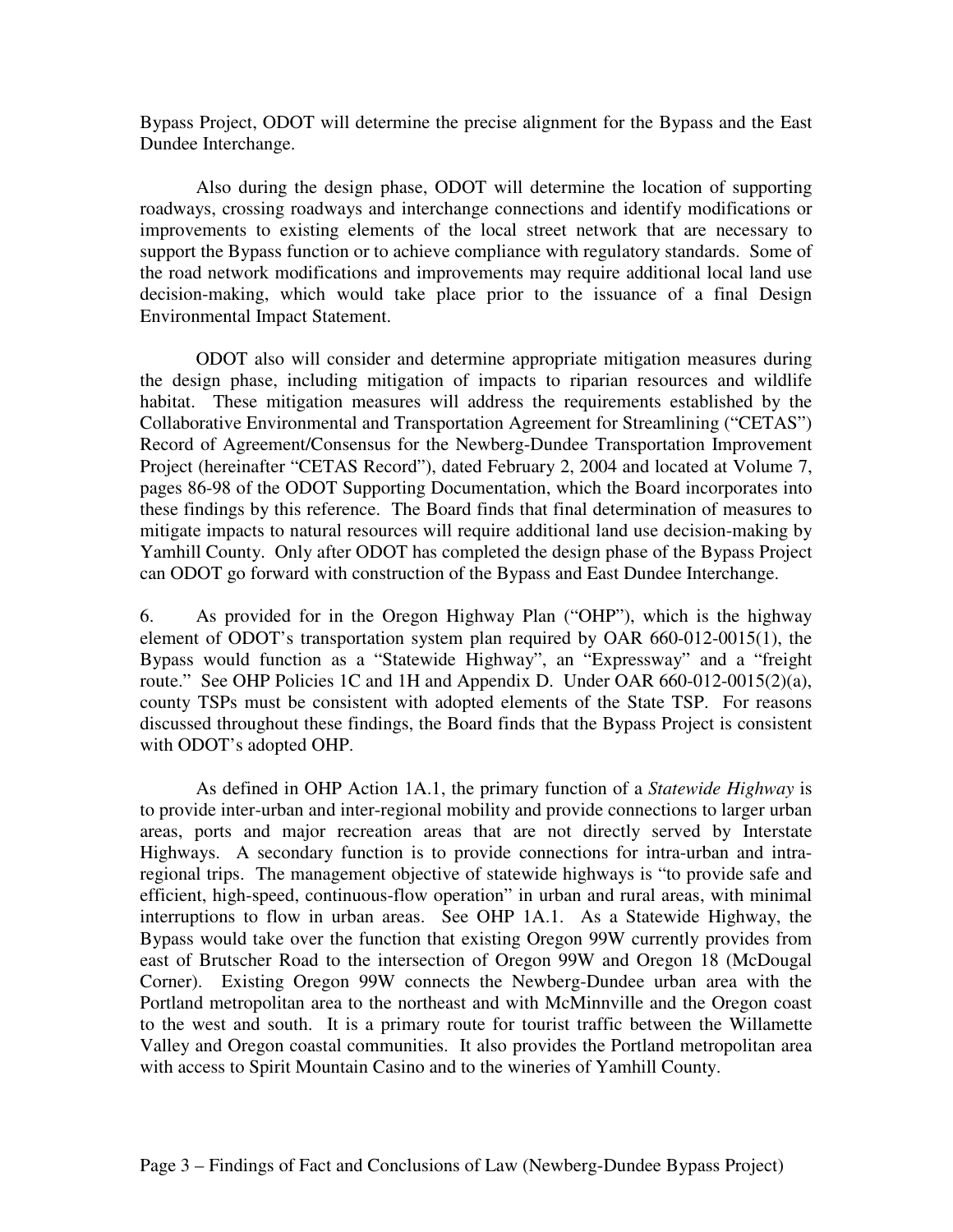Expressways are a subset of Statewide Highways. As defined in OHP Action 1A.2, Expressways "provide for safe and efficient high-speed and high volume traffic movements." Their primary function is to provide for interurban travel and connections to ports and major recreational areas with minimal interruptions. A secondary function is to provide for long distance intra-urban travel in metropolitan areas. The Board finds that an Expressway designation for the Bypass is consistent with and, indeed, mandated by the OHP Bypass Policy (1H) and Action 1H.2, which directs ODOT to design new bypasses "for moderate to high speeds at freeway or Expressway standards for regional and statewide traffic." The Board also finds that as an Expressway, the Bypass would provide for safe and efficient moderate to high-speed and high volume traffic movements from Newberg to Dayton and beyond. Indeed, with the Bypass, an Expressway designation will extend continuously along Oregon 99W for approximately 45 miles from Rex Hill to the Van Duzer Forest Corridor.

The State Highway Freight System is intended to facilitate interstate, intrastate and regional movements of trucks. As described in OHP Policy 1C, it is state policy to recognize the importance of maintaining efficient through movement of goods on major truck routes, which include Oregon 99W. OHP findings regarding freight indicate that freight depends upon timely and dependable movement of goods over the system, and also that highway efficiency for goods movement in an expanding economy requires investments in infrastructure to reduce congestion on freight routes. OHP Action 1C.4 directs ODOT to consider the importance of timeliness in freight movements in developing and implementing plans and projects on freight routes. OHP Action 1C.3 establishes a preference to treat designated freight routes as Expressways both outside of and within urban growth boundaries. The Board finds that the Bypass, which would be built to Expressway standards and which would serve statewide and regional traffic, will facilitate the timely and efficient movement of goods to and through the Newberg-Dundee area. Indeed, the Board heard significant credible testimony in support of the Bypass from businesses extending from Newberg to McMinnville confirming a very serious need to improve freight mobility along the Oregon 99W corridor in order for their businesses to remain competitive and successful.

7. As interpreted by the Department of Land Conservation and Development ("DLCD"), the TPR requires separate and independent justification, in the form of goal exceptions, for intermediate interchanges proposed to be located along limited access highways in rural areas. Accordingly, the East Dundee Interchange, including the roadway connecting that interchange to existing Oregon 99W, requires separate goal exceptions under the TPR. However, the Oregon 219 Interchange does not require goal exceptions because ODOT is proposing to locate it entirely within the City of Newberg's UGB. If, at some future time, ODOT should determine that some or all of the Oregon 219 Interchange needs to be located on rural lands, goal exceptions then would be required to justify its location on rural lands.

8. The criteria applicable to the plan amendments authorizing the Bypass and East Dundee Interchange are set out in ORS 215.283(3)(a), ORS 197.732, OAR 660 Division 4, OAR 660 Division 12 (the TPR), the Statewide Planning Goals, the Yamhill County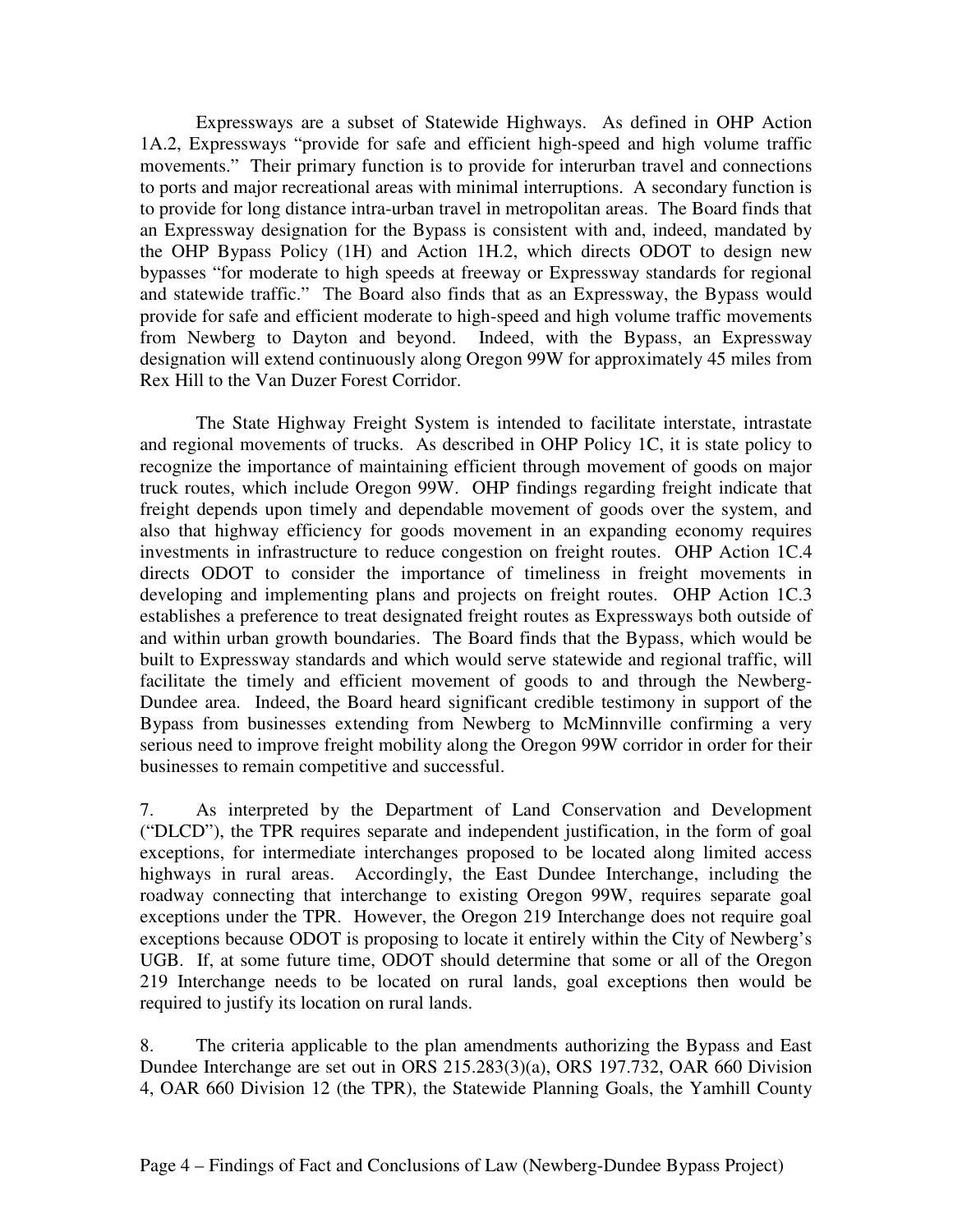Comprehensive Plan and Transportation System Plan, the Yamhill County Zoning Ordinance, and the OHP. ODOT's "Findings of Fact and Statement of Reasons in Support of Exceptions to Goals 3, 11 and 14" (hereinafter the "Exceptions Document") identifies the specific standards within these authorities that are relevant to the Bypass Project. Except as noted otherwise in these findings, the Board finds and concludes that the standards identified and addressed in ODOT's Exceptions Document are the only standards that apply to the Bypass Project.

9. The Exceptions Document contains detailed findings of fact and reasons supporting exceptions to Goals 3, 11 and 14 and explaining how the Bypass Project complies with the Oregon Highway Plan, the Yamhill County Comprehensive Plan and all other applicable review standards. Except as expressly noted otherwise in these findings, the Board finds ODOT's analysis of compliance with the applicable standards in its Exceptions Document to be credible, thorough, persuasive and correct. Accordingly, with the exceptions noted, the Board adopts as its own and incorporates herein in its entirety by this reference, the facts and analysis of compliance with applicable standards set out in ODOT's Exceptions Document.

An "Errata Sheet" submitted into the record by ODOT and dated July 22, 2004, indicates that the land use designations on pages 9 and 16 of the Exceptions Document incorrectly label as "rural residential" some lands that are zoned for exclusive farm use. The Board accepts the corrections set out in ODOT's Errata Sheet regarding the designations of these lands and incorporates them into the Exceptions Document by this reference.

ODOT's "Errata Sheet" also indicates that the Oregon Transportation Commission amended OHP Policy 1B in January, 2004, but that the Exceptions Document addresses *former* Policy 1B instead. The Errata Sheet sets out new findings addressing compliance with the *amended* Policy 1B. The Board accepts and agrees with ODOT's analysis of compliance with the amended Policy 1B as set out in ODOT's Errata Sheet, and it incorporates that analysis into the Exceptions Document by this reference. The Board incorporates the new findings in the form of a supplement to the discussion of *former* Policy 1B because it finds that the discussion of former Policy 1B has some continuing relevance. To the extent that the two sets of findings may conflict, the Board finds that the discussion of compliance with amended Policy 1B will control.

Finally, the Errata Sheet expands on a footnote in the Exceptions Document to explain how ODOT determined adverse impacts. The footnote indicates, and the Board finds, that ODOT applied a factor of 0.6 to each build alternative corridor to determine adverse impacts, because the bypass's actual footprint would only require about 60 percent of the area with any of those corridors. The Board finds that ODOT's application of this factor presents a more realistic determination of actual impacts, since approximately 40 percent of the land within the proposed Bypass corridor will not be developed, and it incorporates this revised footnote into the Exceptions Document by this reference.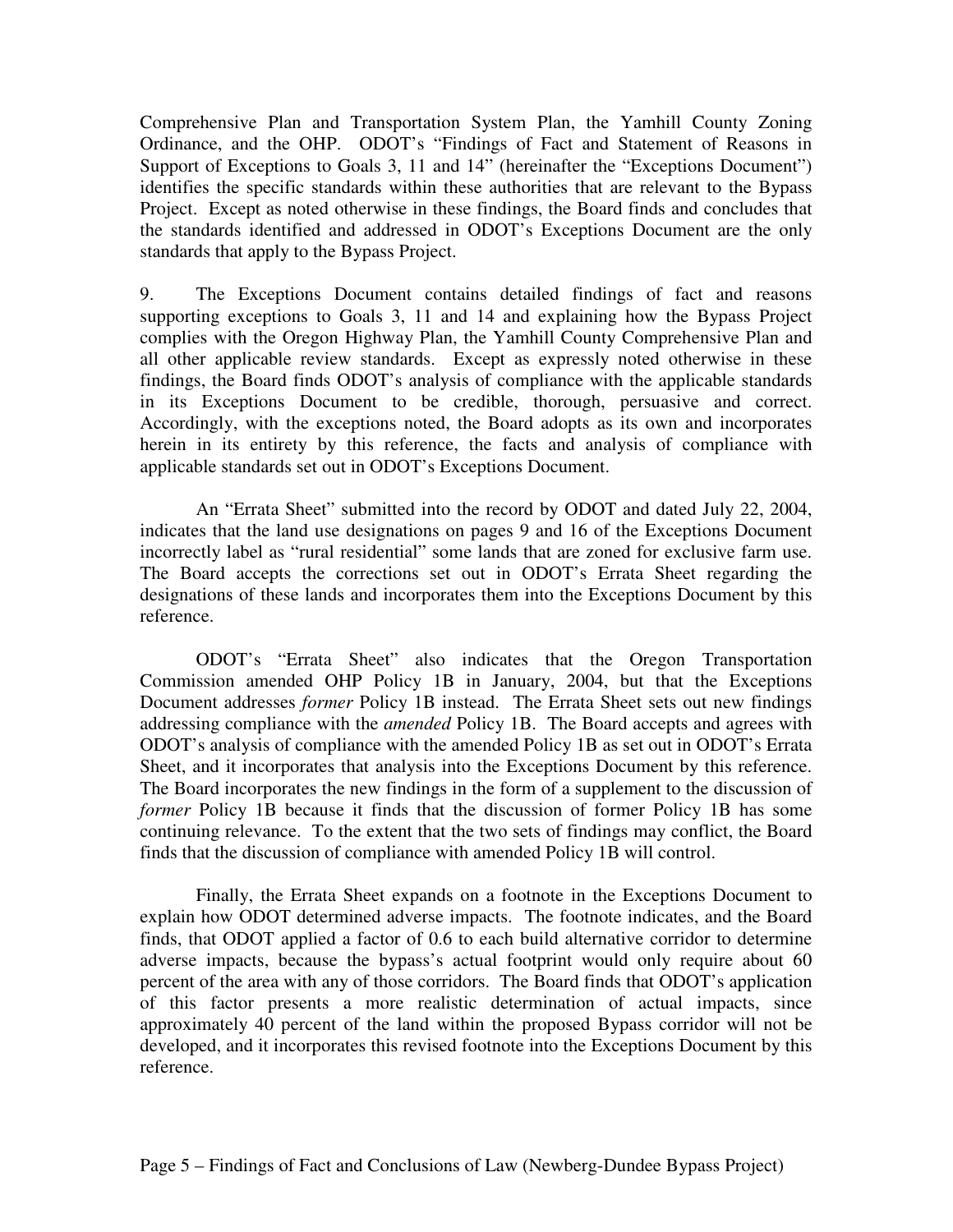10. During the course of the public hearings, a great deal of testimony was provided both in support of and against the Bypass Project. Much of the testimony focused on existing and future traffic congestion in the region, impacts to businesses operations and to the region's ability to retain and attract new businesses, impacts to agricultural lands and farm operations, impacts to community livability, and possible alternatives to the Bypass and the East Dundee Interchange. Some of the evidence presented was conflicting.

Having considered the evidence and testimony carefully, the Board finds the evidence and testimony provided by ODOT and its consultants, including ODOT's prime consultants (Parametrix Inc. and URS Corporation) and ODOT's sub-consultants (Kittelson and Associates, Inc., Geodatascape, Inc., Dorman and Associates and Mark Greenfield), to be more thorough and comprehensive and more credible and persuasive on the matters raised by the applicable review standards than the evidence and testimony submitted by opponents to the Bypass Project. This includes, but is not limited to, the testimony of ODOT and its consultants regarding existing and anticipated traffic volumes and traffic impacts; traffic engineering and operational feasibility issues; land use impacts; impacts to agricultural lands; consistency with TPR, OHP, County Comprehensive Plan and statewide planning goal standards; the need for the Bypass and the East Dundee Interchange; and whether or not alternative locations or methods not requiring goal exceptions can reasonably accommodate the identified transportation needs.

Accordingly, the Board also adopts as its own findings of fact and reasons, and incorporates by reference in their entirety herein, the facts and analysis set out in (1) ODOT's rebuttal to opponent testimony entitled "ODOT Responses to Opponents' Questions and Comments" dated July 22, 2004 (hereinafter "ODOT Responses Document"); (2) a letter from Bonnie Heitsch, Oregon Department of Justice to the Yamhill County Board of Commissioners and Planning Commission dated August 6, 2004 (hereinafter the "Heitsch letter"); and (3) a letter from Bonnie Heitsch to the Yamhill County Board of Commissioners and Planning Commission dated August 27, 2004 (hereinafter "Heitsch rebuttal letter"). The Board also believes and relies on the facts and reasoning set out in the supporting reports and memoranda prepared by ODOT or its consultants or relied on by ODOT that are expressly identified in the Exceptions Document, the ODOT Responses Document, the Heitsch letter, the Heitsch rebuttal letter or these findings.

## **B. Exceptions Justifying the Newberg-Dundee Bypass**

1. Based on the facts and reasons set out below and in ODOT's Exceptions Document, the Board concludes that a transportation need for the Newberg-Dundee Bypass exists that is statewide, regional and local. The Bypass is needed to accommodate the safe and efficient movement of people and goods around and through the Newberg-Dundee region and between the Newberg-Dundee region and other regions of the state. The Bypass also is needed to remove unacceptably high levels of congestion on existing Oregon 99W (exceeding 1.0 volume to capacity in both Newberg and Dundee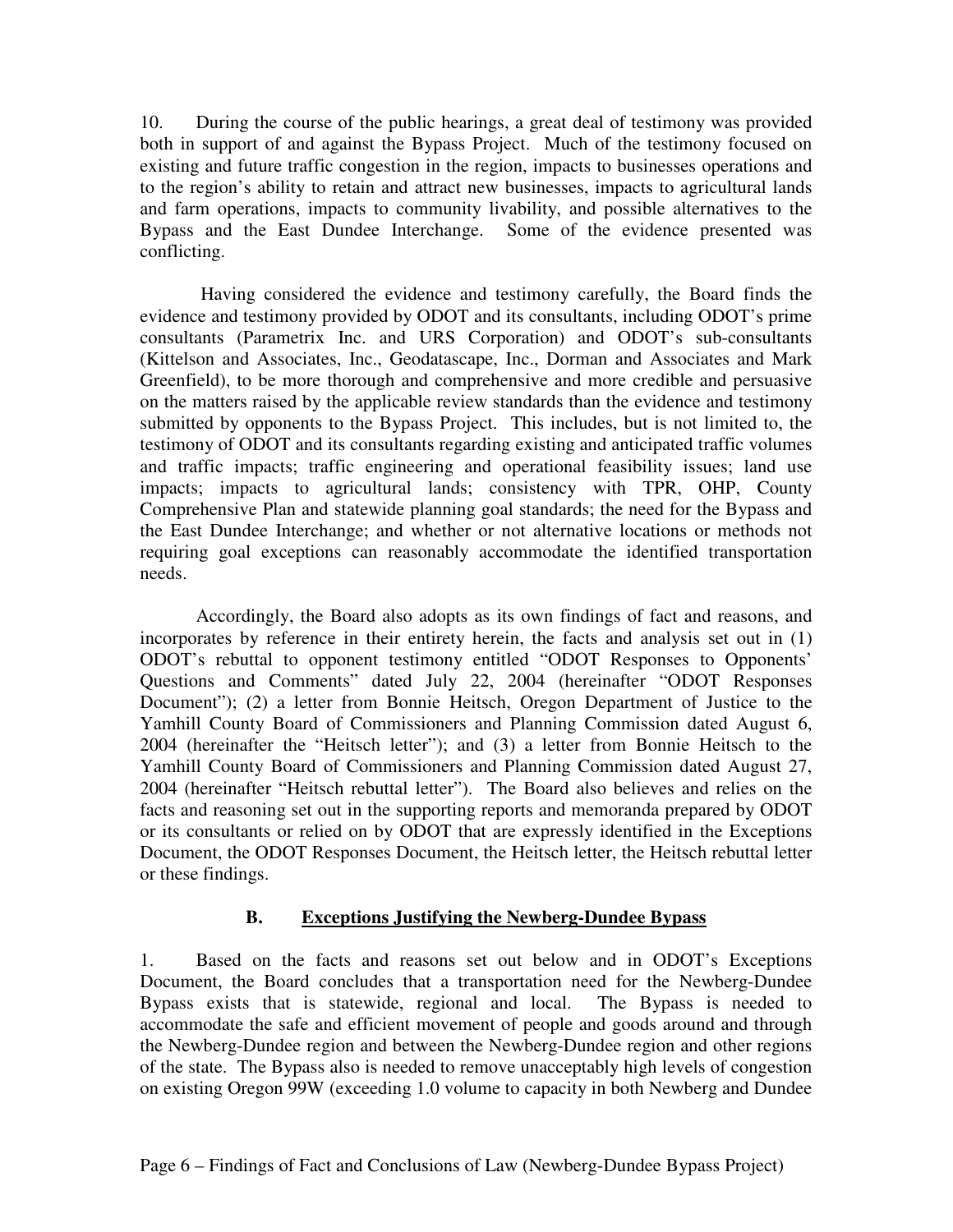by the year 2025 under no-build conditions), thereby freeing up capacity on that highway to serve local and regional transportation movements.

2. Oregon 99W presently serves as both a Statewide Highway/Freight Route and as the "main street" for Newberg and Dundee. The highway connects Newberg and Dundee to the Portland metropolitan region, McMinnville, the Oregon coast (via Oregon 18) and other areas. Oregon 99W is a primary route for tourist traffic between the Willamette Valley and Oregon coastal communities. It provides the Portland area with access to Spirit Mountain Casino, which is currently the number one tourist destination in Oregon with an estimated 3.3 million visitors in 2002, and to the wineries of Yamhill County. Weekday commuters use Oregon 99W to travel between the Newberg-Dundee urban area and McMinnville and between Yamhill County and the Portland metropolitan area. Trucks use Oregon 99W to haul freight to and through this region.

3. Over the past decade, traffic on Oregon 99W in downtown Newberg and Dundee has increased by approximately 40 percent. On both weekdays and weekends, lines of vehicles often stretch along the highway for more than a mile in both directions from the intersection of Oregon  $99W$  and  $5<sup>th</sup>$  Street in Dundee, where Oregon  $99W$  has just one travel lane in each direction. This level of congestion already exceeds ODOT's peak hour volume to capacity ("v/c") performance standard for Statewide Highways that are also freight routes, which is 0.75 v/c inside urban growth boundaries and 0.70 v/c on rural lands.

Traffic estimates indicate that 20 years from now, this congestion will get much worse. By the year 2025, with some local road improvements but no bypass, average daily vehicle trips on Oregon 99W in downtown Newberg are expected to increase by another 40 percent, from approximately 40,000 vehicle trips to an estimated 56,000 vehicle trips. In downtown Dundee, average daily vehicle trips are expected to increase by nearly 50 percent, from approximately 32,000 today to an estimated 47,000 vehicle trips in 2025.

By 2025, ODOT projects that downtown Dundee and Newberg will experience, respectively, 14 and 15 hours of congestion per day, during which traffic volumes would exceed ODOT's performance standard for a statewide highway/freight route. The Board believes these estimates and so finds. It further finds that under a no-build scenario, it would take more than 40 minutes to drive the approximately 11 mile distance from the Rex Hill area immediately east of Newberg to McDougal Corner near Dayton, compared with 12-15 minutes with the Bypass. Such high levels of congestion would have adverse economic impacts (through delay, reduced movement of people and goods, reduced accessibility to businesses and markets, etc.), social impacts (increased noise, increased air pollution, reduced community cohesion, etc.) and safety impacts (increased potential for crashes, reduced ability to provide emergency services or to handle emergency evacuations in a timely manner). The Board concludes from these findings that such impacts would cause significant harm to the economic, social and environmental health and welfare of the region and would significantly reduce the region's overall quality of life.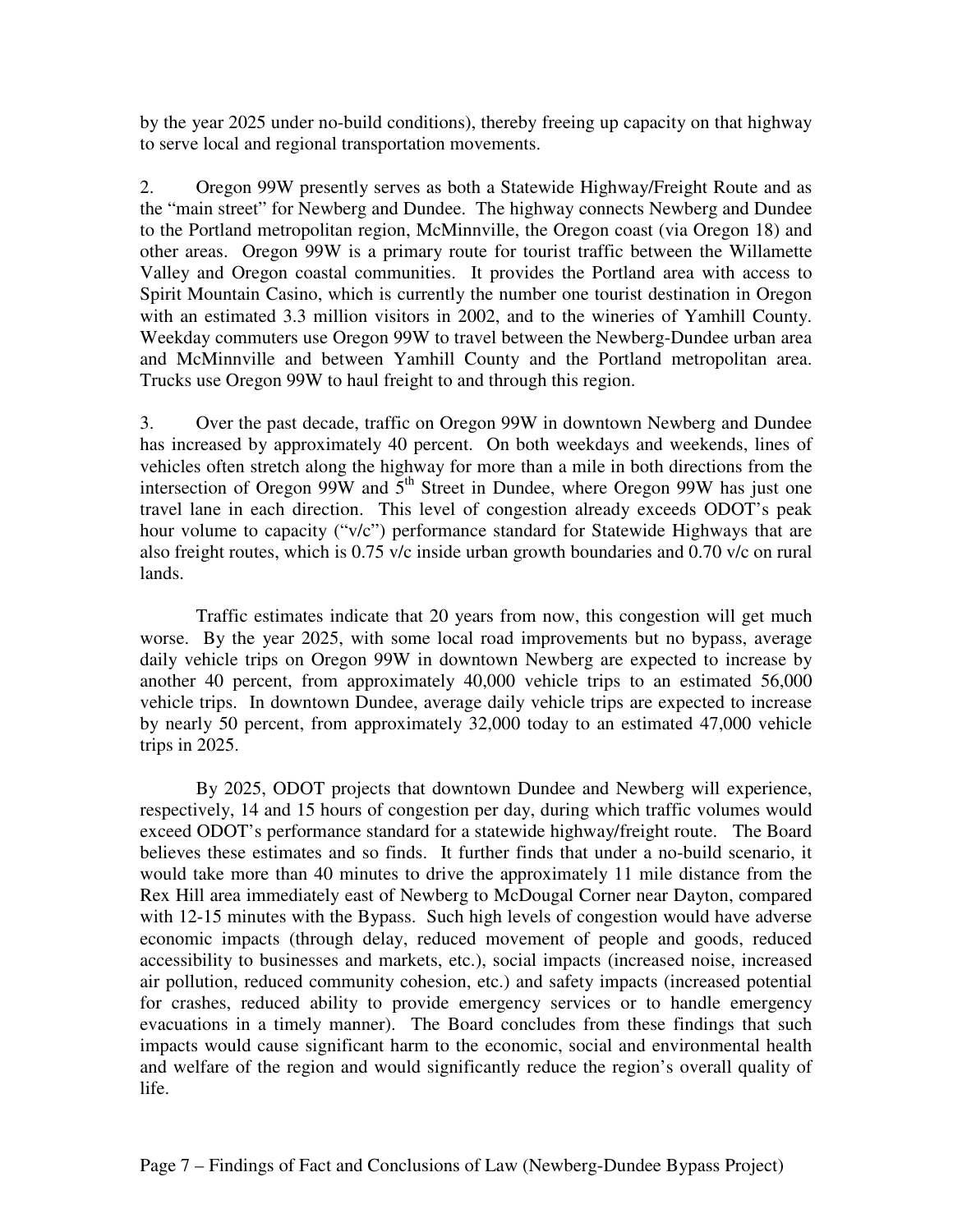4. For reasons stated in the Exceptions Document, the Board finds that the Bypass is needed to provide significant congestion relief to travelers along existing Oregon 99W and to improve the movement of people and goods for all users in the Oregon 99W corridor. It is needed to accommodate substantial volumes of recreational traffic traveling between the Portland metropolitan area and the central Oregon coast, the Spirit Mountain Casino and Yamhill County wineries. It is needed to accommodate business and freight traffic traveling between the coast, McMinnville, the Newberg-Dundee urban area and the Portland area and I-5 corridor. It is needed to facilitate and improve the safety of local traffic and pedestrian movements within the Newberg-Dundee urban area. It is needed to maintain and improve the attractiveness of Newberg and Dundee as places to do business and to retain existing businesses located in and around Newberg, Dundee and McMinnville. By removing approximately 25,000 anticipated year 2025 daily statewide and regional trips from existing Oregon 99W in Newberg and (with the East Dundee Interchange) approximately 38,000 daily statewide and regional trips from existing Oregon 99W in Dundee, the Bypass would free up existing Oregon 99W to serve local and remaining regional trips. With this reduction in statewide and regional traffic volumes, the year 2025 volume to capacity ratio on existing Oregon 99W would be reduced to a level that would then meet city, county and ODOT roadway performance standards for arterial highway facilities.

5. The Board heard no testimony contradicting ODOT's assertions that congestion is a very serious problem impacting statewide, regional and local travel within the existing Oregon 99W corridor. Indeed, even opponents of the proposed Bypass acknowledged that the transportation problems the region is experiencing are real and demand attention. Testimony from these opponents instead focused on resolving this serious problem by using alternatives to a bypass or by locating a bypass within a different corridor than the one recommended for adoption. For reasons set out below, the Board believes that the identified transportation need can reasonably be accommodated only by a bypass. The Board further believes that the public testimony and the whole record very strongly support ODOT's identified need for the Bypass to serve anticipated statewide, regional and local traffic volumes to the year 2025.

The Board heard compelling testimony regarding the need for the Bypass from the leaders of municipal governments located along the Oregon 99W corridor in Yamhill County. Dave Haugeberg, speaking on behalf of Mayor Stewart of Newberg, testified that much like McMinnville has done, Newberg would like to develop an attractive downtown. However, this goal is thwarted by tens of thousands of trucks and cars that pass through Newberg's downtown every day. Mr. Haugeberg stated that during peak traffic hours, a semi-truck passes by City Hall on Oregon 99W every ten seconds, making it very difficult for Newberg to attract businesses to the city's downtown. He said that this traffic is pedestrian and shopper unfriendly, creates noise and pollution, and poses safety concerns both for people crossing streets and for emergency response vehicles. The Board agrees with this testimony and so finds. Indeed, the Board finds that by 2025, under a No-Build scenario, downtown Newberg would experience 2200 daily freight trips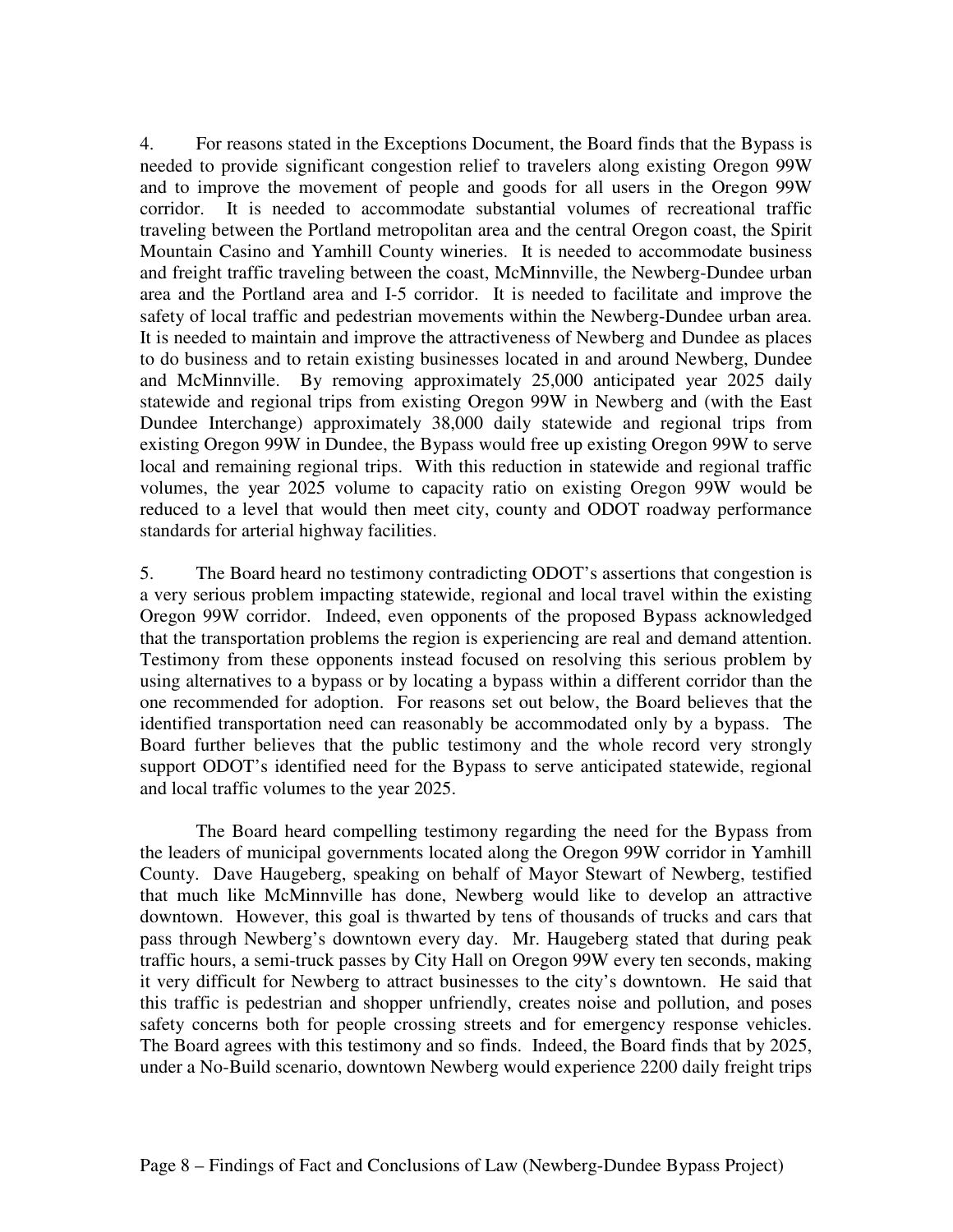traveling eastbound and another 2200 daily freight trips traveling westbound, while Dundee would experience 3700 daily freight trips through its downtown.

Similarly, Mayor Windish of Dayton testified that traffic at the intersection of Oregon 99W and Oregon 18 has been a nightmare for years and that the Bypass is needed to benefit Dayton's economy. Mayor Gormley of McMinnville testified that difficulties in getting products into the city or to market due to the heavy congestion along Oregon 99W has seriously impeded efforts to attract new businesses and family wages jobs to McMinnville. Mayor Gormley stated that transportation is key to many industries and to many manufacturing processes; that congestion on Oregon 99W has forced companies to leave the McMinnville area and take high paying jobs with them; and that loss of businesses is bad for McMinnville and Yamhill County. Mayor Worrall of Dundee testified that widening Oregon 99W to five lanes in Dundee would "destroy Dundee" by removing at least half of the businesses in the city's downtown and creating a 300 foot wide dead zone extending from Oregon 99W to the south side of the railroad tracks paralleling Oregon 99W because there is inadequate space to build businesses there. Mayor Worrall introduced letters from the proprietors of Rex Hill Vineyards, Sokol Blosser Winery, and Lange Winery stating respectively that the Bypass needs to become a reality, that congestion on Oregon 99W adversely affects safety and tourism, and that the cost impact associated with delay on Oregon 99W is costing them time and money and endangering their business. The Board believes and agrees with all of this testimony and it so finds.

Numerous Yamhill County business owners or representatives provided similar testimony to the Board. For example, Rosemari Davis, who is the CEO of Willamette Valley Medical Center in McMinnville, testified that in just 10 years the hospital emergency room volume has increased from 6000 (what?? Patients? Visits?) a year to over 20,000 a year, with motor vehicle accidents accounting for much of the overall volume. She emphasized that the Bypass would reduce the accident rate within the corridor by "big numbers." She added that anticipated growth in congestion along the Oregon 99W corridor could have very serious adverse health effects because Willamette Valley Hospital ships out its thoracic surgery and multiple trauma cases and does so mostly by ground transport. Kurt Zetzsche, who is president of Cascade Steel Rolling Mills in McMinnville, testified that his company ships about 1200 to 1400 trucks of finished product a month and receives 250 to 300 shipments of materials each month that enable the company to produce steel. He said it is becoming very difficult for his company to compete in the market because of the delays associated with transporting goods and materials. Indeed, Mr. Zetzsche told the Board that if he had to choose a location for his plant today, he would select a location along the I-5 corridor rather than McMinnville. He said it is imperative that a timely and efficient transportation connection be provided between McMinnville and the I-5 corridor. Willy Lunn, representing Argyle Winery in Dundee, testified that if Argyle Winery is forced to relocate, it will relocate outside of Yamhill County. And Sean Carlton, the national brand manager for Archery Summit in Dundee, stated that his company's financial success is tied directly to retail sales in Oregon and that congestion in Dundee will keep customers away if it requires 20 minutes for people to travel 1.2 miles. The Board finds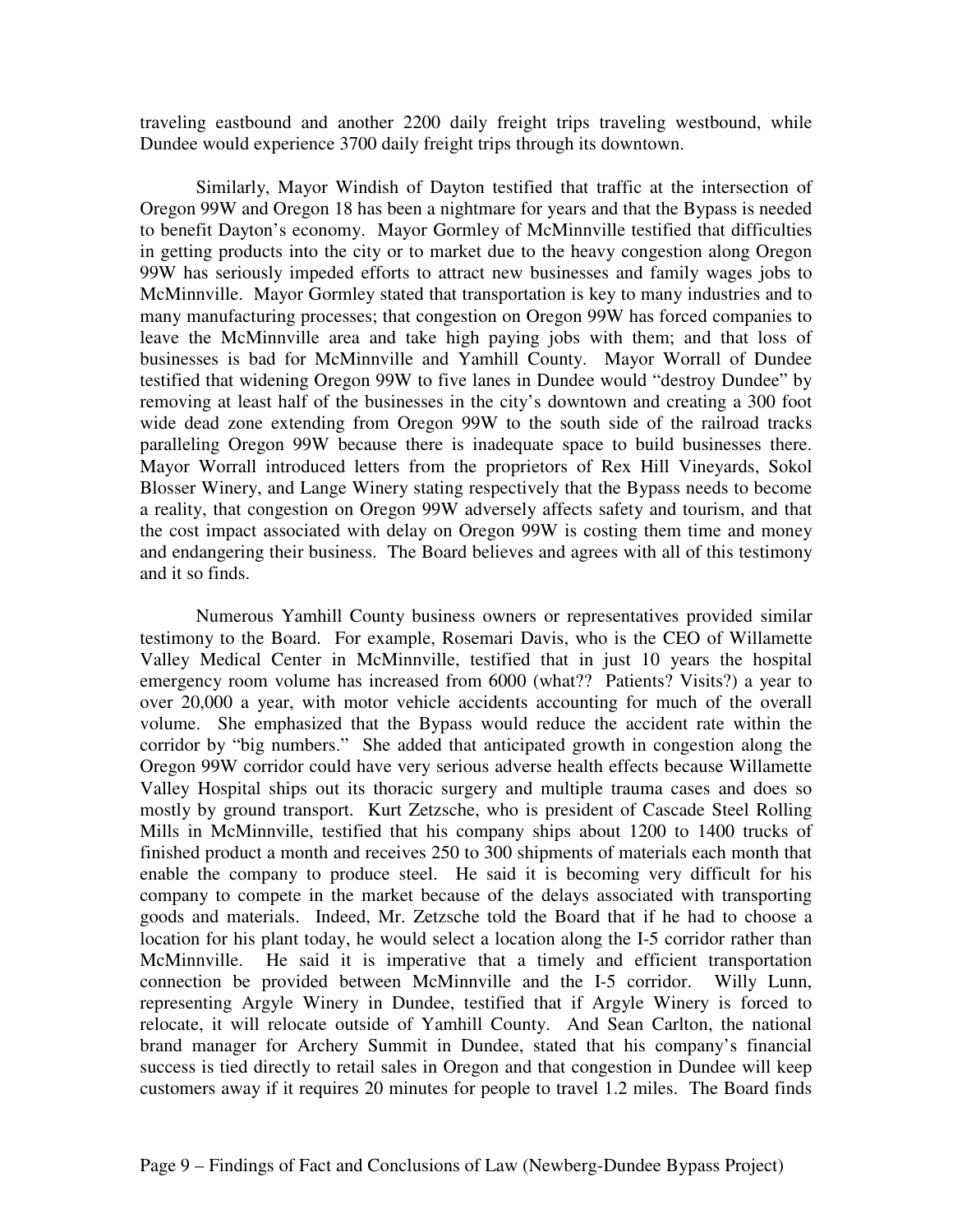all of these people to be credible witnesses, and it agrees with and accepts as fact the statements that they made.

6. The Exceptions Document sets out thresholds for determining whether alternatives to the Bypass (and to the East Dundee Interchange) that do not require goal exceptions can "reasonably accommodate" the identified transportation need. Identified thresholds include operational feasibility and minimum transportation performance; cost; economic displacements, community livability and consistency with local adopted TSP and community vision statements; safety; and compliance with Oregon Highway Plan requirements.

The Board finds that these thresholds are reasonable and appropriate for the reasons set out in the Exceptions Document and below. In so finding, the Board takes particular notice of the fact that the OHP and the goals, policies and standards contained therein constitute the modal system plan for highways prepared and adopted by ODOT pursuant to OAR 660-012-0015(1) and OAR 731-015-0055. As such, the OHP, including its goals, policies and standards (including the maximum volume to capacity ratios contained in Table 6 of the OHP), as well as ODOT's interpretation of the OHP and its provisions, warrants considerable weight by the Board and is an appropriate threshold to determine reasonableness pursuant to OAR 660-012-0070(6).

The Board expressly endorses the minimum performance threshold set out in the Exceptions Document, for the reasons stated therein. Further, because the OHP designates Oregon 99W as a Statewide highway and freight route, and because the identified transportation need is to serve statewide and regional traffic and freight movement and to separate this traffic from local traffic, the Board believes and finds that non-exception alternatives, in order to be considered reasonable, must be consistent with the functions and management objectives of Statewide Highways and freight routes as identified in the 1999 OHP and described in Paragraph A.6 above. The Board concludes that alternatives that are inconsistent with these policies or are incapable of achieving these functions and management objectives will be deemed incapable of reasonably accommodating the identified transportation need.

The Board expressly agrees with ODOT as to its justification for using economic displacements, community livability and consistency with local adopted TSPs and community vision statements as a threshold. As applied by ODOT to the East Dundee Interchange, this threshold considers whether an alternative not requiring exceptions would have unduly adverse effects on the City of Dundee in terms of economic dislocations; Dundee's existing and future economic viability, vitality and attractiveness; Dundee's outward appearance; development of a pedestrian friendly city environment within Dundee; and the city's ability to achieve a reasonable vision for future growth and development consistent with standards in the city's comprehensive plan and TSP. The Board finds that this threshold is appropriately based upon acknowledged policies in Dundee's comprehensive plan and TSP. It further finds that ODOT has developed a reasonably objective measure for determining compliance with this threshold that is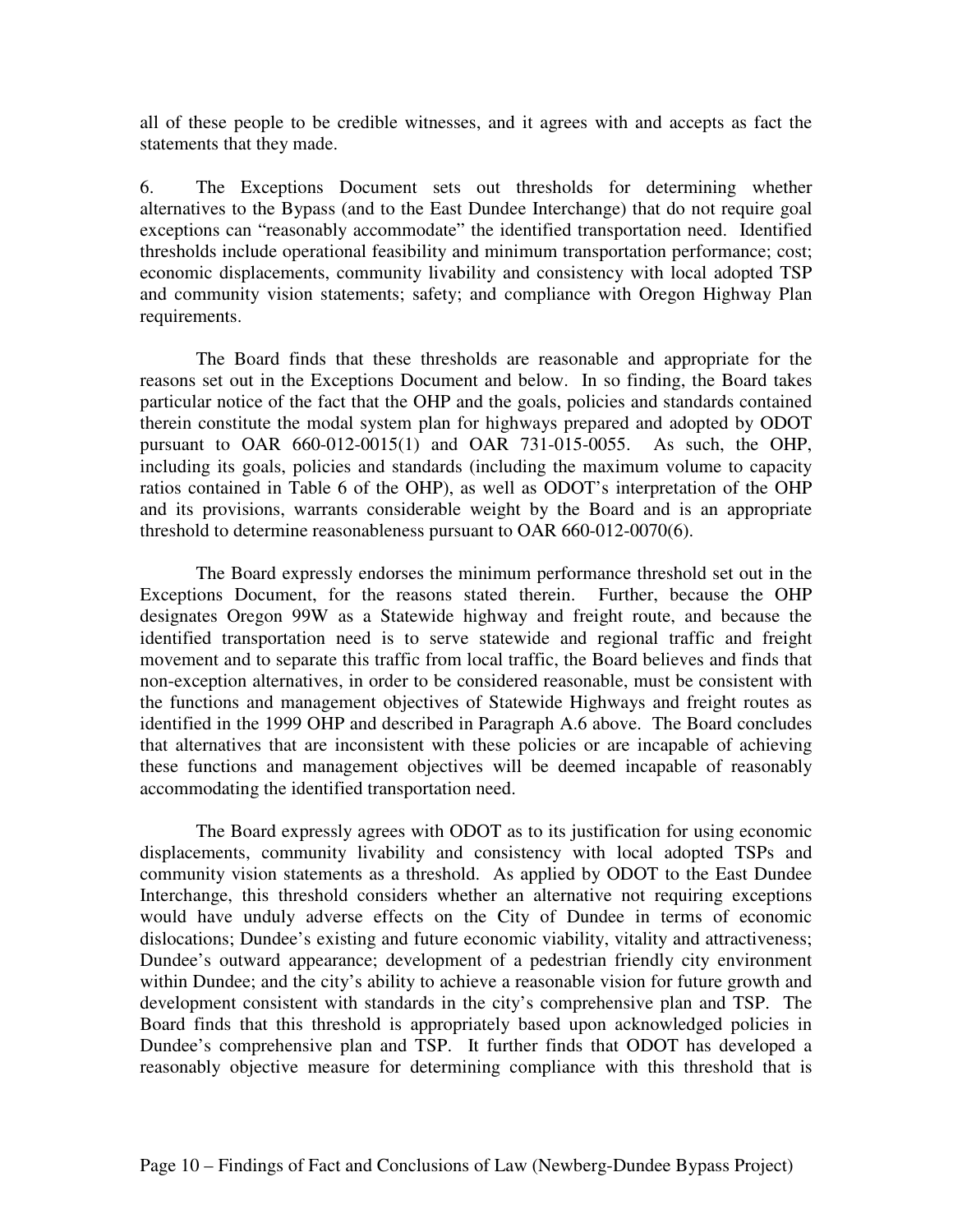consistent not only with Dundee comprehensive plan and TSP policies but also with a community's right to determine its desired urban form.

The Exceptions Document does not address in detail how cost would be used as a threshold. In its testimony to the Board and Planning Commission, ODOT opined that for alternatives to the Bypass *corridor* not requiring goal exceptions, cost should be *considered* in determining their reasonableness but *not relied on by itself* to eliminate any alternative. This is because a corridor study covering a very large geographic area, such as that performed here by ODOT under the National Environmental Policy Act, does not provide sufficiently detailed information at a site-specific level based on a conceptual design of the roadway to determine costs with any significant degree of accuracy. The Board agrees with ODOT and concludes that for non-exception alternatives to the recommended Bypass corridor, cost should not be a controlling factor in determining their reasonableness. Further, because cost estimates provided at a corridor level of analysis (called 'planning estimates' by ODOT) are based on unit costs of questionable accuracy, given the reduced level of site-specific analysis, the Board finds that cost should enter into the equation only if the Board first determines that non-exception alternatives can otherwise reasonably accommodate the identified transportation need when measured against the other identified thresholds.

With respect to alternatives to the East Dundee Interchange that do not require goal exceptions, ODOT testified that more reliable cost information is available because these alternatives cover a much smaller area and because ODOT engaged in conceptual design closer to that associated with a Design Environmental Impact Statement. Still, ODOT stated that these cost estimates remain preliminary -- for approximate comparison purposes only -- in the absence of design level engineering beyond the concept level, and the Board so finds. In line with this level of accuracy, ODOT suggested that an East Dundee Interchange alternative estimated to cost double or more the estimated cost of the East Dundee Interchange would seem unreasonable because the excessive cost would be an inefficient use of public funds. In the absence of very significant mitigating factors, such as preservation of substantially more acres of agricultural land, the Board agrees with ODOT's suggestion.

Because the record does not demonstrate any such significant mitigating factors associated with the non-exception alternatives that were presented to the Board, the Board concludes that when an alternative would cost approximately double or greater the cost of the East Dundee Interchange, that fact reflects poorly on the reasonableness of that alternative to meet the identified transportation need. Still, as with Bypass corridor alternatives, the Board finds that cost should not be the sole basis for eliminating any non-exception alternative. The Board also finds that it is appropriate to consider and compare the costs of the East Dundee Interchange and its non-exception alternatives separate and apart from the costs associated with the larger Bypass corridor because the TPR requires that the East Dundee Interchange be justified as an independent transportation facility through its own separate goal exceptions.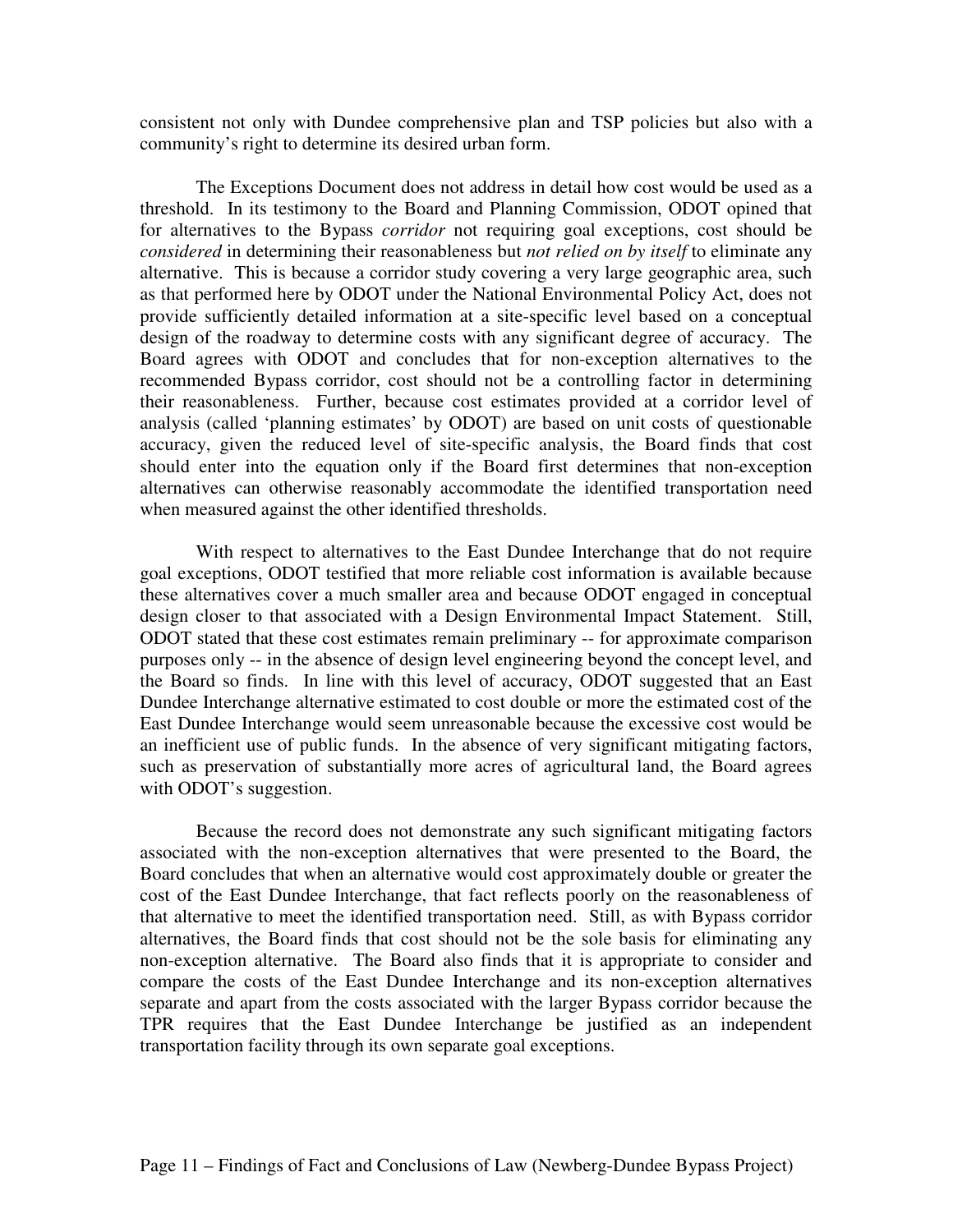Another factor that the Board finds relevant concerns the level of disruption to the local transportation network and the impacts of associated mitigation. Existing roads that provide direct access to local residences or that serve a neighborhood collector function cannot be converted into a Statewide highway and freight route without providing new local accesses or collector roads as replacements to serve affected neighborhoods. Those new roads will have their own associated adverse impacts which contribute to the cumulative impact of an alternative. The Board finds that it is appropriate to consider these impacts.

7. Alternatives to the Bypass not requiring goal exceptions include alternative travel modes (such as transit, pedestrian and bicycle travel), transportation system management ("TSM") measures, improvements to existing transportation facilities, and combinations of these three methods. For the reasons stated in ODOT's Exceptions Document, the ODOT Responses Document, the Heitsch letter and these findings, the Board finds that these methods, alone and in combination, cannot reasonably accommodate the identified transportation need for the Bypass.

As part of the environmental analysis performed in accordance with requirements of the National Environmental Policy Act ("NEPA"), ODOT examined the feasibility of employing a combination of alternative travel modes, TSM measures and improvements to the local road system in lieu of a bypass. Among other project elements, ODOT looked at providing express bus service every 15 minutes between the Newberg-Dundee urban area and the Portland metropolitan area, adding transit stations with park and ride lots every few miles along Oregon 99W and Oregon 18, and providing additional transit service to complement the express bus service. It looked at adding bicycle lanes within city limits and adding bicycle and pedestrian links to express bus stations. ODOT also considered a wide range of TSM measures, including driveway consolidation, raised medians and new turning lanes along Oregon 99W, the use of traffic calming measures, the use of transportation demand management measures such as dial a ride shuttle service, employee shuttles to transit stations, carpooling programs, telecommuting, compressed work weeks and the like. And ODOT examined roadway improvements to Oregon 99W and local roadways like Edwards Road and Dayton Avenue that could connect Dundee and Newberg.

However, ODOT found that these alternatives, taken together and combined with Oregon 99W improvement projects undertaken over the past 30 years, still would not decrease the level of congestion sufficiently to eliminate the need for the Bypass. Even with these improvements, the year 2025 v/c ratio would be approximately 0.90 in Newberg and 1.25 in Dundee, compared to a state v/c standard of 0.75 for Oregon 99W. ODOT determined that in order to meet state standards, Oregon 99W would need to be widened from three lanes to seven lanes in Dundee; from six lanes to eight lanes within the downtown Newberg couplet; and from four lanes to eight lanes between Newberg's east UGB and the downtown couplet. ODOT also concluded that this combination of alternatives would not improve the movement of through traffic or the efficiency of the overall regional transportation network, nor would it enhance the safety of travelers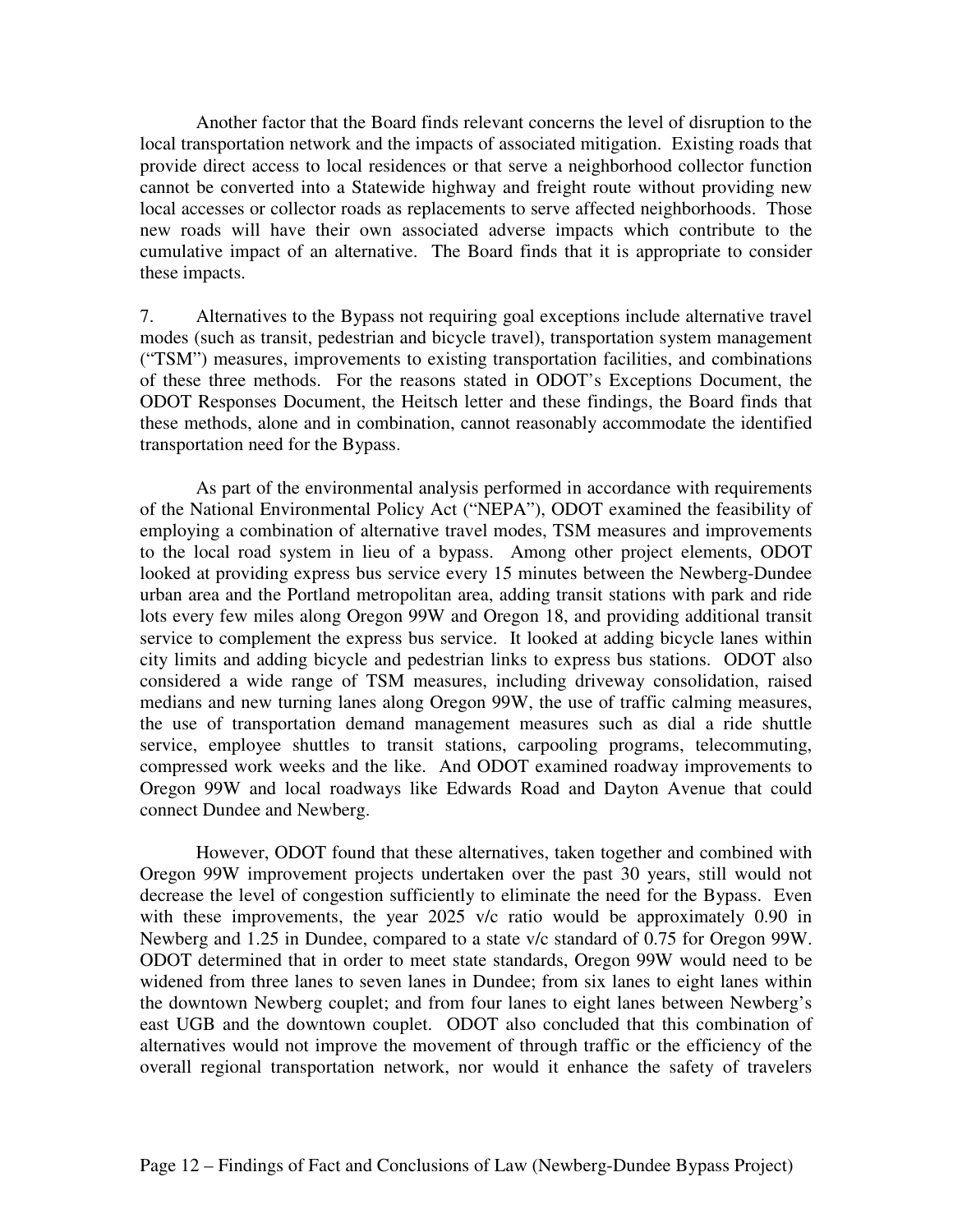through the area or the safety, economy, social fabric or livability of the communities of Newberg or Dundee. The Board believes ODOT's testimony and so finds.

The Board further agrees with ODOT that the required widening of Oregon 99W in particular would significantly adversely impact the cities of Newberg and Dundee, making both downtowns unrecognizable due to the displacements required for right of way. The Board finds that the resulting development pattern would discourage bicycle travel, make pedestrian crossings more dangerous, discourage a compact urban form of redevelopment, discourage new business investment, create a significant barrier between neighborhoods, and decrease overall livability. Like ODOT, the Board concludes that a combination of alternative modes, TSM and improvements to existing roadway facilities cannot reasonably accommodate the identified transportation need.

8. The Board heard testimony from Friends of Yamhill County and 1000 Friends of Oregon emphasizing a need for "near term" improvements to help ease the congestion problems along Oregon 99W. The Board does not disagree that such improvements are necessary, and indeed the Board finds that the TSM alternative contains a variety of non-Bypass improvements. Still, as described in the preceding paragraphs, those improvements are not sufficient by themselves to reasonably accommodate the statewide, regional and local transportation needs identified by ODOT and confirmed by virtually all persons who appeared before the County. Those improvements cannot meet the minimum performance threshold or the management objectives for Statewide highways and freight routes. They will not provide for timely and dependable freight movement that both the existing and an expanding economy require. They do not support local livability objectives in acknowledged plans. The Board concludes that the fact that near term improvements are desirable in no way undermines or defeats the justification for the Bypass. Nonetheless, the Board encourages ODOT to work on interim improvements to provide some modicum of relief to the congestion on Oregon 99W.

9. The Board finds that ODOT considered improvements to Bell Road as a possible alternative to the Bypass. For the reasons set out below, in Section 7.4.3 of the Exceptions Document, in the Heitsch letter and in memoranda prepared by Kittelson & Associates dated April 11, 2003 and September 11, 2003, incorporated herein in their entirety by this reference, the Board concurs with ODOT that Bell Road cannot reasonably accommodate the identified transportation need.

The Board finds that at an approximate length of about 20-25 miles and with an estimated travel time of 35-40 minutes, the two identified Bell Road alternatives would take too long to travel to constitute a reasonable alternative to the Bypass. The Board agrees with ODOT that the Bell Road alternatives are comparable to the no-build condition in the year 2025. As such, they are unlikely to remove much traffic from Oregon 99W.

The Board further finds that one-third to one-half of each of the two Bell Road alternatives would have slopes greater than 10 percent, and another approximately 15-20 percent of these alternatives would have slopes between six to ten percent. These steep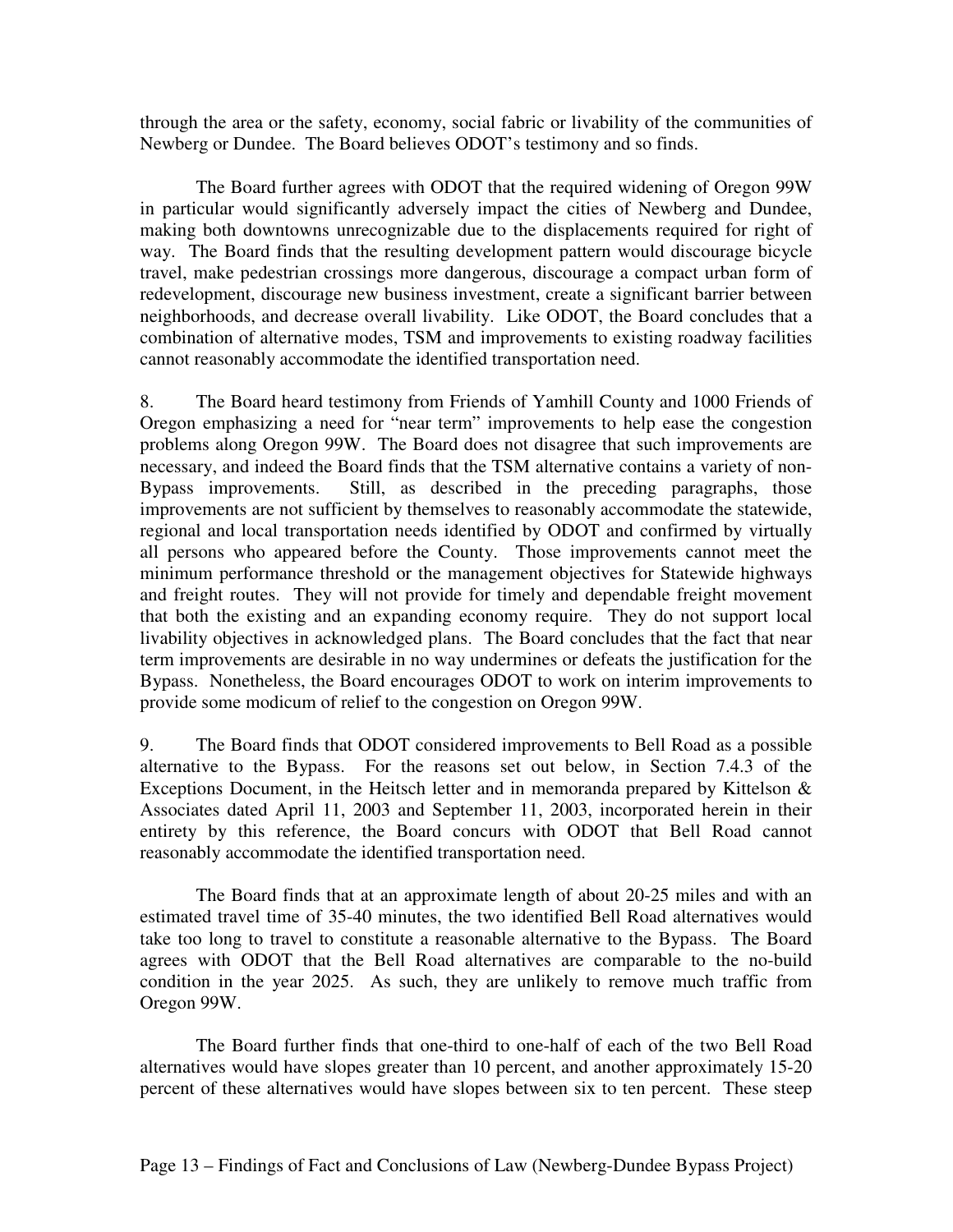slopes would require significant modifications to the horizontal and vertical curvature, necessitating substantial cuts and fills as well as truck climbing lanes. The Board finds that truck climbing lanes are slow and inefficient for moving freight. The Board believes and finds that it is more difficult and hazardous for trucks to drive on steep, curvy roads, as attested by the use of runaway truck escape ramps on Cascade mountain passes in Oregon with slopes less steep than would occur here. The Board also finds it self-evident that the costs associated with building on very steep slopes, and the potential environmental damage that can occur in the form of slides or slumping, are much greater than building on flat lands. The Board finds that the recommended Bypass corridor, by comparison, would be located on predominantly flat terrain (less than 3 percent slope) on which truck travel would be faster, easier and safer. Because one of the identified transportation needs for this Project is the need to move trucks safely and efficiently, the Board concludes that the Bell Road alternative cannot reasonably accommodate that need for these reasons.

The Board also finds that Bell Road currently is used to provide rural area residents with access to local and regional destinations. As such, it serves the functions of a local and collector roadway. Many properties rely on Bell Road for their access. Were Bell Road converted into a limited access expressway to accommodate the over 25,000 statewide and regional trips that would pass through the Newberg-Dundee area each day by the year 2025, it would no longer be available to provide direct access to the local residents. New access roads would be required to meet their needs. These roads likely would involve significant out-of-direction travel and, like Bell Road, would have steep slopes and be hard to build in a safe manner. These roads also would remove additional land from the agricultural land base and would add more overall cost to the project.

Finally with regard to Bell Road, the Board finds that because neither Bell Road alternative would be attractive enough to divert large volumes of traffic off of Oregon 99W, ODOT still would need to widen Oregon 99W to four travel lanes through Dundee and south to McDougal Corner. The Board agrees with ODOT that this would result in redundant transportation infrastructure as well as cost, and it finds that the impacts of such widening on Dundee would be unacceptable, for reasons explained below in the findings addressing the East Dundee Interchange.

For these same reasons, the Board also rejects an alternative route presented by John Ekman at the July 22, 2004 public hearing that would travel well north of Dundee and existing Oregon 99W along Kuehne Road between the city of Lafayette and a location on Oregon 99W between Newberg and Dundee. The Board finds that this route would extend far out of direction over lands that have steep slopes and would be difficult to build upon.

10. ODOT also considered improvements to Edwards Road and Dayton Avenue in lieu of building the Bypass. For the reasons set out below, in Section 7.4.3 of the Exceptions Document and the various memoranda prepared by Kittelson & Associates, Inc. and David Mayfield that are identified in that section, and in the ODOT Responses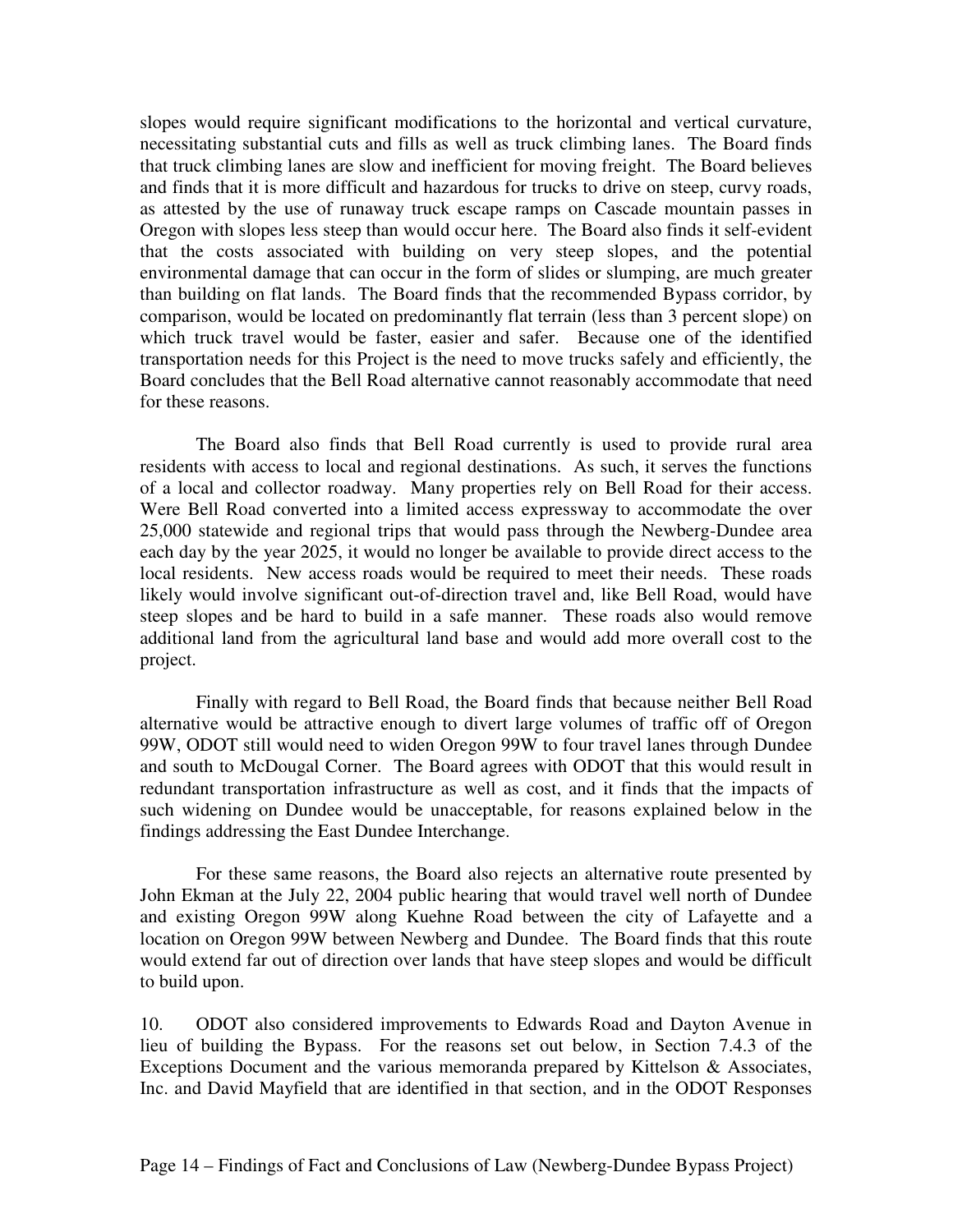Document and Heitsch rebuttal letter, the Board concurs with ODOT that an Edwards/Dayton connection cannot reasonably accommodate the identified transportation need.

The Board finds that the improvements to Edwards Road and Dayton Avenue that would be necessary in lieu of a bypass would fail to bring Oregon 99W back into compliance with ODOT v/c performance standards for a Statewide highway and freight route. It finds that using Edwards Road and Dayton Avenue to serve statewide and regional transportation movements would be incompatible with and detrimentally impact and disrupt local residential development and roadway circulation patterns because Edwards Road and Dayton Avenue directly and indirectly serve many private residences and function to connect these residences to the local and arterial street systems. The Board also finds that Edwards Road and Dayton Avenue would continue to be needed to serve this connector function, even with construction of a Bypass. Hence, these roads would require replacement were Edwards Road and Dayton Avenue to substitute for the Bypass.

Both Columbia Empire Farms ("CEF") and 1000 Friends of Oregon have challenged ODOT's determination that improvements to Edwards Road and Dayton Avenue cannot reasonably accommodate the identified transportation need. However, the Board finds that many of the assumptions upon which both 1000 Friends and CEF base their respective examinations are incorrect and inaccurate and have not been considered for engineering constraints. In his letter on behalf of CEF dated August 6, 2004, attorney Jeffrey Condit sets out four "building blocks" that he asserts support a reasonable alternative to the Bypass. One of those building blocks is an Edwards Road-Dayton Avenue connection. Mr. Condit argues that with this connection and with alternate travel modes and transportation system management, year 2025 traffic volumes on Oregon 99W would be only 1000 vehicles more per day than they are now. The Board disagrees. It finds that Mr. Condit has misinterpreted and misapplied the data in the Exceptions Document and in memoranda prepared by Kittelson & Associates, Inc. More particularly, the Board finds that even with these measures and an Edwards Road-Dayton Avenue connection, there would be an average of 35,000 to 36,000 daily traffic volumes on Oregon 99W by the year 2025. This is in part because through traffic using other routes would return to Oregon 99W. For reasons stated in Section C of these findings, the Board finds that the traffic impacts on downtown Dundee associated with this level of daily traffic would unreasonably impact the city of Dundee.

The Board further finds that neither CEF nor 1000 Friends has demonstrated the operational feasibility of using Edwards Road and Dayton Avenue in lieu of or as a substitute alignment for the Bypass. For example, neither has shown how, from an engineering standpoint, semi-trucks, including triple trailers, can safely negotiate a sharp 90 degree turn where Edwards Road intersects with Parks Drive. The Board believes and finds that such a sharp angled turn would make it much more likely that freight trips would remain on Oregon 99W. Also, neither CEF nor 1000 Friends has provided a footprint entirely inside Dundee's UGB containing adequately designed curvature to accommodate truck turning movements, nor have they identified or evaluated the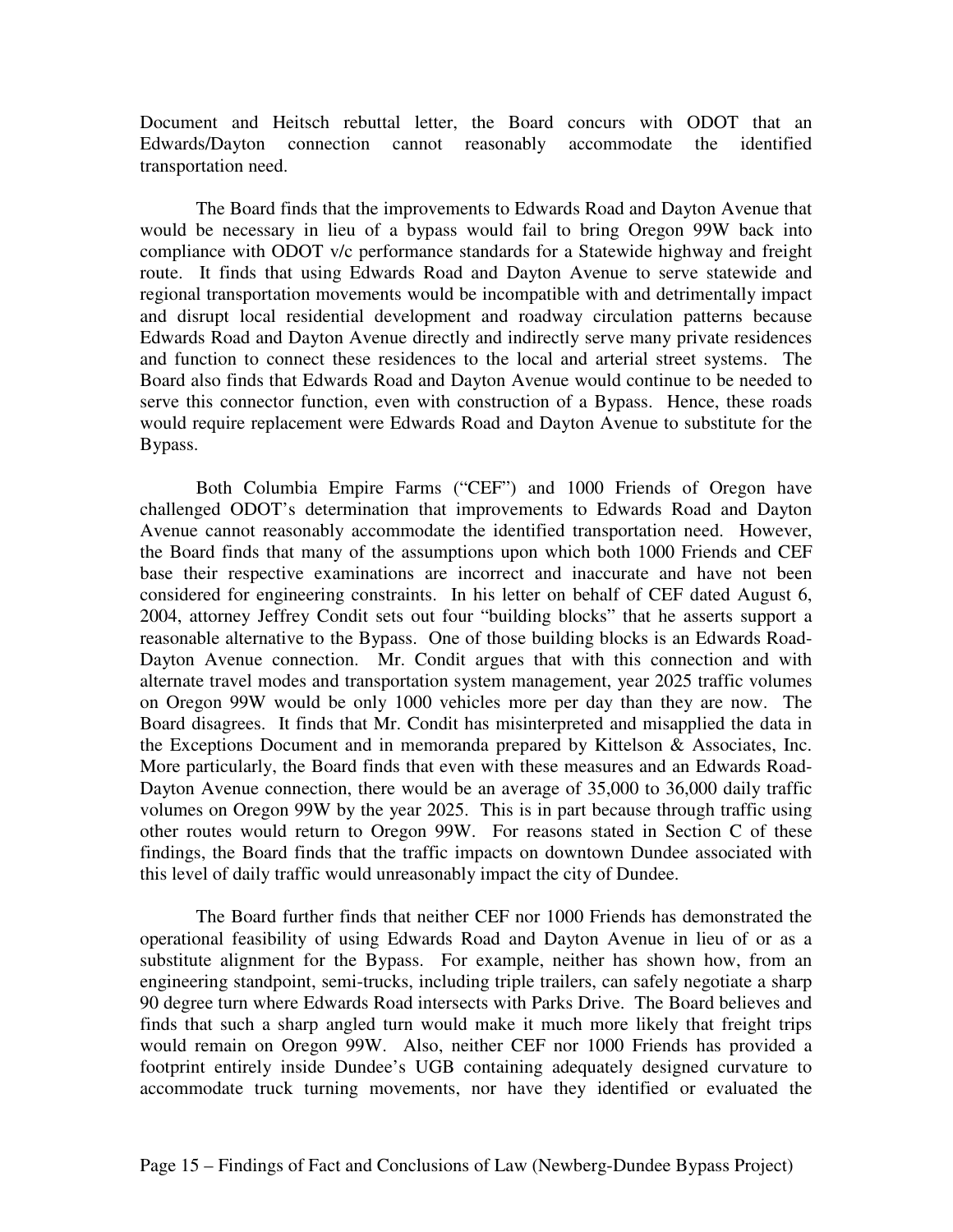economic, social or environmental impacts associated with such a footprint. Similarly, neither has addressed safe and appropriate curvature for this facility where Parks Drive reconnects to Oregon 99W or evaluated the impacts associated with such curvature. Here again, the Board finds that the sharp angles required to keep these turning movements within the Dundee UGB would most likely result in truck traffic remaining on Oregon 99W.

Neither CEF nor 1000 Friends has addressed the issue of how an Edwards/Dayton connection and an Edwards/Parks connection would safely cross the railroad tracks parallel to Oregon 99W in Dundee or how they would be consistent with OHP policy to reduce rail/vehicle conflicts. As neither entity has employed the services of a traffic engineer to lend support to any of their contentions that their proposed alternative is reasonable, the Board has no factual basis to conclude that the impacts associated with this alternative are less adverse than those associated with the Bypass. The Board declines to make such assumptions or to speculate as to what the facility footprint would look like, how it would operate, or whether it can operate safely. Instead, the Board finds that neither 1000 Friends nor CEF has demonstrated that their Edwards Road-Dayton Avenue proposal in lieu of the Bypass would be safe or operationally feasible.

Overall, the Board finds that the evidence and argument provided by CEF and 1000 Friends regarding the viability of Edwards Road and Dayton Avenue as an alternative to or as a substitute alignment for the Bypass is substantially lacking both in detail and in credibility. It finds that CEF and 1000 Friends make no attempt even to address the thresholds set out in the Exceptions Document, including impacts to local access and community livability concerns. In contrast, the Board finds ODOT's analysis to be thorough, comprehensive, credible and persuasive. Based on the analysis provided by ODOT, and for the reasons stated above, the Board concludes that an Edwards Road/Dayton Avenue alternative to the bypass is unreasonable.

11. With respect to Bell Road, Edwards/Dayton improvements, a regional bypass (discussed below), the 1000 Friends "boulevard" alternative (discussed below), and other Bypass alternatives advocated by Bypass opponents (such as undergrounding the Bypass through Dundee), the Board finds that ODOT has provided detailed and credible factual information and persuasive reasoning to support findings that these alternatives cannot reasonably accommodate the identified transportation need for the Bypass. The Board further finds that in this circumstance, OAR  $660-012-0020(2)(b)(C)$  imposes on the opponents a responsibility to provide facts to support assertions why these or other alternatives can reasonably accommodate the identified transportation need. Specifically, OAR  $660-012-0020(2)(b)(C)$  states: "Site specific comparisons are not required of a local government taking an exception, unless another party to the local proceeding can describe why there are specific sites that can *more reasonably* accommodate the proposed use. A detailed evaluation of specific alternative sites is thus not required *unless such sites are specifically described with facts to support the assertion that the sites are more reasonable by another party during the local exceptions proceeding*." (Emphasis added.)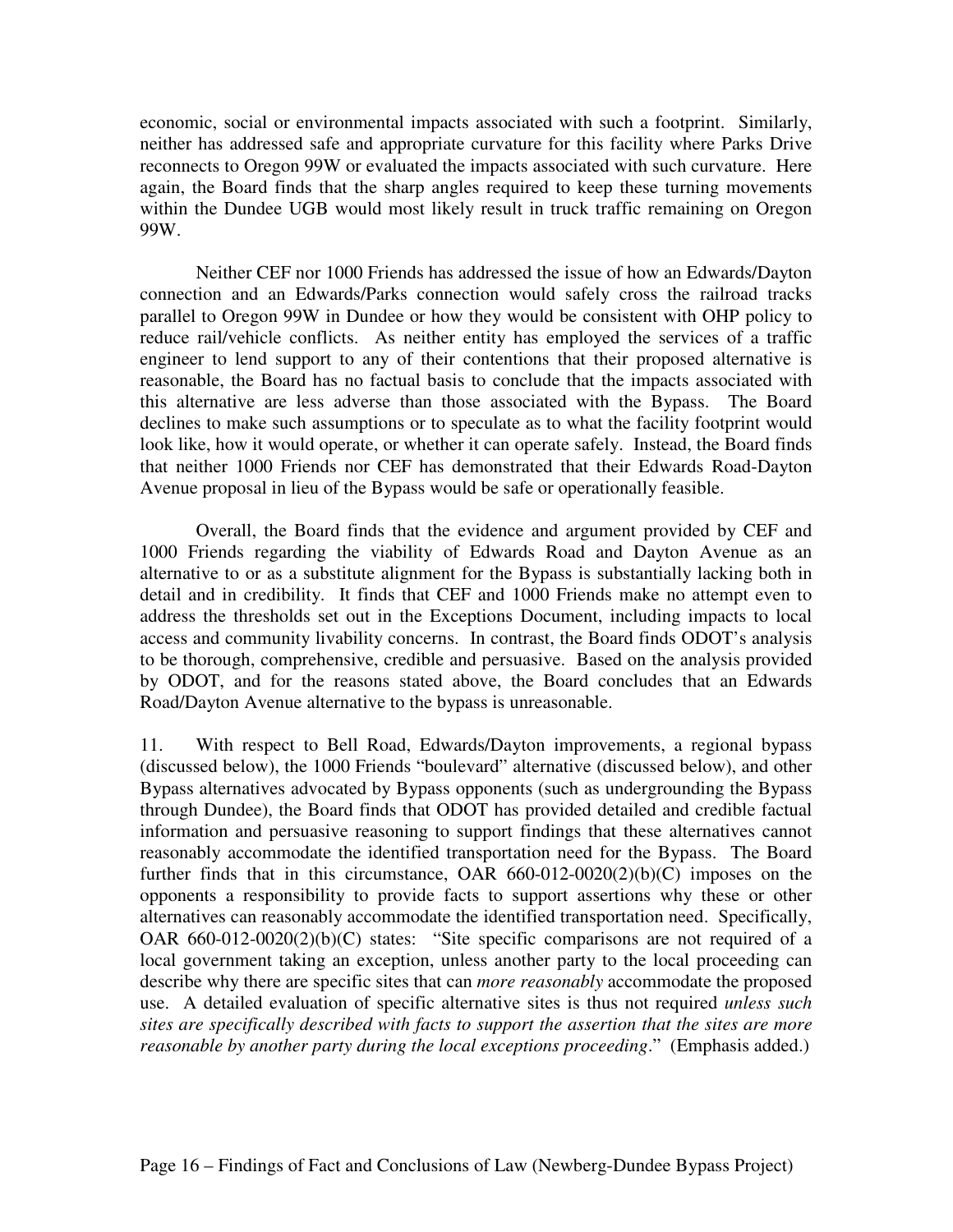While Bypass opponents such as 1000 Friends of Oregon, Friends of Yamhill County, Columbia Empire Farms and John Ekman have criticized the location of the proposed Bypass corridor and argued in favor of non-exception alternatives, the Board finds that no opponent has provided the kind of factual information required by OAR  $660-004-0020(2)(b)(C)$  to support their assertions that their preferred alternatives are "more reasonable" to accommodate the identified transportation need. As the findings in Paragraph B.10 above demonstrate, these opponents routinely have asserted that one or another non-exception alternative is better without addressing whether that alternative is operationally feasible or safe or identifying and analyzing the economic, social, environmental, energy and traffic impacts associated with that alternative. In some instances, the opponents have not even identified the location of their preferred alternatives with specificity. The Board believes and finds that under OAR 660-012-  $0020(2)(b)(C)$ , this is not enough. Under the applicable LCDC rule standards, it is not ODOT's or the County's responsibility to do that work for them.

Evaluating the reasonableness of alternatives to accommodate an identified transportation need requires consideration of a greater range of factors than just soil type or impacts to agricultural land or farm operations. This point is clearly brought home by the thresholds requirement in OAR 660-012-0070(6). In making their arguments, 1000 Friends, Columbia Empire Farms, John Ekman and others have ignored operational feasibility, safety, economic dislocations and "other factors" that may be appropriate to determining the "reasonableness" of a non-exception alternative. Instead, their approach has been entirely one dimensional. For this reason, they have failed even to make the most elementary case to support a finding that their alternative proposals could "reasonably accommodate" the identified transportation need.

12. In the process of selecting a general location for the Bypass corridor, ODOT considered many potential alternatives requiring goal exceptions. As described and depicted in Chapter 2 of the LDEIS, these included northern corridor alternatives traversing north of Newberg or through its north side; southern corridor alternatives that extended more through rural residential areas than farmland in its central segment; southern corridor alternatives that extended more through farmland than rural residential areas in its central segment (which is the current application); and "regional bypass" alternatives that extended through Marion County.

ODOT found, and the Board agrees and finds, that the overall net economic, social, environmental and energy ("ESEE") impacts of the recommended southern alternative would not be "significantly more adverse" than the net impacts associated with the other corridor alternatives requiring goal exceptions. See OAR 660-012- $0070(7)(b)$ . In reaching this conclusion, the Board agrees with ODOT that the net adverse ESEE consequences of the two southern Bypass corridors tend to balance out each other, as shown on Table 3 of the Exceptions Document, while the northern corridor alternative that ODOT studied in greater detail has more net adverse ESEE impacts than either southern alternative.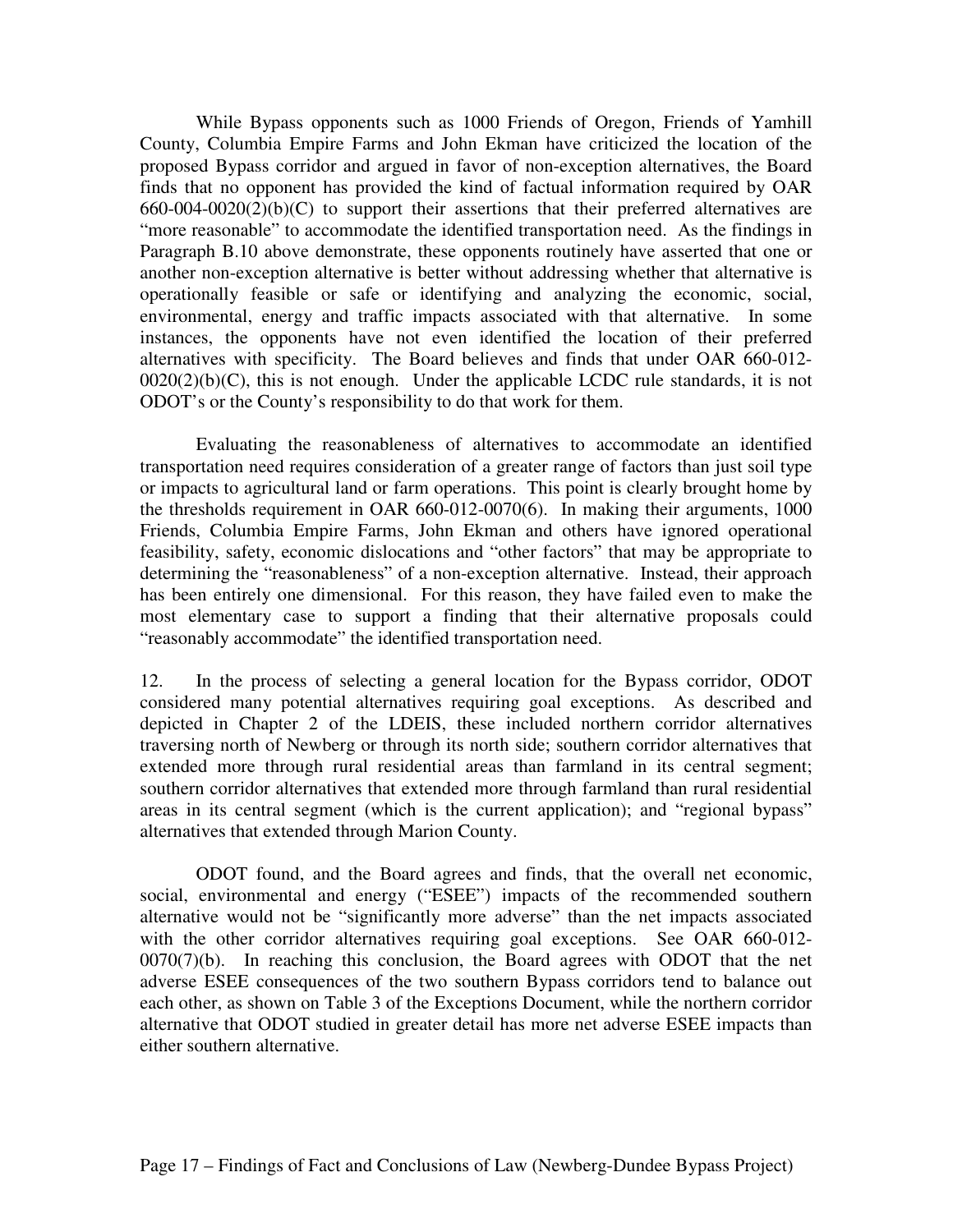The Board finds that a key difference distinguishing the recommended southern alternative from the southern rural residential and northern corridor alternatives is that the recommended southern corridor would maintain the 300-acre Dundee Farm (CEF) in two large, commercially viable pieces, while the northern corridor alternative and the southern rural residential alternative would fragment the farm by creating a much smaller piece of land for which urbanization pressures would be high. The Board believes and finds that the recommended alternative is more consistent with the policy objectives of ORS Chapter 215 and Goal 3 to protect agricultural land, even though it would take several more acres than the other two alternatives. The Board finds that by avoiding fragmentation, retaining both parcels in sizes at or above the minimum lot size for lands zoned Exclusive Farm Use, and providing mitigation to assure farm vehicle and equipment access between the farm parcels, the recommended alternative is more likely to maintain the commercial viability of the Dundee Farm and less likely to adversely impact farm operations there.

Regarding the "regional bypass", the Board finds that its net adverse ESEE impacts would be significantly greater than the recommended Bypass alternative. In particular, the Board finds that this alternative would: displace over 500 acres of agricultural land, compared to about 175 acres for the recommended alternative; affect 30 to 50 percent more wetland area; require a new Willamette River crossing, impacting floodplains and threatened and endangered species; have much greater growth-inducing impacts by introducing 30,000 vehicles per day into rural northern Marion County; and not eliminate the need to widen Oregon 99W to five lanes in Dundee and four travel lanes between Dundee and McDougal Corner. The Board concludes that these substantially more adverse impacts are sufficient to eliminate this alternative as unreasonable.

13. In determining a general location for the Bypass corridor, ODOT also considered a proposal by 1000 Friends of Oregon that involved constructing a new boulevard with roundabouts through Newberg. That alternative, reproduced at page 115 of the Exceptions Document, is difficult to follow in terms of its location. Based on that drawing, ODOT found, and the Board agrees and finds, that this alternative would require goal exceptions. But even if this boulevard alternative did not require goal exceptions, it still would not constitute a reasonable alternative to meet the identified transportation need. ODOT found, and the Board agrees and finds, that the use of a boulevard with roundabouts and speed limits of 25-35 miles per hour is inconsistent with OHP management objectives for Statewide Highways and statewide freight routes. For this reason alone, this alternative cannot reasonably accommodate the identified transportation need. The slower travel times would not divert sufficient traffic from Oregon 99W to sufficiently reduce the congestion on Oregon 99W. Also, the very nature of this facility is likely to induce new commercial development near its intersections, resulting over time in a mixture of statewide, regional and local traffic not unlike that currently found on Oregon 99W. The Board finds that such a facility is not desirable or consistent with the purposes and objectives of the OHP Bypass Policy (1H).

The Board also finds that this alternative does not meet the identified transportation need because the traffic delay associated with this proposal reduces its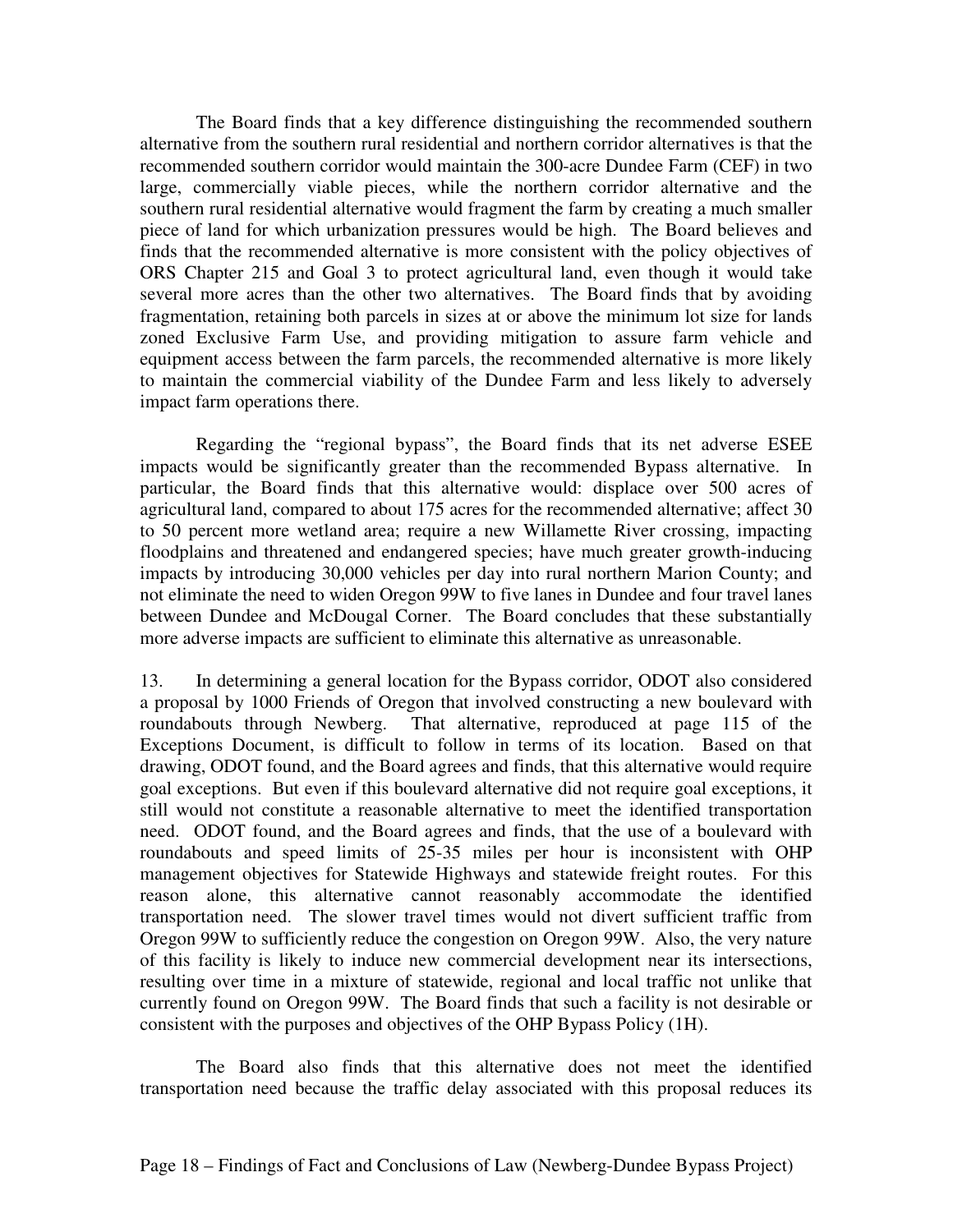value to a point where statewide and regional traffic would remain on Oregon 99W. Further, the Board finds that by terminating the facility east of Dundee or by extending it through downtown Dundee as 1000 Friends has subsequently advocated, this alternative would require Oregon 99W in Dundee to be widened to *seven* travel lanes to accommodate year 2025 average daily traffic volumes of approximately 47,000 vehicles. In the findings below addressing the East Dundee Interchange, the Board concludes that widening Oregon 99W even to *five* lanes would have unacceptably severe and unreasonable impacts to the livability and economic vitality of Dundee. The Board concludes in those findings below, and here as well, that widening Oregon 99W through Dundee to five or more lanes would be pedestrian unfriendly, increase the likelihood of accidents in Dundee, violate numerous acknowledged Dundee comprehensive plan and TSP policies, displace many businesses in downtown Dundee and discourage new businesses from locating there, and render Dundee's downtown unrecognizable. The Board concludes that these impacts would be significantly more adverse than those associated with the recommended alternative. It finds this alternative to be unreasonable and unacceptable.

14. In its July 22, 2004 letter, 1000 Friends of Oregon asserts that "reasonable nonexception alternatives" must be considered and analyzed for each of three distinct segments of the proposed Bypass corridor because each segment has "separate utility and can 'stand alone'". The Board rejects this contention for several reasons.

First, the Board is not aware of any legal authority requiring local governments to consider goal exceptions for new transportation facilities in separate segments. In its argument, 1000 Friends identifies no such authority.

Second, ODOT has identified, and the Board above has found, that there are statewide, regional and local transportation needs in the Newberg-Dundee region that extend the length of existing Oregon 99W from east of Newberg to west of Dundee and over to McDougal Corner. 1000 Friends has not demonstrated how any segment, alone, can reasonably accommodate these identified transportation needs, and the Board finds that none of the segments alone can satisfy these needs. The Board finds instead that to accommodate these needs, the project must be built in its entirety.

Third, the Board believes that 1000 Friends misconstrues the role that "phasing" plays in project development. Constructing the Bypass and East Dundee Interchange in two or three phases may be desirable or necessary as a way to build the whole facility in fundable pieces, because it is possible that ODOT will not receive the entire funding for the project at one time or from a single source. However, to accommodate the identified statewide, regional and local transportation needs, the Bypass is needed in its entirety. Each segment by itself cannot accommodate these identified needs.

15. Also in its July 22, 2004 letter, 1000 Friends recommends a variety of Bypass alternatives, some requiring goal exceptions and some not. These alternatives include (1) moving the Dayton Interchange an unidentified distance west into the Dayton UGB; (2) using existing Oregon 99W between Dayton and Dundee; (3) widening Oregon 99W in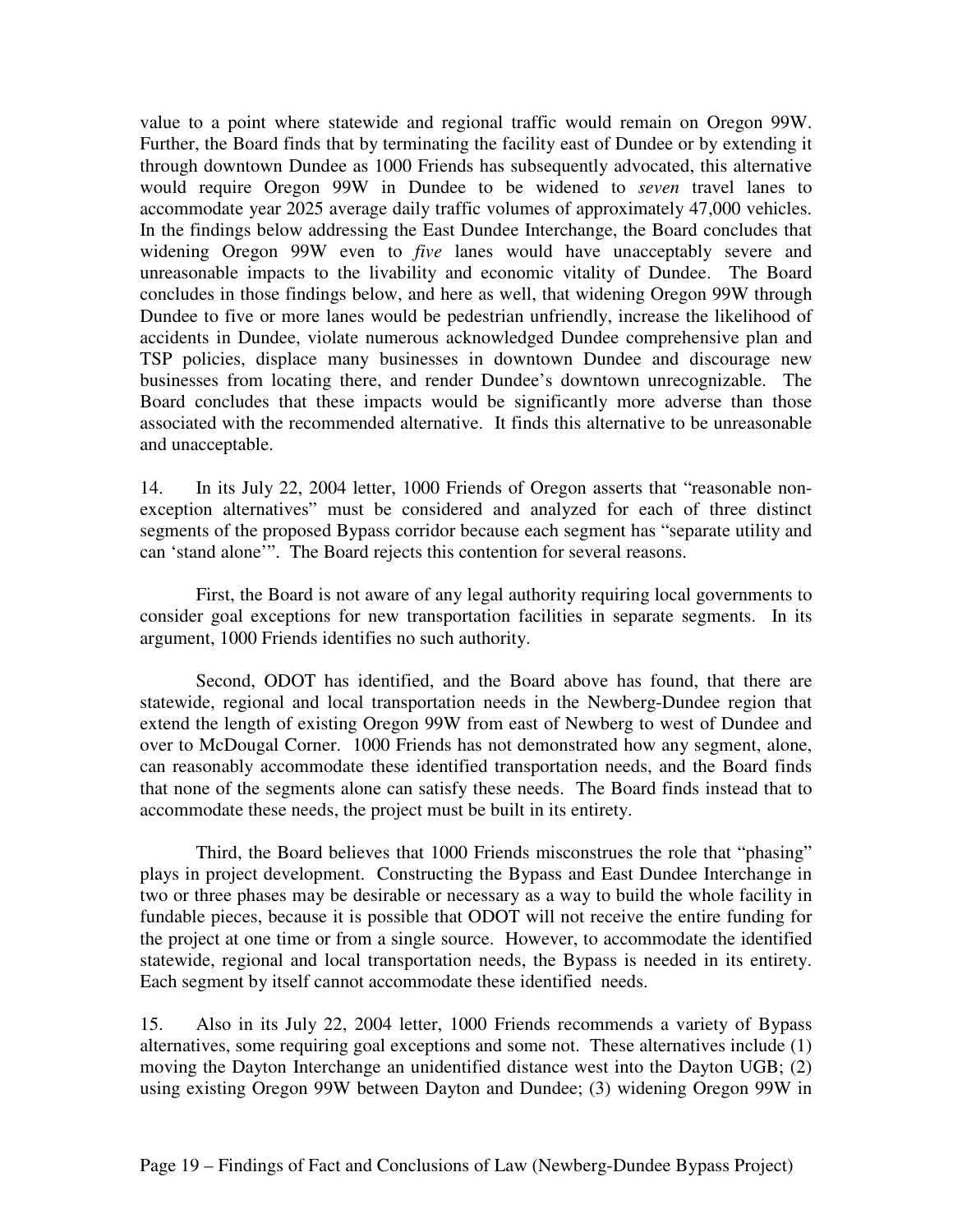Dundee; (4) providing a Dayton Road/Edwards Avenue connection; (5) eliminating the East Dundee Interchange and its connecting road; (6) moving the East Dundee Interchange and the connecting road entirely inside the Dundee UGB; (7) moving the East Dundee Interchange and the connector road onto rural residential land northeast of its proposed location; (8) using existing Oregon 99W between Newberg and Dundee; (9) relocating the East Newberg Interchange to avoid EFU lands; and (10) redesigning the northern alternative through rural residential lands.

The Board rejects these alternatives for a number of reasons. First, for reasons mentioned in this section and in the following section concerning the East Dundee Interchange, many of these alternatives cannot "reasonably accommodate" the identified transportation needs. Second, for every one of these alternatives, 1000 Friends of Oregon has not provided the Board with sufficient factual analysis to conclude that these alternatives are "more reasonable" or have "significantly fewer adverse impacts" than the proposed Bypass and East Dundee Interchange. See OAR 660-004-0020(2)(b)(C) and 660-004-0020(2)(c).

The alternatives proposed by 1000 Friends of Oregon, like the alternatives proposed by CEF, all reflect a narrow focus on avoiding impacts to agricultural lands generally or for CEF, the Dundee Farm, at all costs. However, under OAR 660-012- 0070, the Board need not and indeed, may not consider only this issue to the exclusion of other relevant factors. OAR 660-012-0070(6) directs the Board to establish thresholds for judging whether alternatives that do not require exceptions can reasonably accommodate the identified transportation needs. Those thresholds include economic displacements, operational feasibility and "other relevant factors." The Board rejects 1000 Friends' effort to reinterpret or amend the TPR in such a way as part of this proceeding.

For each alternative recommended by 1000 Friends that does not require goal exceptions, the Board finds that 1000 Friends has failed to consider the identified thresholds for determining whether it can "reasonably accommodate" the identified transportation needs. For example, 1000 Friends has not considered, or it ignores, the adverse displacement, local access and community livability impacts associated with using Edwards Road or Parks Drive, with widening Oregon 99W, or with locating a bypass interchange entirely inside Dayton's or Dundee's UGB. 1000 Friends also has not considered or ignores whether these alternatives can meet ODOT highway performance standards for Statewide highways or comply with ODOT management objectives for Statewide highways and freight routes,

Similarly, 1000 Friends does not address the adverse economic and social impacts associated with directing 47,000 vehicles per day through downtown Dundee. As noted in Paragraph B.10 above, it nowhere addresses whether its recommended alternatives are operationally feasible or safe. It nowhere identifies the business or residential displacements associated with its alternatives or considers safety concerns or visual impacts associated with grade-separated railroad crossings. 1000 Friends nowhere addresses compliance with the minimum performance threshold. Instead, 1000 Friends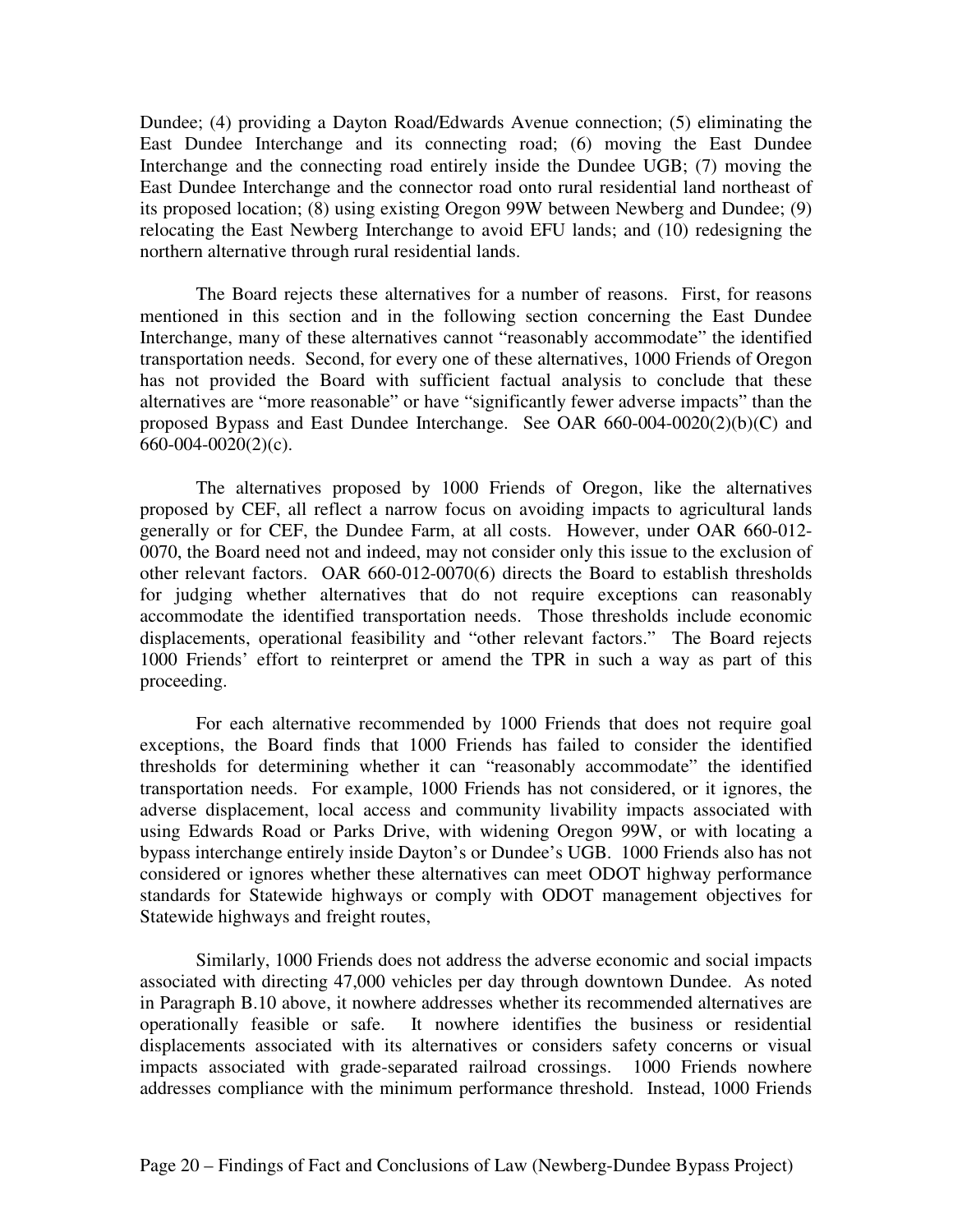leaves it to the Board and to ODOT to speculate on those impacts. The Board believes that this level of alternatives analysis provided by 1000 Friends of Oregon is not sufficient to demonstrate the reasonableness of the proposed alternatives such that further analysis is warranted, and it so finds.

The Board further finds that the alternatives presented by CEF suffer the same defects and deficiencies. As with the alternatives recommended by 1000 Friends, the Board finds that the alternatives recommended by CEF are not sufficiently analyzed or supported by substantial evidence to demonstrate their reasonableness such that further analysis is warranted.

16. In the course of the public hearings, the Board heard testimony from 1000 Friends of Oregon and Columbia Empire Farms to the effect that in comparing alternatives that require exceptions, the Board must select the alternative that has the *least impact* on agricultural lands.

The Board finds nothing in LCDC's rules or in any other applicable authority to support the contention that the Board must give disproportionately greater weight to agricultural land preservation over other concerns when comparing alternatives requiring exceptions. While the Board clearly recognizes and respects the protections afforded to agricultural lands under state law, and while the Board also deems it reasonable and appropriate to pay particularly careful attention to impacts to agricultural lands and operations when comparing ESEE consequences (as it has done here), neither OAR 660- 012-0070(7) nor OAR 660-004-0020(2)(c) creates a system under which agricultural land protection has priority once a county has determined that the identified transportation need cannot be met by alternatives which do not require new exceptions.

By their plain and unambiguous terms, OAR 660-012-0070(7) and OAR 660-004-  $0020(2)(c)$  direct counties first to identify and consider a full range of adverse economic, social, environmental and energy consequences, which include but are not limited to agricultural impacts, and then to determine whether the *net* adverse impacts associated with the proposed alternative are significantly more adverse than those associated with other alternatives requiring exceptions. Yamhill County has done so in rendering this decision. As its findings reveal, the Board has carefully considered impacts to agricultural lands and operations in assessing the overall net impacts of the various alternatives. That is all the County need do to comply with these standards.

1000 Friends of Oregon also testified to the effect that alternatives involving only small amounts of exception acreage should not require comparison to alternatives involving much larger amounts of exception land. However, the Board finds no support for this contention in the applicable review standards. That the exceptions associated with one alternative may impact more land, or even much more land, than the exceptions associated with another alternative, does not change how the standards apply. As long as an alternative requires an exception anywhere along its alignment, the method of comparison set out in LCDC's rules is the net adverse ESEE impact standard in OAR 660-012-0070(7) and OAR 660-004-0020(2)(c).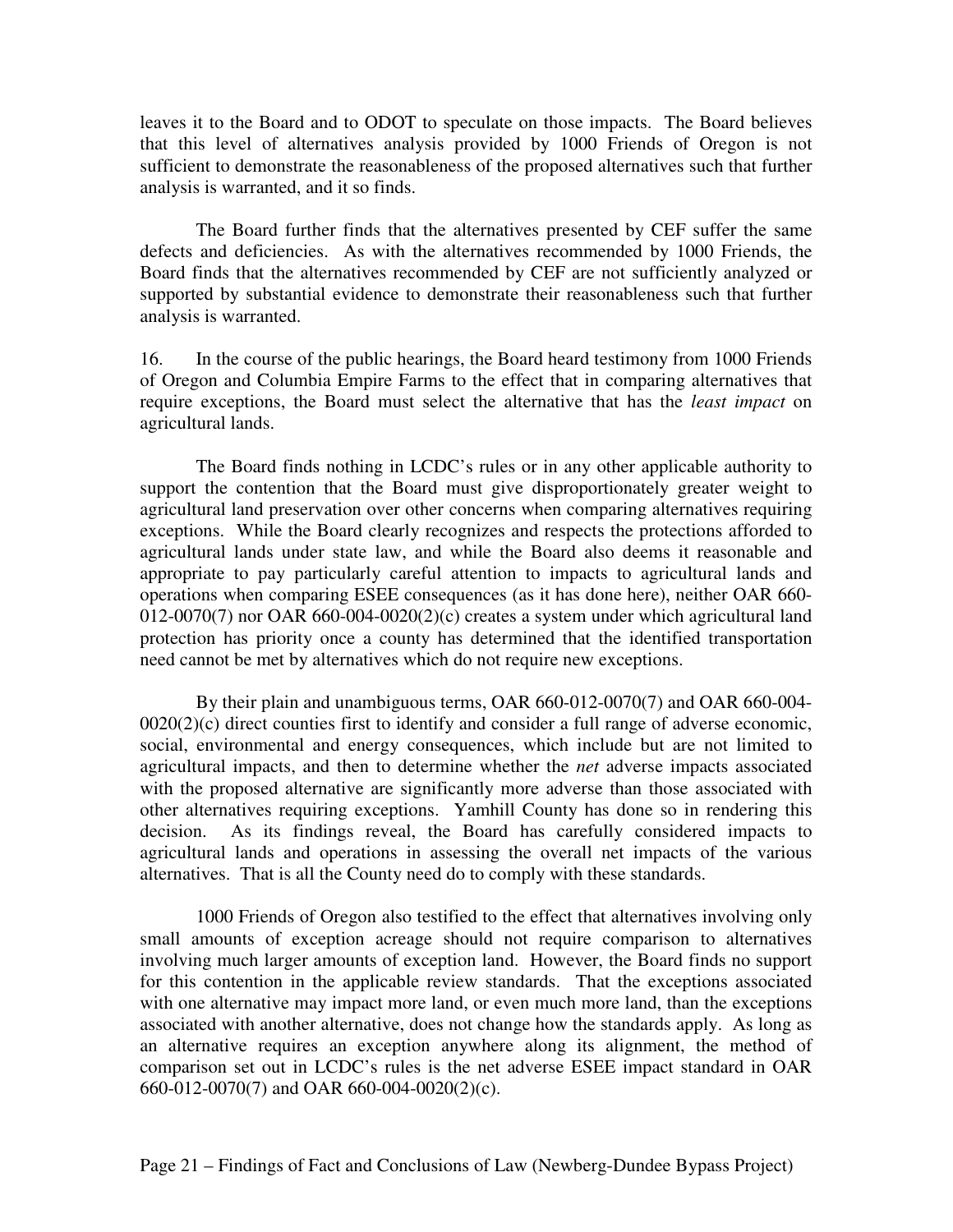The Board also rejects an assertion by CEF in its letter dated August 12, 2004, that Goal 14 factors 4 (maximum efficiency of land uses within and on the fringe of urban areas) and 6 (retention of agricultural lands) mandate that the Board select the alternative with the least impact to agricultural lands. The Board finds that these provisions relate solely to the establishment or change of an urban growth boundary. Here, Goal 14 exceptions have been taken not for the purpose of establishing or expanding urban growth boundaries, but to allow urban uses on rural lands. The seven Goal 14 factors applicable to urban growth boundary amendments do not apply in such circumstances. See, e.g., OAR 660-014-0040.

17. The TPR requires that goal exceptions authorizing transportation facilities on rural lands describe the adverse effects each proposed transportation improvement is likely to have on surrounding rural lands and land uses, including increased traffic and pressure for non-farm or highway oriented development on areas made more accessible by the improvement, and adopt facility design and land use measures which minimize accessibility of rural lands from the proposed transportation facility and support the continued rural use of rural lands. The Board finds that the Bypass would adversely impact rural lands and rural land uses in the manner described in Sections 7.7.1 and 7.8 of the Exceptions Document. It also finds that the Bypass would increase population in Yamhill County by less than five percent through the year 2050, with most growth occurring within the McMinnville area within 20 years following opening of the Bypass.

However, while there would be additional traffic traveling through rural areas as a result of the Bypass, the Board finds that these trips would be predominantly commuter trips between the Newberg-Dundee urban area and McMinnville which are unlikely to be diverted onto local rural roads. See ODOT Transportation Planning Analysis Unit, "Exploratory Analysis of OTIA Projects Using the Gen1 Statewide Model, Newberg-Dundee Case Study Methodology and Results (May 3, 2002), incorporated herein in its entirety by this reference. Indeed, the Board agrees with ODOT that the risk of traffic diversion onto local roads is greater under a no-build scenario, due to the very high level of traffic congestion and delay on Oregon 99W under that alternative.

The Board also finds that rural driver infiltration is less likely to occur because the Bypass design would not easily facilitate such movements. The directional interchanges at the Bypass termini would keep Bypass traffic on the main roads of Oregon 99W and Oregon 18 rather than providing drivers with easy access onto rural roads. Additionally, wherever practicable, ODOT would relocate existing accesses near interchanges to a distance of at least 1,320 feet away from the interchange ramps to comply with ODOT interchange design standards. The Board finds that this will help minimize travel into rural areas and help reduce pressures to establish non-farm or highway oriented development in rural areas.

Moreover, the Board finds that during the course of this proceeding, Yamhill County and the cities of Newberg, Dundee and Dayton have adopted new comprehensive plan policies intended in large measure to minimize accessibility to rural lands from the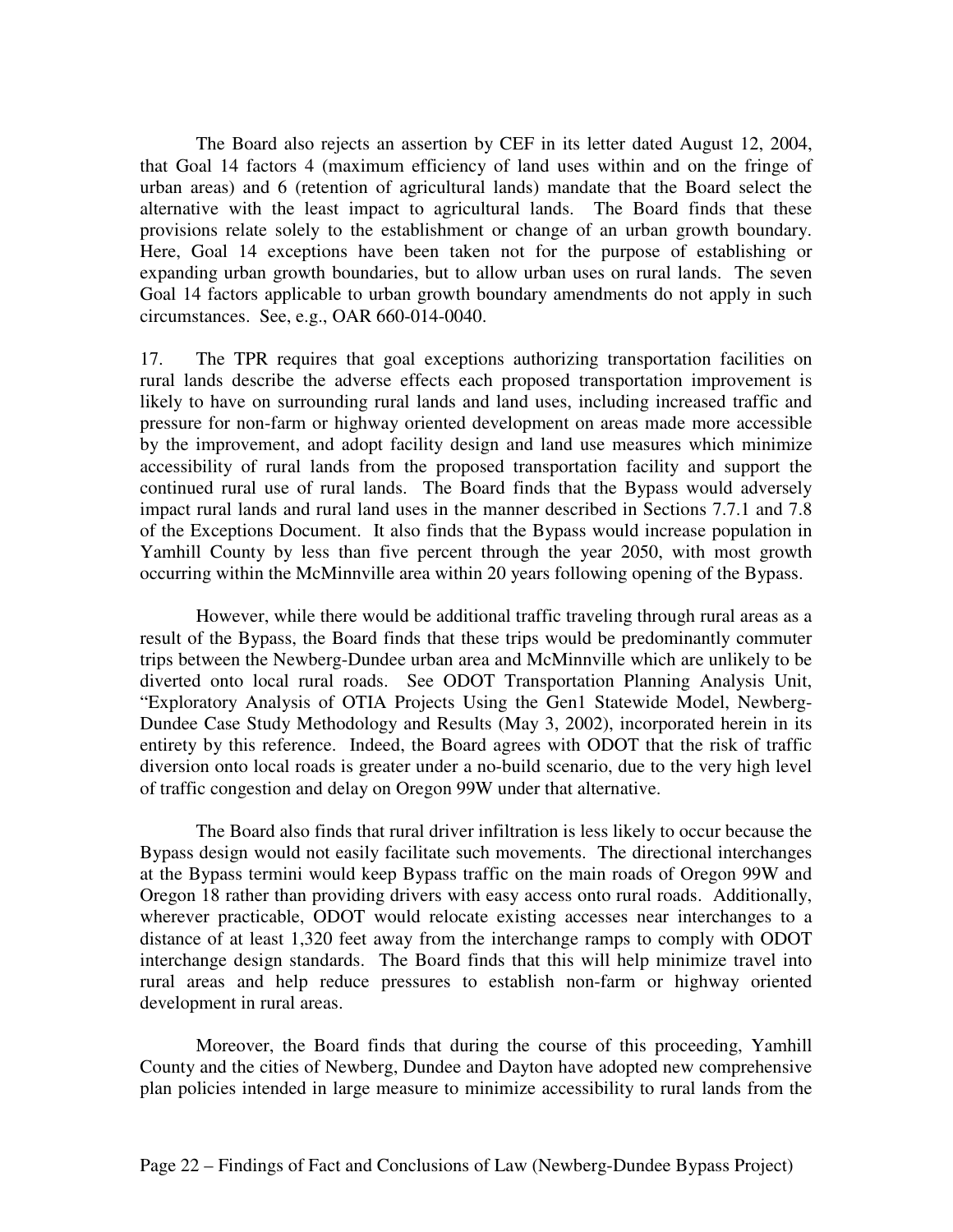Bypass and its interchanges, support continued rural uses of surrounding rural lands, and protect the function and capacity of the Bypass and its interchanges. These new policies include, but are not limited to, policies committing the local government to participate in the development of Interchange Area Management Plans that will be intended in part to ensure compatible land uses near the Bypass and its interchanges; policies to avoid UGB expansions near interchanges where feasible; and policies to retain existing zoning of urban lands located within approximately ¼ mile of Bypass interchanges and rural lands located within approximately  $\frac{1}{2}$  mile of Bypass interchanges. The policies Yamhill County has adopted are addressed in greater detail in separate findings which the County officially notices and incorporates herein by this reference. The County also takes official notice of and incorporates by reference herein the new comprehensive plan policies adopted by the cities of Newberg, Dundee and Dayton, and their adopting ordinances and findings.

In addition to the new plan policies, Yamhill County and the City of Newberg have adopted new zoning regulations that retain existing rural zoning (for the County) and/or limit the nature or scale of development near the Bypass interchanges. Among other things, these regulations prevent more intensive commercial uses within Newberg's existing industrial zones, prevent rezonings of land to commercial uses pending adoption of Interchange Area Management Plans, and prevent expansion of urban growth boundaries into rural areas that are within Yamhill County's Interchange Overlay District pending adoption of Interchange Area Management Plans. Together with the new plan policies, these regulations will help to maintain and protect agricultural and rural exception lands for rural uses and reduce urban development pressures on these lands. The Board takes official notice of these legislative enactments.

Further, the Board finds that while highway projects nationwide may have had indirect impacts on land use, Oregon's restrictions on land uses in EFU and rural zones, especially when combined with access management measures, facility design measures and the kinds of land use mitigation measures required by OAR 660-012-0070(8)(b), have been effective at reducing development pressures on rural lands. In particular, the Board finds that urban growth boundaries, combined with restrictive agricultural and forest zoning, have controlled leapfrog development in Oregon and limited the expansion of urban areas. Because of this, the more dispersed development that has occurred around freeways elsewhere in the nation has not occurred in Oregon to the same degree. The LDEIS (Land Use Technical Report at pages 25-33), the Exceptions Document (Section 7.8.1.2) and the ODOT Responses Document all provide facts and reasons that support the conclusion that the Bypass will not significantly induce population or employment growth in Yamhill County or create pressures to convert rural resource lands to non-resource uses. The Board finds that this is even more the case given the measures contained in the new plan policies adopted by Yamhill County and the cities of Newberg, Dundee and Dayton during the course of this proceeding. The Board expressly agrees with these analyses and it so finds.

The Board concludes that with design and land use measures including full access control, directional interchanges at the Bypass termini, establishment of overlay zones to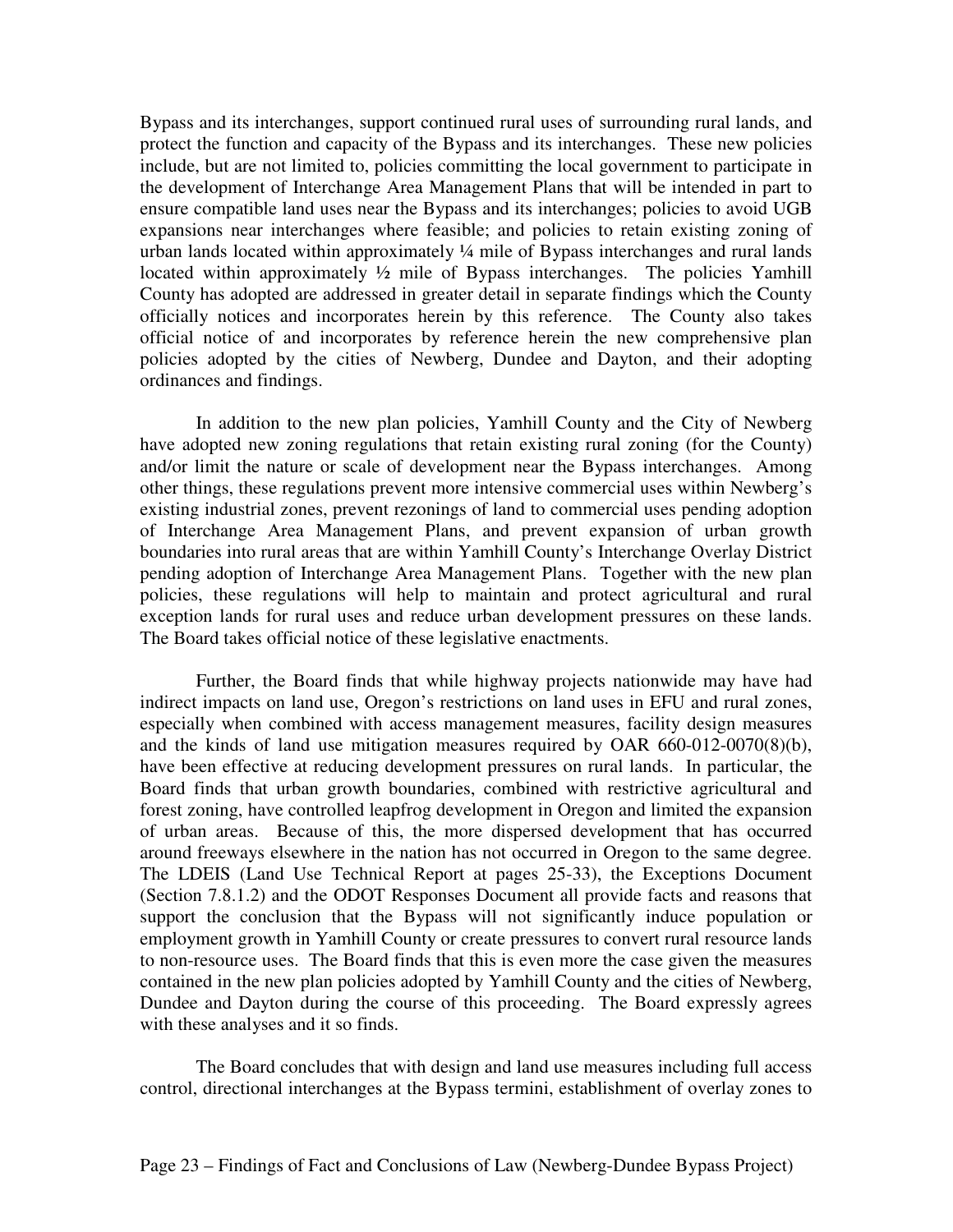protect rural lands within about 0.5 miles of Bypass interchanges, new zoning restrictions inside UGBs that limit high traffic-generating uses on urban lands near interchanges, and county and city adoption of policies prohibiting zone changes near interchanges and limiting UGB expansions onto EFU lands near interchanges, the Bypass and its interchanges will not likely have any significant adverse impacts on surrounding rural lands and land uses in terms of increased traffic or pressure for non-farm or highway oriented development. Moreover, the Board is committed to addressing vehicle circulation issues during the design phase of the Bypass Project, to ensure that farm vehicles and equipment reasonably can get around and under the Bypass.

18. For all of the reasons stated above, in the Exceptions Document, and in the ODOT Responses Document, the Heitsch letter and the Heitsch rebuttal letter, the Board concludes that the Bypass is needed to meet statewide, regional and local transportation needs; that this transportation need cannot reasonably be accommodated by one or a combination of alternatives involving alternative modes, TSM or improvements to existing facilities; that the net adverse ESEE impacts associated with the proposed Bypass corridor are not significantly more adverse, or even more adverse, than those associated with other alternative corridors; and that the facility design and land use measures identified by ODOT and adopted by local jurisdictions and by Yamhill County will minimize accessibility of rural lands from the Bypass, support continued rural use of surrounding rural lands, and render the Bypass compatible with surrounding uses. For all of these reasons, the Board concludes that the Bypass is consistent with and satisfies the exceptions requirements for transportation facilities on rural lands set out in OAR 660-012-0070.

# **C. Exceptions Justifying the East Dundee Interchange**

1. Based on the facts and reasons set out below and in ODOT's Exceptions Document, the Board concludes that there is a statewide, regional and local transportation need for the East Dundee Interchange. The East Dundee Interchange is needed to accommodate the safe and efficient movement of people and goods through the Newberg-Dundee region and between the Newberg-Dundee region and other regions of the state. It is needed to remove unacceptably high levels of congestion on existing Oregon 99W in Dundee (that even with the Bypass would exceed a 1.0 v/c by the year 2025 if Oregon 99W remains a three lane facility though Dundee), thereby freeing up capacity on that highway to serve local and regional transportation movements. The East Dundee Interchange also is needed to facilitate and improve the safety of local traffic and pedestrian movements in Dundee. And it is needed to support and achieve Dundee's vision for an economically vibrant community utilizing a more compact and pedestrian friendly urban form consistent with "smart growth" development principles.

2. The East Dundee Interchange would allow traffic traveling between Newberg and locations west of Dundee to avoid downtown Dundee via the Bypass. It also would allow traffic traveling between Dundee and locations east of Newberg to avoid downtown Newberg. Without this interchange, there would be approximately 25,000 average daily local, regional and statewide trips on Oregon 99W through Dundee in 2025, of which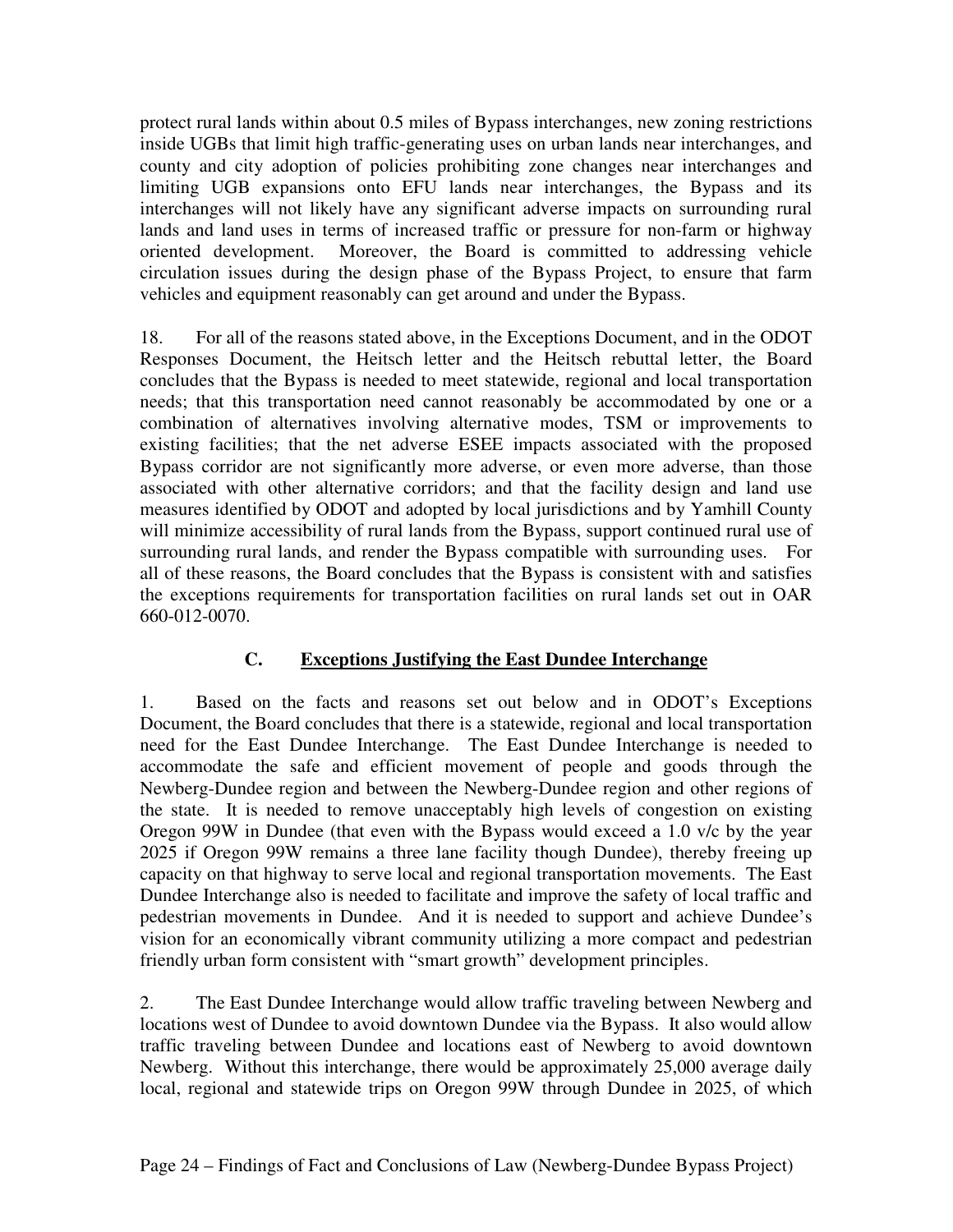approximately 16,500 trips would be statewide or regional trips. The interchange would reduce the number of total trips through Dundee to approximately 13,000 in 2025, with most of that reduction coming through the redirection of regional trips to and from Newberg.

3. The Oregon Highway Plan refers to travel movements between Newberg and locations west or south of Dundee, and between Dundee and locations east or north of Newberg, as "regional through travel." OHP Bypass Policy 1H provides that regional through travel is best served by limited access facilities that allow higher speeds and require infrequent stops. The policy notes that as congestion increases, regional travel and local access may need to be separated. The Board finds that increased levels of congestion in Dundee by the year 2025 warrant separation of statewide and regional through traffic from local traffic for many reasons. These reasons are addressed below in the findings discussing the need for and alternatives to the East Dundee Interchange. The Board concludes that provision of the East Dundee Interchange is consistent with the recommended method in the OHP for accommodating regional through travel and warranted to effectively serve statewide and regional traffic.

4. With the East Dundee Interchange, Oregon 99W can be maintained as a threelane roadway in compliance with OHP and Dundee roadway performance standards. Without the interchange, Oregon 99W would need to expand to five lanes through Dundee and to four lanes with turn lanes south of Dundee to McDougal Corner in order to meet OHP or local highway performance standards. For reasons explained in detail in the Exceptions Document and below, the Board finds that widening Oregon 99W to five lanes through Dundee or constructing a couplet through Dundee cannot reasonably accommodate the identified transportation need. While these alternatives may be operationally feasible, they would have unreasonably severe adverse impacts on the economic health and livability of the City of Dundee, virtually destroying Dundee's downtown. The Board finds such an impact would be unacceptable.

5. Alternatives to the East Dundee Interchange addressed in the Exceptions Document include (1) establishing a "Special Transportation Area" in Dundee to permit higher levels of congestion to occur; (2) retaining Oregon 99W as a three-lane highway and improving other roads in the area; (3) widening Oregon 99W through and south of Dundee to five lanes; and (4) creating a couplet in Dundee and expanding Oregon 99W to five lanes south of Dundee. Based on the facts and reasons stated in Section 7.4.4 of that document and in the ODOT Responses Document and Heitsch letter as well, the Board finds and concludes that none of these alternatives can reasonably accommodate the identified transportation need for the East Dundee Interchange. The Board finds this is so despite the fact that average daily traffic volumes in Dundee would be reduced by the presence of the Bypass. In particular, the Board finds that each one of these alternatives would have unreasonably and unacceptably high adverse economic, social and livability impacts on the City of Dundee and its businesses and residents. For reasons explained below, the Board also finds that these impacts are due, to a significant degree, to the presence and location of the railroad right of way through Dundee.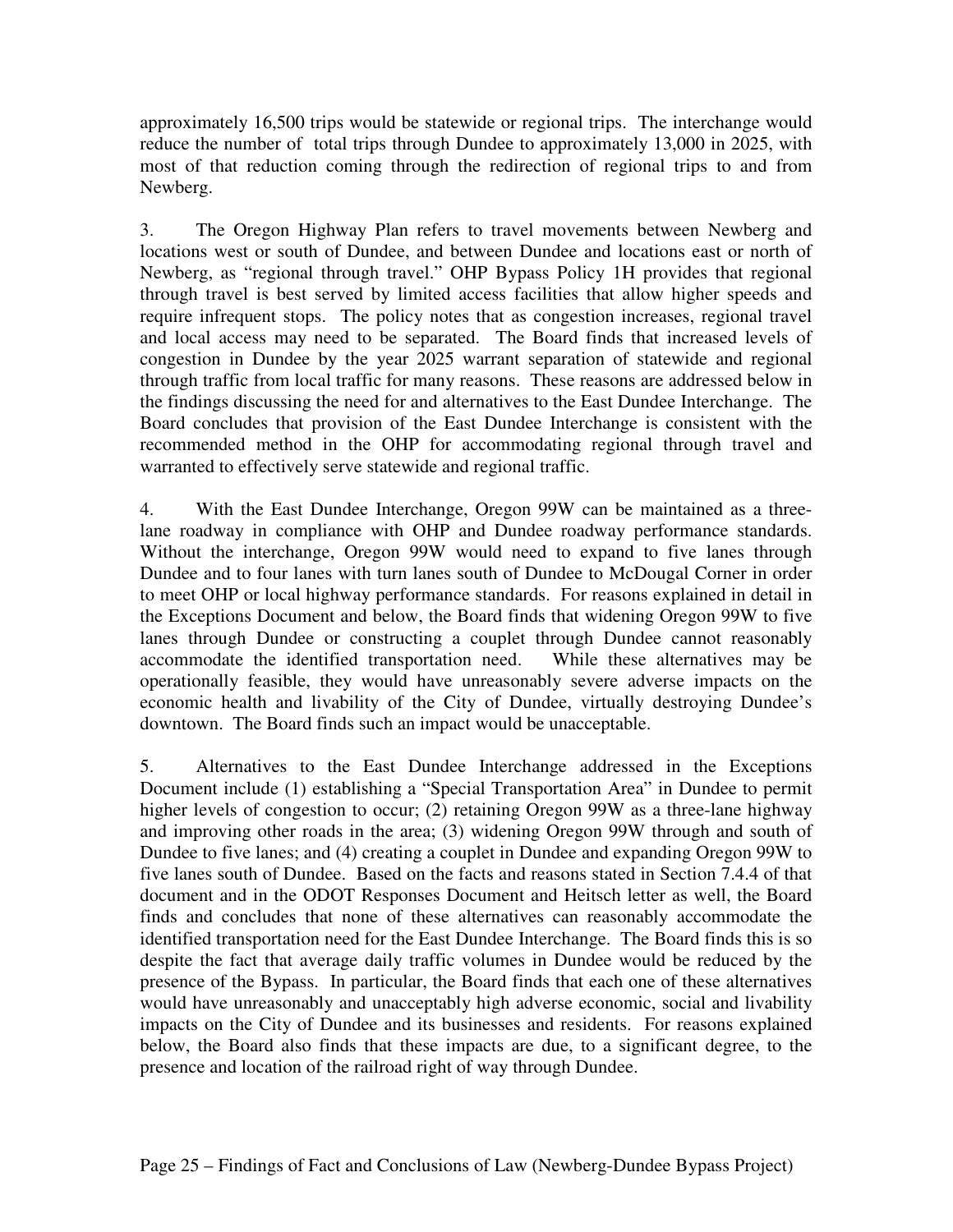6. A "Special Transportation Area" ("STA") is an OHP-authorized designation that may be applied to a state highway segment to foster compact development patterns when a downtown, business district or community center straddles a state highway inside a UGB. As explained in OHP Policy 1B (amended January 2004), within an STA convenience of movement is focused on pedestrian, bicycle and transit travel rather than on automobile movement. The primary objective of an STA is to provide access to and circulation amongst community activities, businesses and residences and to accommodate pedestrian, bicycle and transit movement along and across the highway. Under the OHP, traffic speeds are slow, generally 25 miles per hour or less. The maximum permissible volume to capacity ratio in an STA is 0.95.

The Board finds that an STA is not a reasonable alternative to the East Dundee Interchange because an STA in Dundee cannot meet OHP standards for STAs. As explained in the Exceptions Document, without the East Dundee Interchange, an STA in Dundee could not meet ODOT's maximum v/c ratio of 0.95 unless Oregon 99W were widened to four travel lanes. As a three lane highway, Oregon 99W would operate at a v/c in exceed of 1.0. For reasons stated below, such a widening of Oregon 99W through Dundee would not be reasonable. Also, Dundee neither exhibits the attributes of an STA, as described in the OHP, nor was planned as an STA in Dundee's acknowledged comprehensive plan at the time that the OHP was adopted or even now. Rather than exhibiting mixed uses, buildings spaced close together, interconnected local streets and convenient automobile and pedestrian circulation within the downtown, Dundee's current downtown character is more appropriately described as rural strip development. There is no discernible city center, the buildings are not spaced closely together, there are substantial gaps in the sidewalk network, parking lots are not shared or behind buildings, and there is not convenient automobile and pedestrian circulation in the downtown.

7. The Board rejects the alternative of retaining Oregon 99W as a three lane highway and improving other roads. While improvements to local roads, including Edwards Road and Dayton Avenue, might delay the need to widen Oregon 99W for 10 to 15 years, the TPR requires Yamhill County and Dundee to base their regional and local transportation systems on population and employment forecasts covering a 20-year period. The Board agrees with ODOT that it should not ignore 20-year projections and the conclusions drawn from them simply because the identified transportation need arises in the latter half of the planning period.

Moreover, the Board finds that the level of congestion associated with a threelane facility would exceed levels currently experienced in other communities, including Seaside and Lincoln City, where projects now are underway to relieve the congestion. The Board also finds that with an Edwards Road/Dayton Avenue connection in place, established Dundee residential neighborhoods would experience substantial traffic infiltration because diverted regional through traffic would need to find its way back onto Oregon 99W farther west in Dundee. This traffic would result in key intersections along Oregon 99W in Dundee operating at v/c ratios over 1.0 unless Oregon 99W in Dundee is widened to five lanes. A v/c ratio over 1.0 ("gridlock") violates both ODOT and local transportation performance standards for arterials.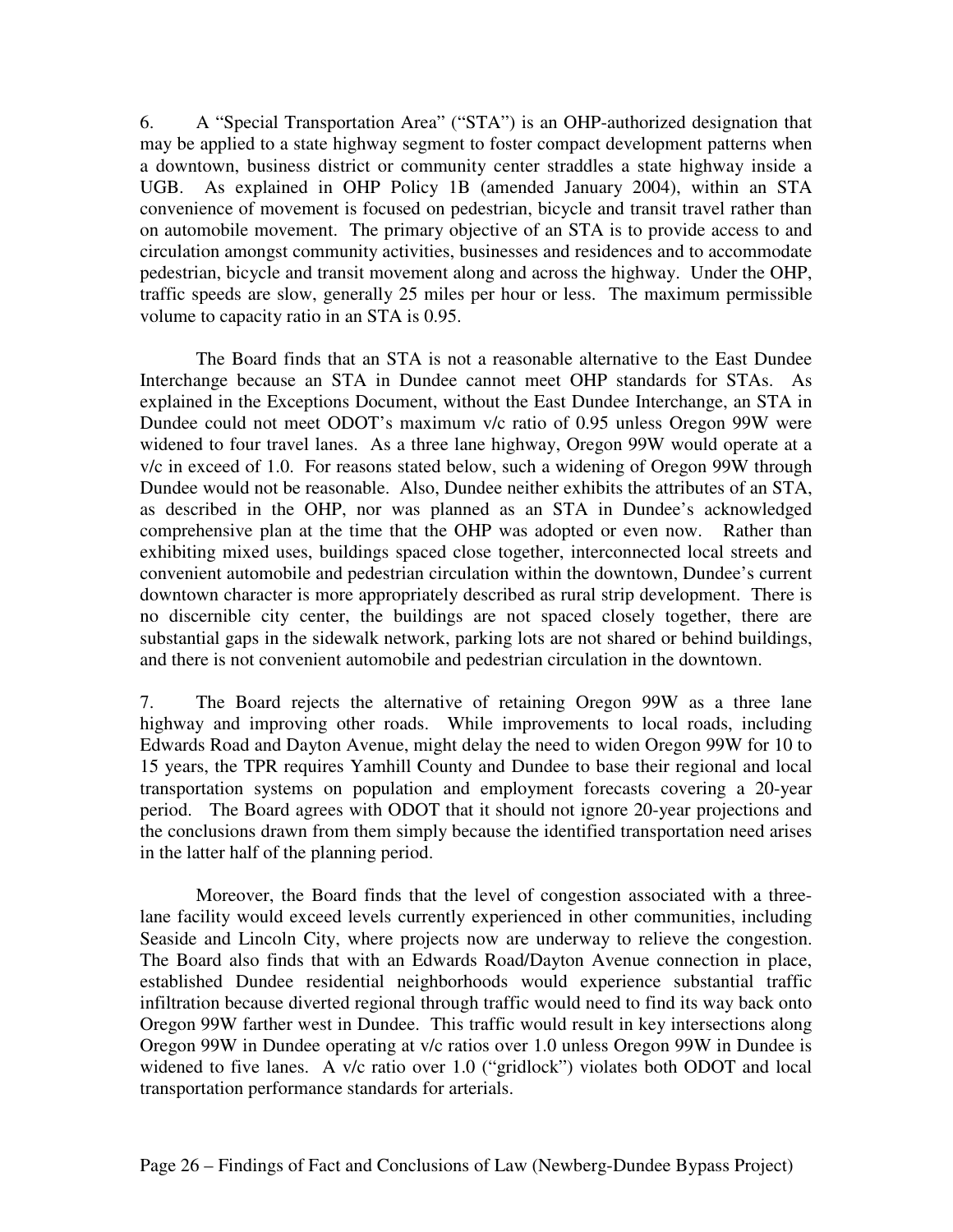8. Without the East Dundee Interchange, and with Oregon 99W remaining a threelane roadway, year 2025 daily traffic volumes through Dundee would average 25,000 vehicle trips and the v/c would be well over 1.0, in violation of state district highway and local arterial performance standards. To meet ODOT and local performance standards without building the East Dundee Interchange, Oregon 99W would need to be widened to five lanes in Dundee and west to McDougal Corner.

For the reasons stated herein and in ODOT's Exceptions Document, the Board finds that a five lane roadway through Dundee would result in significant adverse impacts to the community that, render a five lane roadway through Dundee unreasonable to accommodate the identified transportation need for the East Dundee Interchange. Most notably, the Board finds that a five lane facility through Dundee would preclude Dundee's ability to develop as a "main street" in the manner provided for in the City's TSP.

The Board finds that Dundee's adopted TSP and comprehensive plan contain a number of policies that are relevant to a determination as to whether alternatives to the East Dundee Interchange can reasonably accommodate the identified transportation need. These policies are described in Section 7.6.2 of the Exceptions Document, incorporated herein by reference. They include policies to provide and maintain a transportation system that: serves the travel needs of all Dundee residents, businesses and visitors while minimizing the adverse impacts on Dundee associated with through traffic; fosters a pleasant, small city and preserves and enhances existing neighborhoods and businesses; supports the goals, objectives and visions of the Dundee community, which the Board finds includes the visions set out in Dundee's 2022 Vision Statement; and supports the economic vitality of the Dundee community. They also include policies directing the city to develop parking and circulation strategies that minimize pedestrian and vehicle conflict and support downtown business retention and development.

Primarily because of the reduced lot depth between Oregon 99W and the parallel railroad right-of-way resulting from the widening of Oregon 99W to five lanes, the Board finds that these policies cannot be achieved. It finds that over the past 10 years, Dundee has taken actions towards improving its economic development potential and fulfilling its vision of its downtown being a pedestrian friendly "main street" by attracting fine restaurants and wineries with regional and statewide reputations, including Tina's, the Red Hills Provincial Dining, the Dundee Bistro, and the Argyle and Ponzi wine tasting rooms. All of these establishments are complimented by renowned wineries in or just outside of Dundee, including Archery Summit, Cameron, Daedalus, Domaine Drouhin, Domaine Serene, Duck Pond, Dundee Springs, Erath, Lange, Sokol-Blosser, Torii Mor, , , , , and Wine Country Farms Winery. The Board believes and finds that with a threelane highway, economic development could and is likely to continue in this direction.

However, with a five lane roadway, the lot depth between Oregon 99W and the parallel railroad right of way would be reduced to only about 150 to 170 feet, compared to 200 feet and larger in other communities. Provision of land for automobile circulation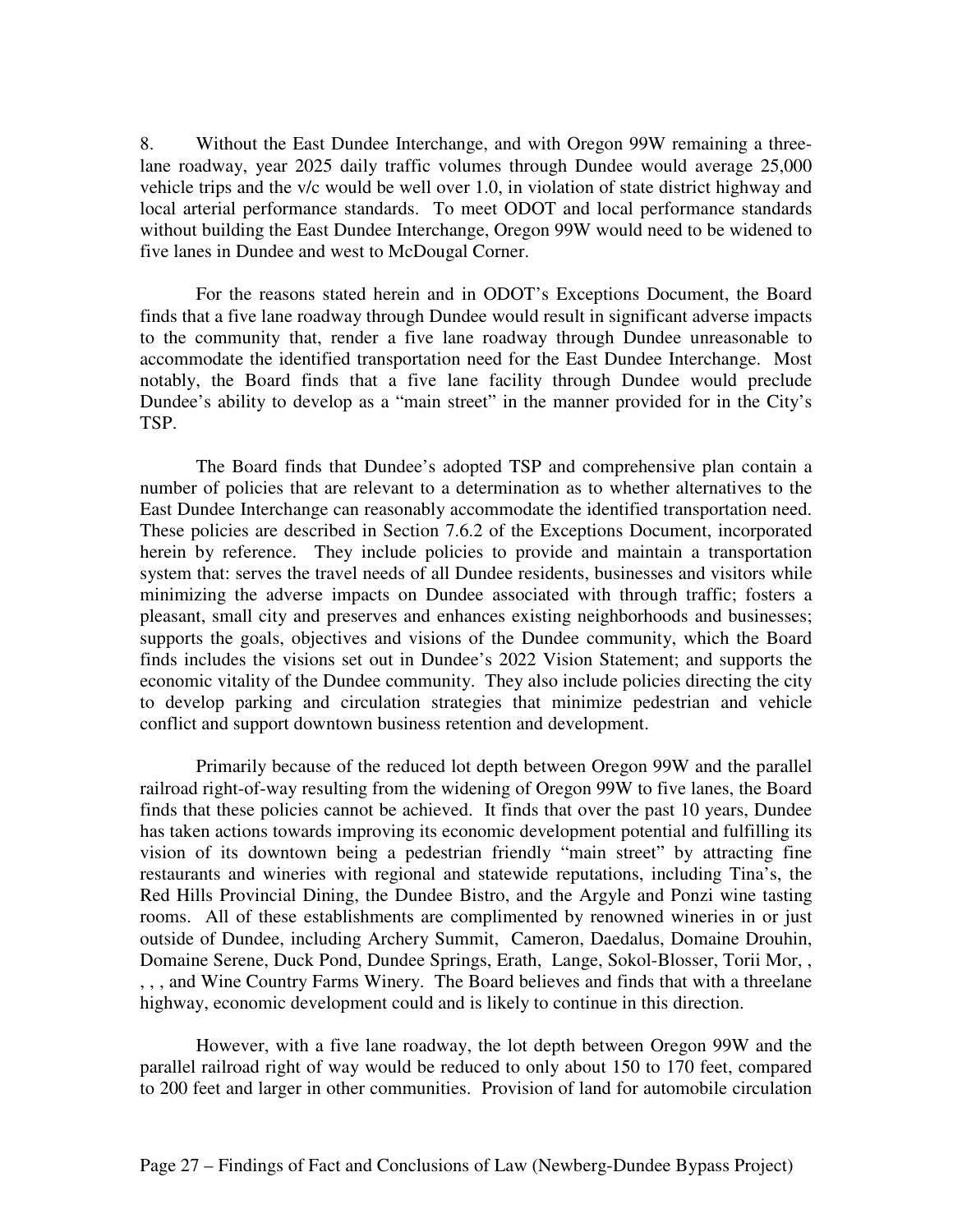north of the railroad right-of-way reduces this lot depth even further, to about 130 feet. For the reasons stated in the Exceptions Document, the Board finds that this reduced lot depth would impede development and associated off-street parking. It finds that the widening would substantially adversely affect over 80 percent of the businesses along the south side of existing Oregon 99W, displacing 10 buildings and effectively displacing some businesses through the loss of adequate parking spaces. Impacted businesses include the Argyle Winery, an anchor business for downtown Dundee.

The Board finds that with the narrower lot depths, Dundee would be at a disadvantage to compete economically with other cities for new businesses which require larger lots for commercial establishments. It finds that the right of way for a five lane roadway, combined with the parallel right of way for the railroad, would dominate the city's character in a manner inconsistent with and adverse to achieving its vision. Further, the Board finds that the much smaller lot depths resulting from widening Oregon 99W to five lanes would preclude Dundee from achieving the pedestrian friendly "main street" urban form that is called for in its TSP and 2022 Vision Statement. Indeed, it finds this is so even if Oregon 99W utilized a narrower 92-foot wide right of way that does not include on-street parking. Like ODOT, the Board concludes that a five lane facility is more likely than not to encourage and foster an automobile oriented, strip commercial development pattern that would violate the City's comprehensive plan, TSP and vision statement.

The Board also finds that a narrower five lane roadway design used to minimize the adverse impacts associated with narrower lot depths would not be reasonable, for the reasons set out in Section 7.4.4.6 of the Exceptions Document. It finds that narrower lanes are not appropriate where, as here, substantial truck traffic would be present. It finds that narrower lanes without on-street parking areas are unfriendly to pedestrians and inconsistent with Dundee's planning objectives for its downtown area. Narrower lanes also are less safe for bicyclists, as there is a higher probability that vehicles will encroach onto bicycle lanes.

Mayor Worrall of Dundee testified to the Board that widening Oregon 99W to five lanes in Dundee would remove at least half of the businesses in the city's downtown, create a 300 foot wide dead zone extending from 99W to the south side of the railroad tracks because there is inadequate space to build businesses there, and "destroy Dundee". The Board heard testimony from Argyle Winery, that if it is displaced, it will relocate outside of Dundee. Evidence in the record indicates that if Oregon 99W is widened to five lanes, many businesses, including Argyle Winery, will be displaced. The Board believes Argyle Winery's testimony that if displaced, it will relocate elsewhere, and the Board finds that the loss of Argyle Winery to Dundee's economic well-being and to realization of its "vision" would be severe. It further agrees with the Mayor and finds that the widening of Oregon 99W, combined with the railroad, would likely create a broad "dead zone" and destroy Dundee's ability to achieve its plan policies and its long term vision for a vibrant downtown.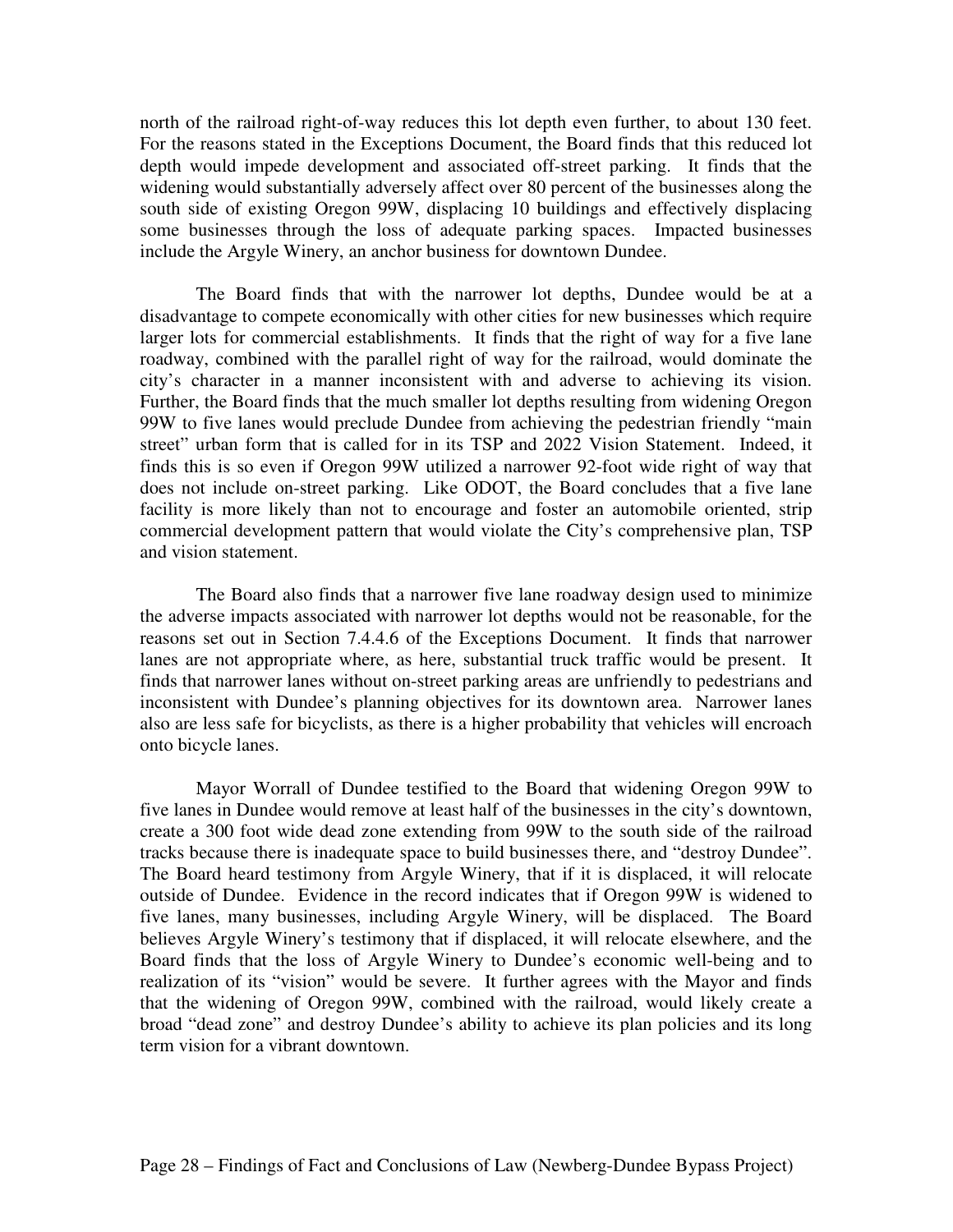For all of these reasons, the Board concludes that widening Oregon 99W to five lanes cannot reasonably accommodate the identified transportation need for the East Dundee Interchange. In reaching this conclusion, the Board takes notice of the fact that the impacts associated with widening Oregon 99W to five lanes would run contrary to the mission established by the Department of Land Conservation and Development's new Economic Development Planning Team, which is "to ensure that Oregon's land use planning program meets the economic development planning needs of the state, local governments and citizens by supporting policy initiatives and local planning projects that *promote sustainability, business recruitment, expansion and retention*." (Emphasis added.) The Board expressly finds that widening Oregon 99W to five (or more) lanes through downtown Dundee would have precisely the opposite effect.

9. ODOT's Exceptions Document explores whether building a couplet through Dundee could meet the identified need for the East Dundee Interchange. ODOT considered two couplet options, one with both couplet legs north of the railroad tracks and one with the eastbound leg south of the railroad tracks. Under both options, existing Oregon 99W would become a one way road westbound.

The Board finds that a couplet through Dundee, whether located north or south of the railroad right of way, cannot reasonably accommodate the identified transportation need served by the East Dundee Interchange. The Board finds that the right-of-way needed to construct the eastbound leg of the couplet just north of the railroad would reduce the depth of the block between the couplet legs to only about 115-135 feet. This lot depth is substantially smaller than typical lot depths for commercial properties in other Yamhill County cities and would provide insufficient space for buildings, parking and circulation, placing Dundee at a significant competitive disadvantage to compete with other cities for commercial development, especially those with two-way main streets. Moreover, with this alignment, most if not all businesses located within this block would be displaced either directly or indirectly due to loss of adequate parking space and access. The Board finds that with this couplet, redevelopment would likely take the form of isolated businesses with needed parking in between the businesses. This would not represent a compact, pedestrian friendly "main street" urban design as called for in Dundee's TSP. The Board further finds that the dimensions of the land between the two couplet legs would not encourage new businesses to locate in Dundee but would, instead, likely cause a net decrease in business development along Oregon 99W in Dundee. The Board concludes that because these impacts, the north couplet option cannot reasonably accommodate the identified transportation need served by the East Dundee Interchange.

The Board also rejects the second couplet option as unreasonable. Under this scenario, the eastbound portion of the couplet would be located south of the railroad right-of-way, between the railroad tracks and Maple Street, which divides the light industrial part of Dundee from a residential area. The Board finds that this design would eliminate land identified for industrial development and reduce block depth for new industrial development to 175 feet while introducing highway and regional truck traffic serving Dundee and Newberg into a residential area. The Board finds that this couplet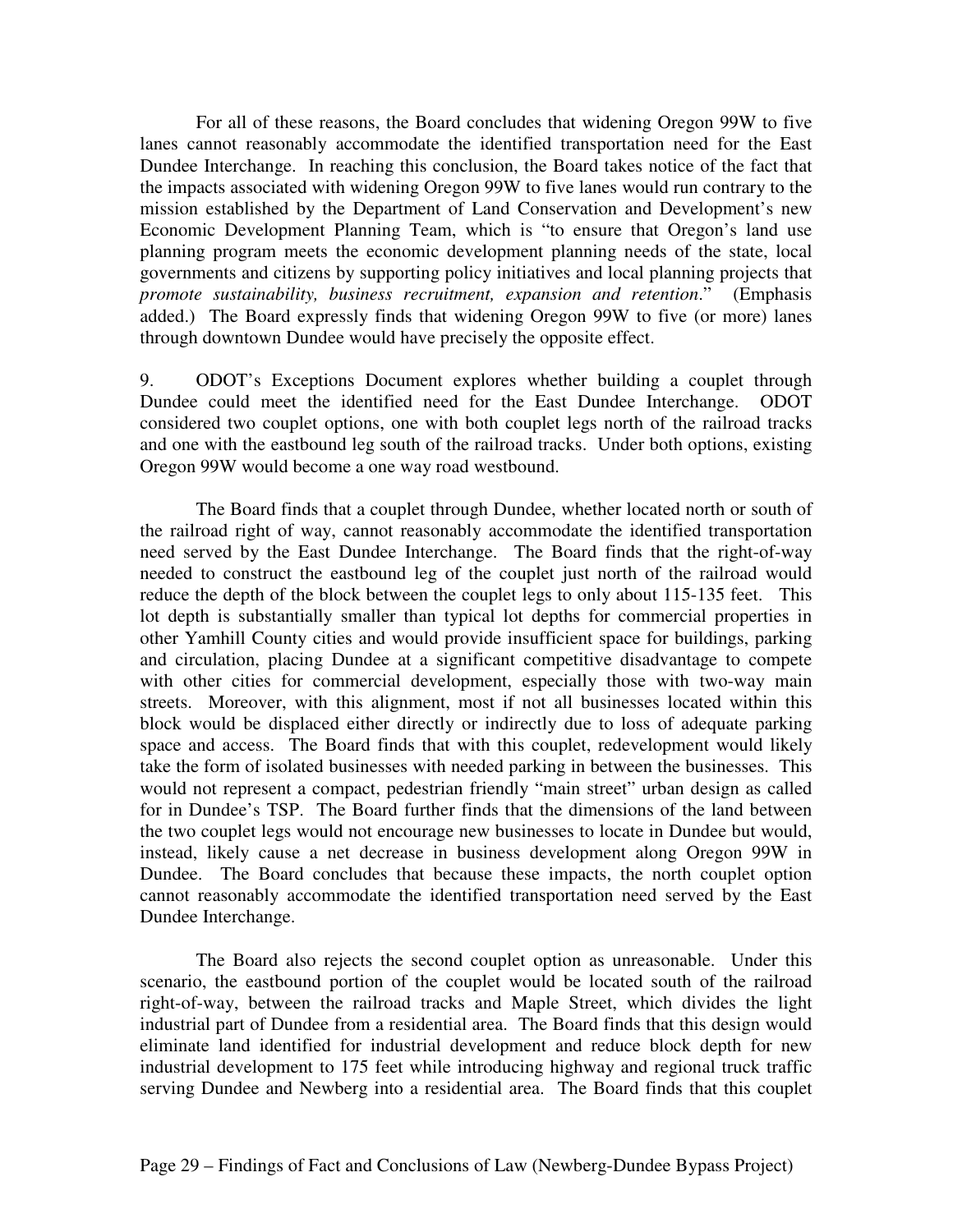would displace 10 residences and affect 30 more with adverse noise, visual impacts, and increased infiltration onto neighborhood streets. The Board also finds that with this design, existing businesses along Oregon 99W, which currently front a two-way street, would be exposed only to west and southbound travelers. Pedestrian use of the couplet would be limited because of the relatively long distance between the couplet legs (approximately 450 feet) plus limited locations for crossing the railroad tracks. The resulting development pattern would likely be an automobile oriented, scattered commercial development pattern that would not support a compact, pedestrian friendly "main street" urban design as provided for in Dundee's TSP. Further, this couplet alternative would require area residents and visitors traveling eastbound along the couplet to cross the railroad tracks to access Dundee's central business district along existing Oregon 99W. Either they would drive, walk or bike a block or two out of direction to access a local street that crosses the railroad tracks, or they would jaywalk across the tracks to shorten the connection. The Board believes that railroad crossings pose a hazard to public safety, and it finds and concludes that an alternative that requires railroad crossings at multiple locations and increases the incidents of conflicts between railroad and highway users is inherently unsafe and unreasonable and should be avoided where possible. The Board finds substantial support for its conclusion in OHP Policy 2G, which promotes safety and transportation efficiency through the reduction and prevention of conflicts between railroad and highway users. Indeed, Action 2G.1 directs ODOT to design highway projects to avoid rail crossings at grade where possible. The south couplet option is inconsistent with this OHP policy.

Finally, the Board finds it more likely than not that either couplet option would encourage and foster an automobile oriented, strip commercial development pattern that would violate Dundee comprehensive plan and TSP policies, the City's 2022 Vision Statement and the mission of DLCD's Economic Development Planning Team. For the reasons discussed in its findings addressing the widening of Oregon 99W to five lanes, the Board concludes that this impact renders both couplet options unreasonable to accommodate the identified transportation need for the East Dundee Interchange.

It has been suggested by opponents that the downtown of Dundee should be removed and relocated to allow expansion of Oregon 99W within Dundee. This Board does not believe that the statewide planning goals and regulations were intended or required to be applied so severely as to entirely avoid roadway uses on protected resource land. [I don't recall the only reason for this suggestion being that we could entirely avoid roadway uses on protected resource land; opponents claimed it would be cheaper and easier just to relocate the entire downtown. I thought this was not being considered because it would be too costly, would interfere with businesses and homes already located in the "new downtown area", would still mean Argyle would leave town, and was not part of Dundee's plan for its town. ] The Board finds that such an approach is inherently unreasonable and warrants no further consideration.

10. ODOT also considered whether the East Dundee Interchange and its connecting road reasonably could be located entirely inside Dundee's UGB. ODOT rejected this alternative because the impacts associated with this alternative were unreasonable. As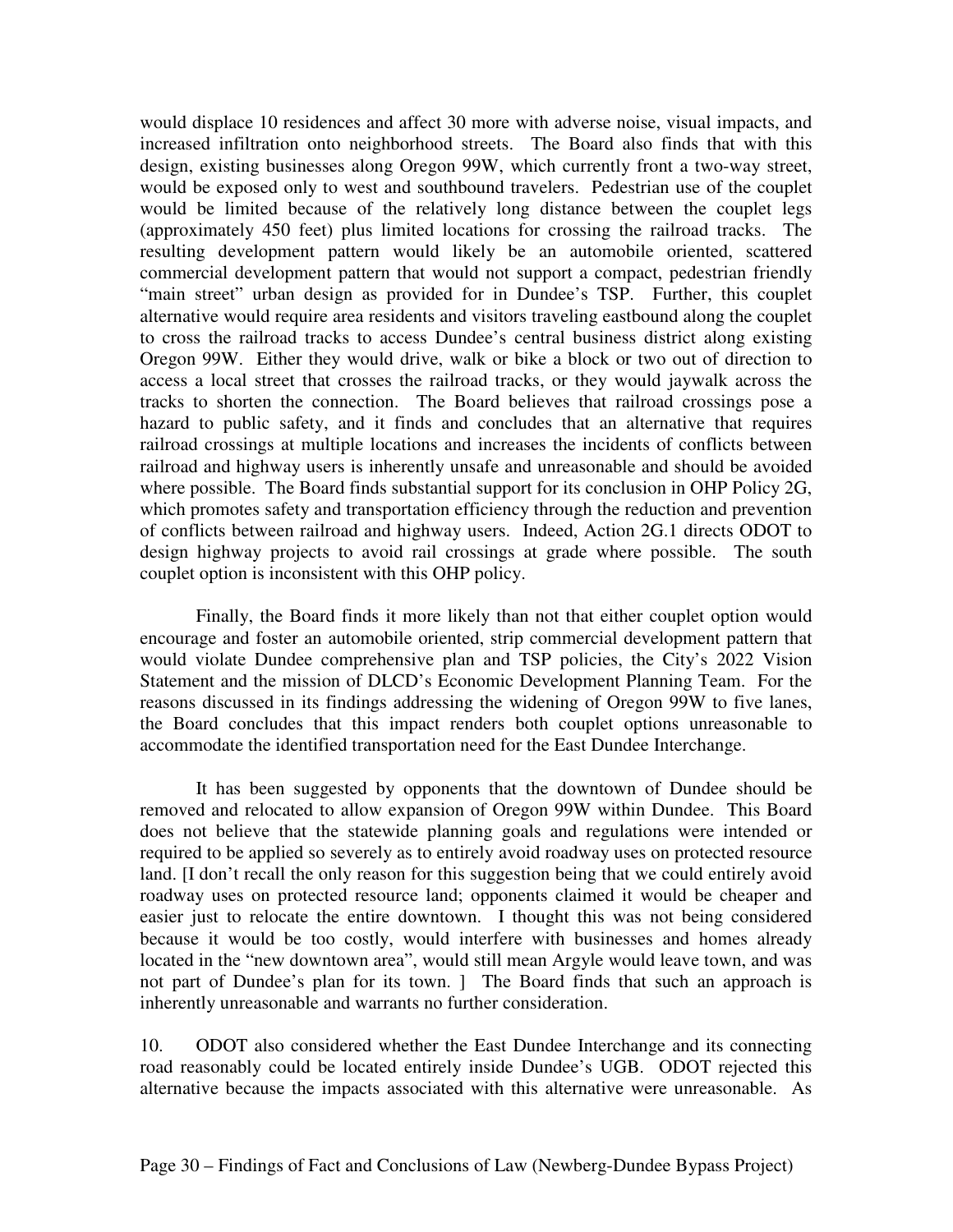described in a Kittelson & Associates Memorandum dated July 15, 2004, entitled "East Dundee Interchange", which the Board agrees with and incorporates in its entirety by reference herein, this alternative would have severe and unreasonable adverse impacts on Dundee. Initially, because of the location of the railroad right-of-way and its proximity to Oregon 99W, the connecting road would need to be constructed either as an above grade facility or a depressed grade facility all the way from the Bypass corridor to Oregon 99W in order to maintain appropriate vertical clearance. Elevating or depressing an up to 170-foot wide facility for this distance by itself would have a severe adverse visual impact on the City of Dundee and its residents.

ODOT considered two possible connections to Oregon 99W: at  $5<sup>th</sup>$  Street or at 1st Street. With a 5<sup>th</sup> Street connection in downtown Dundee, this facility would displace four businesses, including the Argyle Winery and the Dundee Bistro, which are considered to be anchors in the community. As described earlier in these findings, the loss of a business like Argyle would be a severe economic blow to Dundee. The facility also would impact 1.55 acres of land subject to federal 4(f) requirements due to likely impacts to a park and Dundee School or, alternatively, displace five buildings from a Senior Housing complex. Additionally, it would displace about 26 homes and a post office and result in another 83 properties being classified as "noise sensitive." It also would require the termination of the existing  $5<sup>th</sup>$  Street intersection and potentially the  $7<sup>th</sup>$ street intersection as well. Traffic from these roads would need to be rerouted to other city streets. Finally, this alternative would segment parts of east Dundee from the remainder of the city.

With a connection to Oregon 99W at 1st Street in downtown Dundee, this facility would displace five businesses along Oregon 99W and displace 36 houses. Under this scenario, a small amount of 4(f) property would be impacted and about 158 properties would be classified as "noise sensitive." Access to several local streets (Locus, Elm, Cedar,  $5^{\text{th}}$ ,  $6^{\text{th}}$ ,  $7^{\text{th}}$ ,  $8^{\text{th}}$  and  $9^{\text{th}}$ ) would be severed if the connector road traveled along Edwards Road. A local roadway circulation system would need to be constructed to provide access to these neighborhoods under this alternative. The new connections would require 60 foot right of ways. Finally, this alternative would segment the Rolling Acres neighborhood east of Edwards Road and cut off access to Dundee Farm. For Dundee Farm to maintain current access into Dundee, a bridge or tunnel would need to be constructed.

These facts lead the Board to conclude that a connecting road along  $5<sup>th</sup>$  or  $1<sup>st</sup>$ Streets would have unduly adverse impacts on the City of Dundee in terms of business and residential displacements, noise and visual impacts, and the city's outward appearance and economic attractiveness. Either alternative would segment parts of Dundee from other parts of Dundee. While a very large city like Portland, Salem or Eugene might be able to tolerate such an impact, it is not tolerable in a very small community like Dundee. The Board concludes that locating the East Dundee Interchange entirely inside Dundee's UGB is not a reasonable alternative.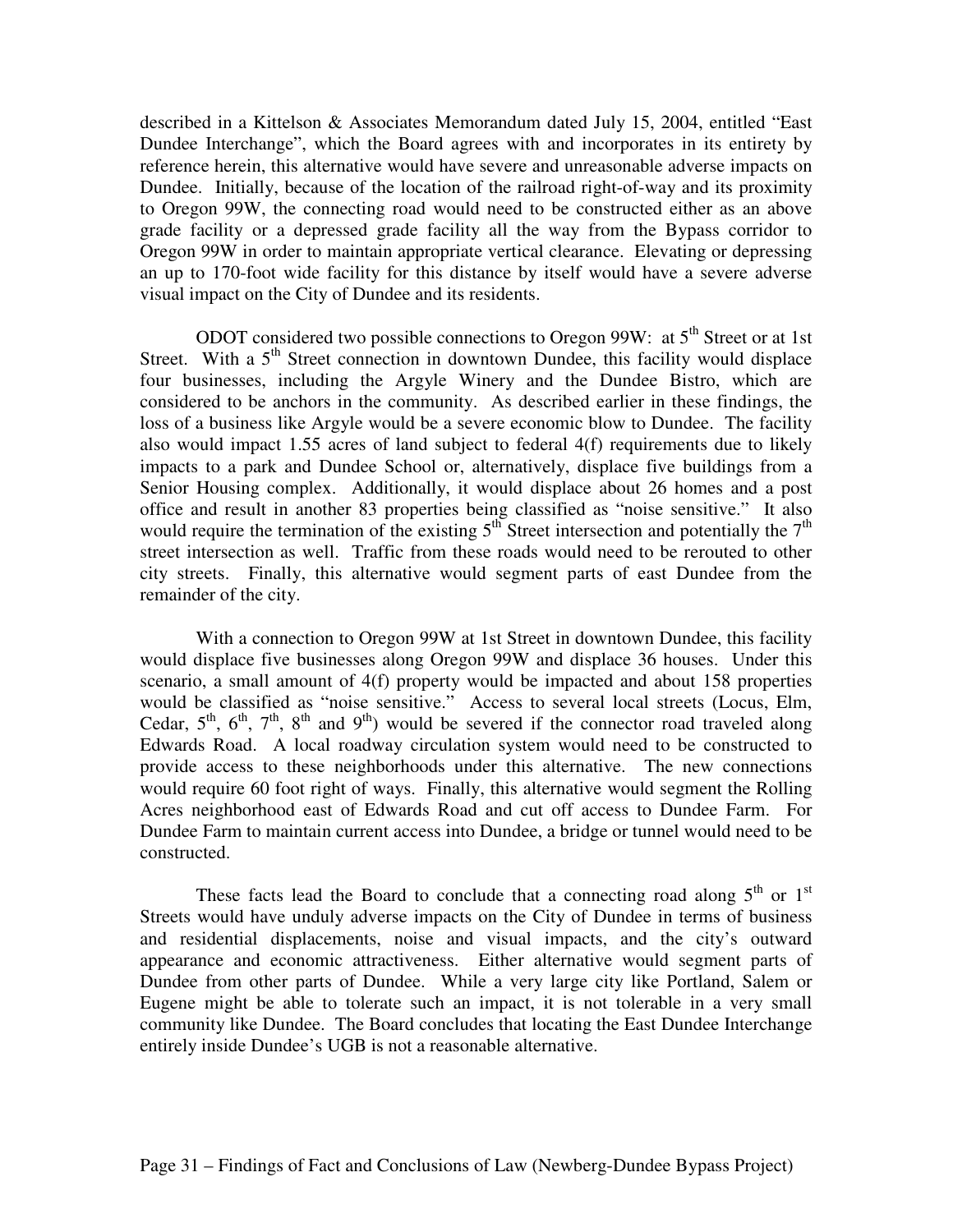11. In determining a general location for the East Dundee Interchange, ODOT considered several alternatives during its environmental analysis. These included a North Option (which is the alternative proposed for approval), a Middle Option and a South Option. Section 7.7.4 of the Exceptions Document provides a comparison of these alternatives in terms of their ESEE consequences. ODOT's analysis finds that the three alignments are relatively similar in terms of their overall net adverse ESEE consequences. ODOT recommends the North Option primarily because its connector road does not further fragment the approximately 300-acre Dundee Farm owned by Columbia Empire Farms. Unlike the other two options, the North Option connector road would be located along the northern edge of the farm, rather than cutting through the farm. ODOT concludes, and the Board agrees and finds, that particularly for this reason, the net adverse impacts associated with the North Option would not be significantly more adverse than the net adverse impacts associated with the other two options. The Board is aware that the North Option would adversely impact a private airstrip, and it is sensitive to the needs and interests of that property owner. However, given the emphasis Statewide Planning Goal 3 places on preserving and maintaining agricultural lands for farm use, compared with an absence of state land use protections for private airstrips, the Board believes that protecting farming operations on the Dundee Farm must be given precedence over protecting the airstrip. It finds that the North Option provides the greatest level of protection for agricultural uses on the Dundee Farm property.

12. 1000 Friends suggested relocating the East Dundee Interchange approximately 150 meters farther north and east to avoid impacts to EFU-zoned lands. The Board finds initially that 1000 Friends has not demonstrated that it is operationally feasible to do so. The Board further finds that even if the interchange were so shifted, it would have greater overall net adverse effects and still would not avoid EFU-zoned lands.

As explained in an August 4, 2004 Kittelson & Associates, Inc. memorandum set out at ODOT Supporting Documentation Volume 8, page 47, which the Board believes, agrees with and incorporates into these findings by this reference, ODOT gave careful consideration to the location of the Bypass corridor between Newberg and Dundee. There are significant constraints in this area that limit potential alignments of the Bypass, including the alignment of Chehalem Creek. The Kittelson memorandum states, and the Board finds, that that the proposed Bypass corridor crosses Chehalem Creek at its narrowest point and minimizes natural resource impacts. Moving the East Dundee Interchange and connector road would require realignment of the Bypass and would have significantly more adverse net impacts on the creek and natural resources as well as economic and social resources in Newberg. The memorandum adds, and the Board finds, that if the connector roadway and interchange footprint were moved 150 meters to the north, portions of the interchange ramps would still be located on EFU land. The Board accepts the Kittelson memorandum as expert testimony supporting this finding, and it finds no evidence in the record demonstrating otherwise.

13. The TPR requires that goal exceptions authorizing transportation facilities on rural lands describe the adverse effects each proposed transportation improvement is likely to have on surrounding rural lands and land uses, including increased traffic and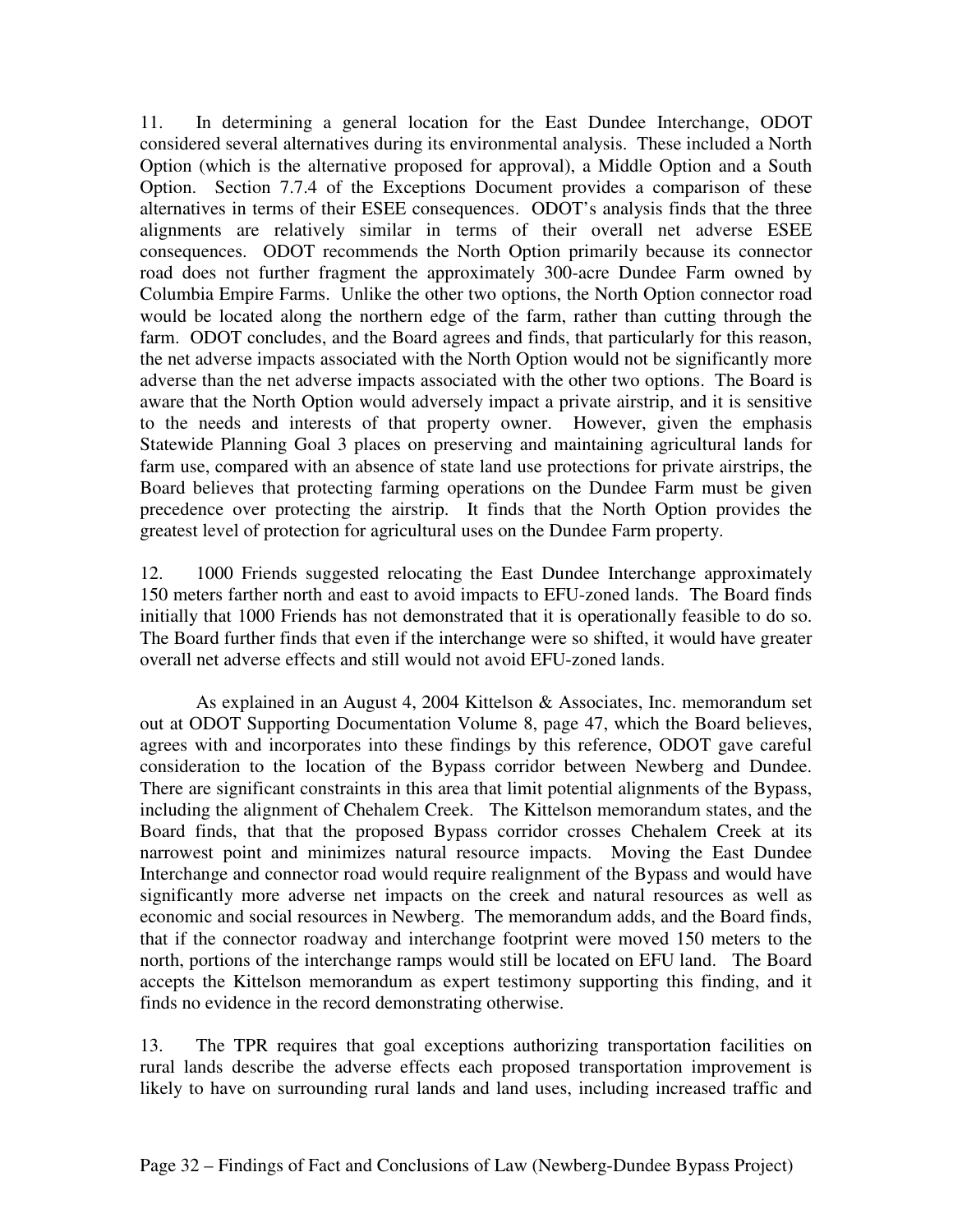pressure for non-farm or highway oriented development on areas made more accessible by the improvement, and adopt facility design and land use measures which minimize accessibility of rural lands from the proposed transportation facility and support the continued rural use of rural lands. The Board finds that the East Dundee Interchange, including the road connecting it to existing Oregon 99W, will impact rural lands and rural land uses in the manner described in Sections 7.7.4 and 7.8 of the Exceptions Document.

The Board finds that rural driver infiltration is less likely to occur because the East Dundee Interchange design will not easily facilitate such movements. As a limited access roadway, the East Dundee Interchange connector road will direct all traffic using that roadway either onto the Bypass or onto existing Oregon 99W, rather than onto local rural roads. Additionally, wherever practicable, ODOT will relocate existing accesses near the East Dundee Interchange to a distance of at least 1,320 feet away from the interchange ramps to comply with ODOT interchange design standards. The Board finds that this will help minimize travel into rural areas.

The Board also finds that Yamhill County and the City of Dundee have adopted plan policies to maintain and protect agricultural and rural exception lands for rural uses and reduce urban development pressures on these lands. The Board finds that Newberg, Dundee, Dayton, ODOT and Yamhill County have agreed to a coordinated planning approach for the areas around the interchanges. This coordinated planning effort will closely examine and resolve circulation and access issues within the interchanges areas. The planning effort will also consider the land uses currently existing and agree upon future land uses that may be appropriate to retain the rural nature of the area and the functional capacity of the interchange. Until the planning is completed, Yamhill County and the cities of Dundee, Dayton and Newberg have agreed not to expand the cities' UGBs in the direction of the interchanges or allow zone changes within the Interchange Management Areas.

14. For the reasons stated above and in the Exception Document, the Board concludes that the East Dundee Interchange is needed to meet statewide, regional and local transportation needs; that this transportation need cannot reasonably be accommodated by one or a combination of alternatives involving alternative modes, TSM or improvements to existing facilities, including the widening of Oregon 99W in and south of Dundee; that the East Dundee Interchange and its connecting road cannot reasonably be located entirely within the Dundee UGB; that the net adverse ESEE impacts associated with the proposed East Dundee Interchange and connecting road are not significantly more adverse, or even more adverse, than those associated with other alternative corridors; and that the facility design and land use measures identified by ODOT will minimize accessibility of rural lands from the East Dundee Interchange, support continued rural use of surrounding rural lands, and render the East Dundee Interchange compatible with surrounding uses. For all of these reasons, the Board concludes that the East Dundee Interchange, including the road connecting it to existing Oregon 99W, is consistent with and satisfies the exceptions requirements for transportation facilities on rural lands set out in OAR 660-012-0070.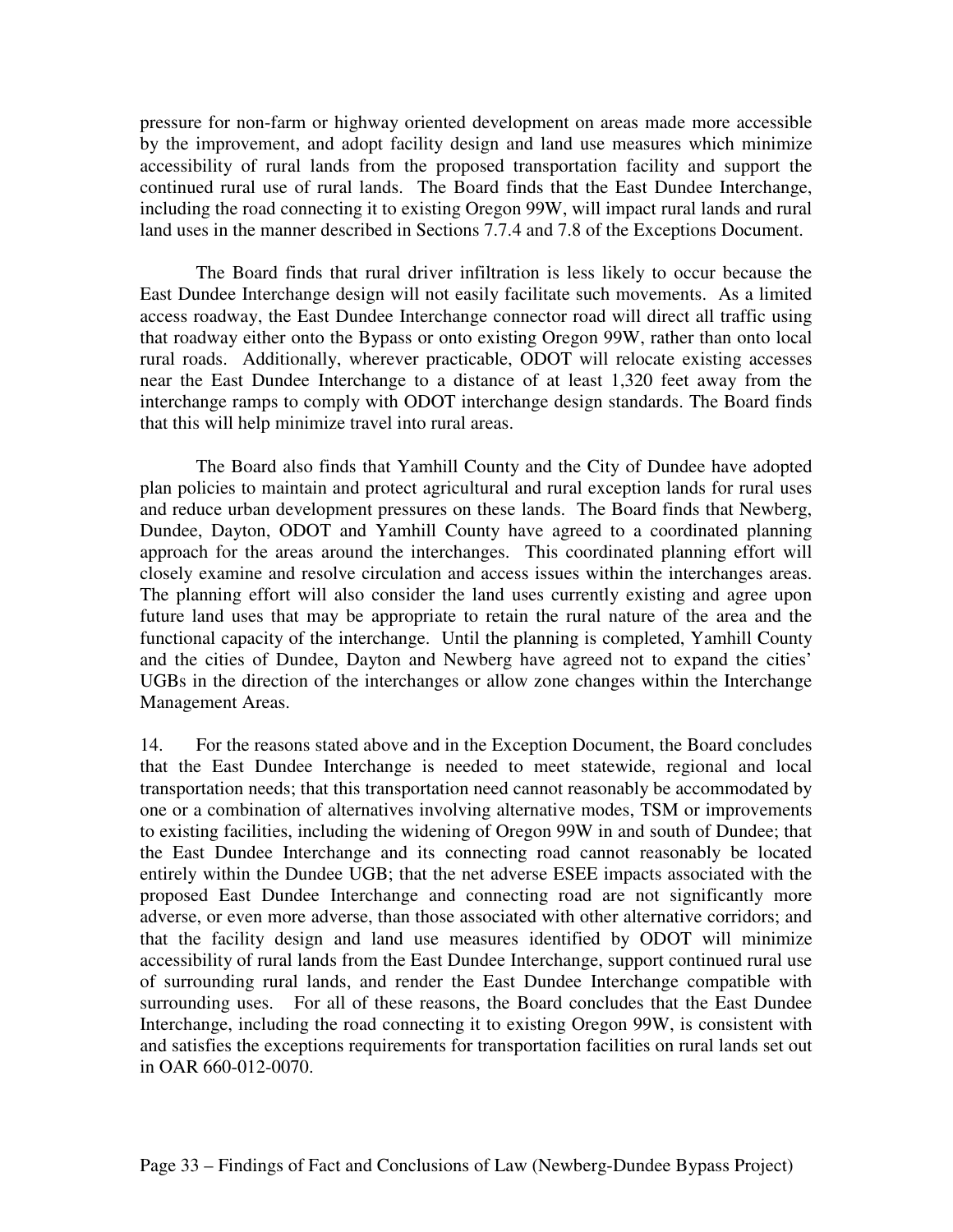## **D. Compliance with Other Applicable Statewide Planning Goals**

1. Except as indicated otherwise below, the Board finds that the statewide planning goals identified in the Exceptions Document as applicable to this proceeding are the only goals that apply to the Bypass Project. The Board further finds and concludes that the applicable statewide planning goals are satisfied for the reasons set out below and in the Exceptions Document.

2. Columbia Empire Farms alleges violations of statewide planning goals 1 and 2 based on the procedures approved by the County. They claim that the County's decision giving ODOT an additional two weeks for its final rebuttal violates CEF's ability to fully participate in the County's decision-making process and to be involved in all phases of the planning process. The Board finds these arguments unpersuasive. It finds that CEF and the other opponents have had substantial opportunity to attend the public hearings, present their case and make their record. They have also been given reasonable opportunity to rebut the factual evidence ODOT has submitted in support of these exceptions. The Board also finds that providing an applicant a chance for final argument is statutorily permitted in the provisions governing quasi-judicial land use proceedings set out in ORS 197.763(6)(e). Given this, the Board sees no reason why applying such a provision in a legislative proceeding would prejudice any opponent's substantial rights in any way. The Board further finds that this proceeding was initiated at ODOT's request, and that ODOT prepared and presented the application to the Board.

The Board also rejects CEF's argument that ODOT violated Goal 2's coordination requirement by improperly narrowing the field of alternatives. The Board finds that CEF has not adequately explained how this is so. More importantly, the Board finds that CEF and other opponents have had ample opportunity during the hearing process to identify alternatives. Indeed, the Board finds that CEF has shown an interest in this matter dating back to at least December, 2002. See ODOT Supporting Documents, Volume 2, pages 527-584. Given this, CEF is hard pressed to show how any alleged procedural violation has prejudiced its substantial rights, and the Board finds that such prejudice has not occurred.

3. 1000 Friends of Oregon alleges violations of LCDC's Goal 5 rule, OAR 660, Division 23, as it relates to riparian corridors, wetlands, wildlife habitat and ecologically and scientifically significant natural areas. While the Board finds that the Exceptions Document misapplies Goal 5 in some respects, the Board nevertheless finds that the Bypass Project complies with Goal 5 and its implementing rule for the reasons set out below.

OAR 660-023-0250(3)(b) governs the applicability of Goal 5 to this proceeding. Under that provision, local governments are not required to apply Goal 5 in consideration of a post-acknowledgment plan amendment (PAPA) "unless the PAPA affects a Goal 5 resource." As relevant to this proceeding, the rule then states that a PAPA would affect a Goal 5 resource if the PAPA "allows *new uses* that could be conflicting uses with a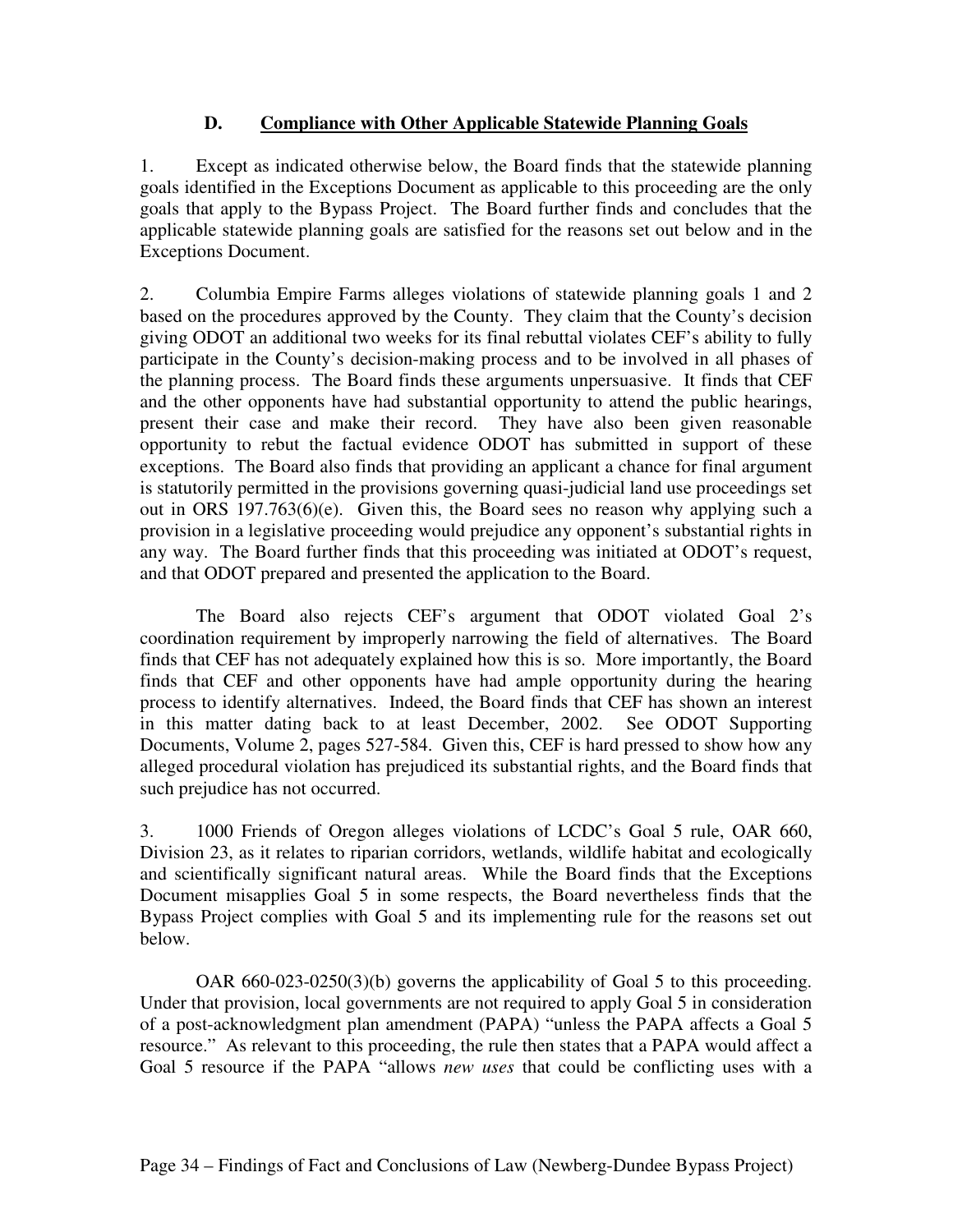particular significant Goal 5 resource site on an acknowledged resource list." (Emphasis added.)

The Board believes that under the terms of this rule, Goal 5 does not apply to this proceeding. This is because (1) the only impacted significant Goal 5 resource sites are four creeks with fish and riparian resources that are also identified as fish habitat; and (2) the County's acknowledged Goal 5 Comprehensive Plan policies already permit development of the nature here proposed within these resource sites. More particularly, because the Bypass and East Dundee Interchange are uses already authorized within affected resource sites under the County's acknowledged Goal 5 program, they would not be "new uses" within the terms of OAR 660-023-0250(3)(b), and Goal 5 does not apply.

Examining this matter more closely, the Board finds that there are no wetlands, or ecologically and scientifically significant natural areas identified as significant Goal 5 resource sites in Yamhill County's Comprehensive Plan that would be impacted by the Bypass. The Board recognizes that some wetland areas would be affected. However, those areas are not identified as significant in the County's Goal 5 inventory. Regarding riparian and fish and wildlife habitat resources, the Board finds that the Bypass Project would impact the following four resources: (1) Chehalem Creek and its tributary; (2) Hess Creek; (3) Miller Creek; and (4) an unnamed creek located between Oregon 99W and Riverwood Road, all of which are tributaries to the Willamette River. Upper Willamette steelhead (winter run) and the Upper Willamette chinook (spring run) are fish species that have been identified as being threatened or endangered species. The Board finds that these fish species might occupy Willamette River tributaries that contain fish habitat, although whether they in fact do is not clear.

Water Resources Goal 1, Policy J states that it is the policy of Yamhill County to protect riparian vegetation from damage that may result from land use applications by reviewing land use applications for development in riparian areas in an effort to mitigate or prevent damage to riparian vegetation that might result from the development. The Board interprets this policy as allowing a full range of development, including new roads, in riparian areas, subject to review for mitigation or impact avoidance. Similarly, Fish and Wildlife Goal 1, Policy B provides for the protection of fish and wildlife habitat in the context of land use proposals subject to county review. Again, the Board interprets this provision as permitting development uses subject to review for mitigation. This interpretation finds support in Fish and Wildlife Goal 1, Policy C, which states that no major land use changes, including road construction, will be permitted in identified sensitive wildlife areas "without approval of measures to limit undesirable impacts on sensitive wildlife areas." Regarding Fish and Wildlife Goal 1, Policy D, which directs the County to preserve the habitat of all species indicated as endangered, threatened or vulnerable to act, the Board does not interpret this language as a blanket prohibition on new road construction. Instead, the Board interprets this policy within the context of the other policies cited in this paragraph. In particular, the Board recognizes that new roads, as linear facilities, often cannot reasonably avoid crossing streams that may contain fish species listed under the federal or state Endangered Species Acts. In this way, roads differ from other, more site specific types of development. Consequently, the Board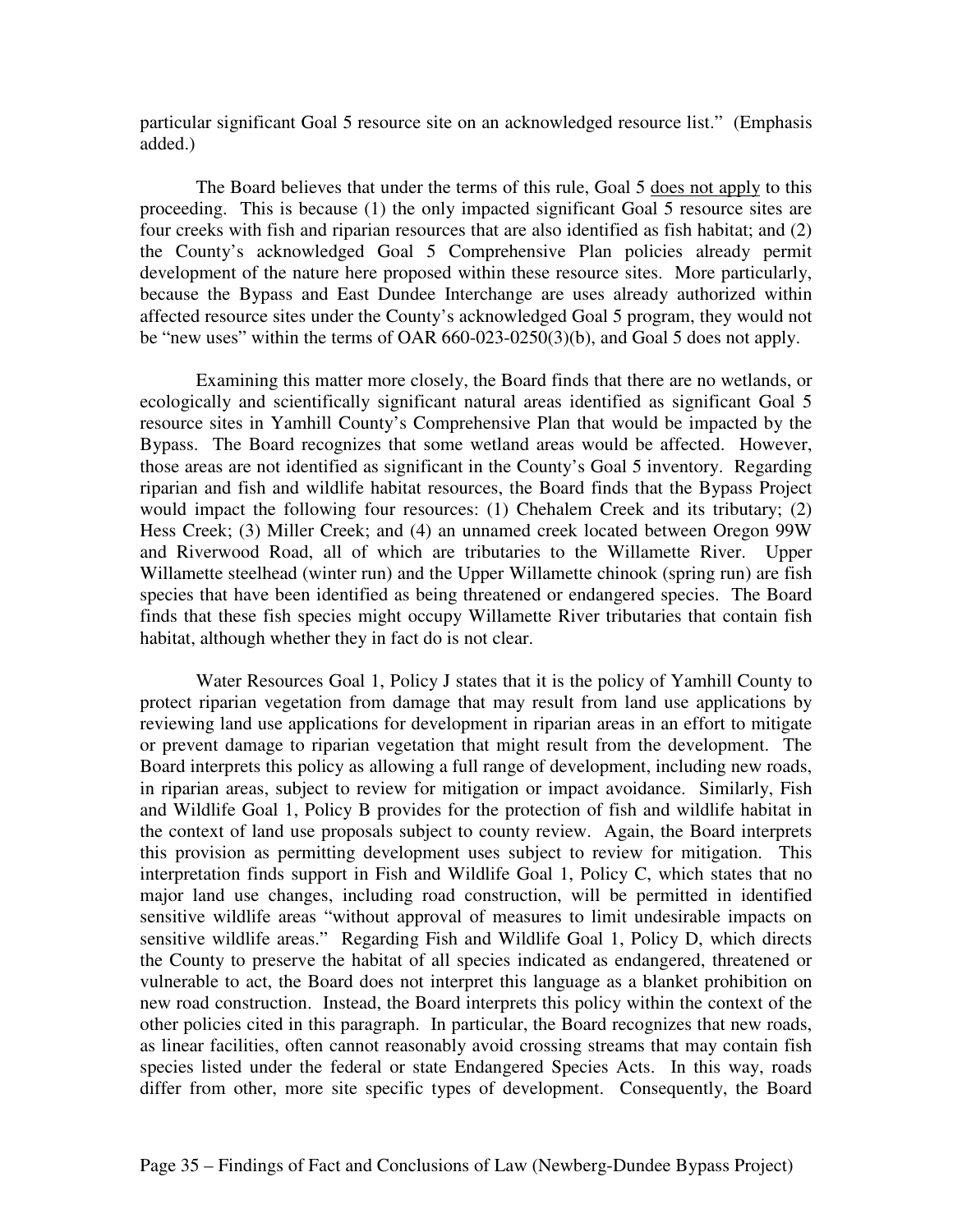interprets this policy as allowing such development, again subject to appropriate mitigation to limit undesirable impacts.

In summary, the Board believes that OAR 660-023-0250(3)(b) is intended to apply only to "new" conflicting uses that have not previously been authorized in Goal 5 resource sites under an acknowledged Goal 5 program. Because the acknowledged Yamhill County Comprehensive Plan already permits new roads within these resource areas, there is no need to amend the County's Goal 5 program, and Goal 5 does not apply. If the County's Goal 5 program had authorized only certain specific uses within these resource areas, and if this application involved other uses not so authorized, then Goal 5 would apply. However, the County finds that this is not the case here.

The County further finds that impacted Goal 5 resource sites will be mitigated as required by its Comprehensive Plan. As provided for in the CETAS Record agreed to by ODOT, mitigation measures include enhancement of fish passage on affected creeks, a commitment by ODOT to develop bridge crossings that fully span the width of affected creek floodplains, storm water treatment of the Bypass and its interchanges and commitment to treat storm water on existing state facilities currently without treatment, and enhancement of riparian areas and wildlife habitat within the project area. The Board finds these measures to be consistent with its acknowledged Goal 5 program.

In the event that the County has misinterpreted OAR 660-023-0250(3)(b) and the Goal 5 rule applies to the Bypass and East Dundee Interchange, then the County makes the following findings, in the alternative. It is the County's position that these alternative findings would apply if, and only if, a reviewing body should determine that Goal 5 does apply to this proceeding.

As earlier noted, the Bypass corridor would pass through four riparian corridors that contain fish and wildlife habitat: Chehalem Creek and its tributary; Hess Creek; Miller Creek; and an unnamed creek located between Oregon 99W and Riverwood Road. The Board agrees with 1000 Friends of Oregon that the County may not apply the "safe harbors" standards in OAR 660-023-0090(8) to riparian corridors because Yamhill County has not adopted an ordinance to protect riparian corridors under the safe harbors standards. Likewise, Yamhill County has not adopted an ordinance pursuant to OAR 660-023-0110(4) addressing wildlife habitat. Consequently, an ESEE analysis is required as provided in OAR 660-023-0040 and 0050 for the impacted riparian/fish and wildlife habitat areas.

The Board first concludes that the Bypass and East Dundee Interchange, including its connecting road, are conflicting uses with the affected resource sites. These uses, which are permitted within these resource sites under the County's acknowledged Goal 5 program, would permanently alter the resource sites by placing structures and impervious surfaces within the sites and by removing vegetation from the sites.

Second, with regard to impact area, because the corridor footprint for the Bypass and East Dundee Interchange (including its connecting road) is approximately 40% wider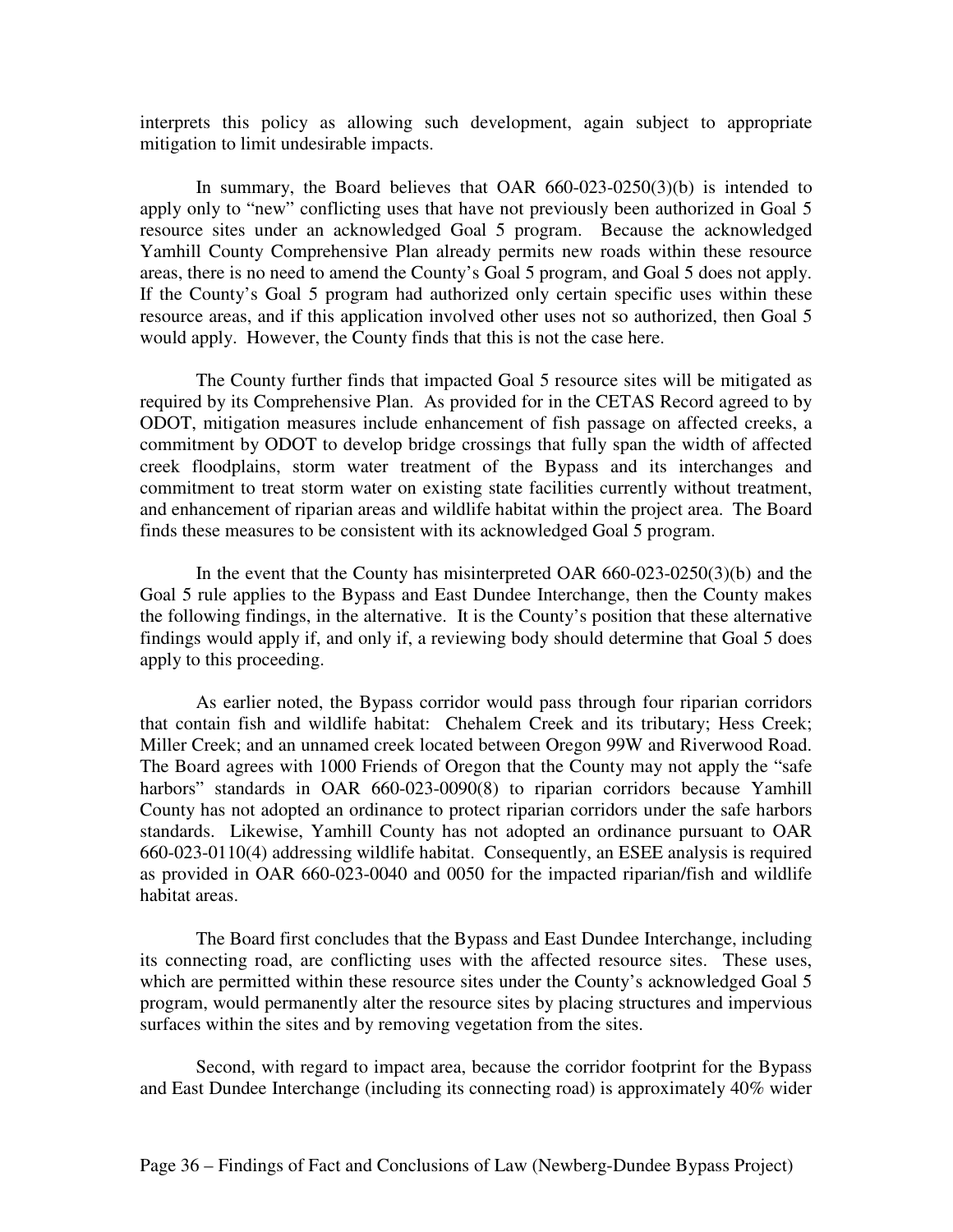than the planned roadway, the Board believes and finds that an appropriate impact area for the Bypass Project would be the full width of the Bypass corridor traversing through each identified riparian/fish habitat area as shown in the Exceptions Document.

With regard to ESEE impacts, the Board finds that the adverse economic impacts of allowing the conflicting uses would be minor, because with mitigation as proposed in the CETAS Record, impacts to the fisheries industry can be minimized. Conversely, the adverse impacts of prohibiting the conflicting uses would be enormous. The findings in Section B and C above, incorporated herein by this reference, identify a compelling need for the Bypass and East Dundee Interchange. This includes a need to move freight through the area in a timely and efficient manner. For the reasons stated in those findings, the Board finds that failure to provide the Bypass and East Dundee Interchange would have significant negative adverse impacts on the region in terms of lost customers and loss of new businesses in the area due to unacceptably high levels of congestion. The Board believes the same negative results would occur were the Bypass and East Dundee Interchange somehow "limited" to something less than their proposed size and capacity. To eliminate the problems with congestion, the identified need is for a four lane highway The Board does not see how these proposed improvements could reasonably be limited to something less.

Regarding social impacts, the Board believes there are few adverse social consequences to the resource sites associated with allowing the Bypass. Some people might dislike the location of the Bypass and East Dundee Interchange within these resource sites. It could impact their sense of livability or their use and enjoyment of such sites. On the other hand, the adverse social consequences of not permitting the Bypass and East Dundee Interchange through these areas are enormous. If these facilities cannot cross these sites, there would be much greater social impacts to residents of the area in terms of roadway congestion along Oregon 99W and in terms of loss of area livability.

Regarding environmental impacts, the Board finds that the Bypass Corridor has been extensively inventoried using Oregon Department of Forestry fish presence maps, ODF&W Streamnet species distribution maps, USGS maps, National Wetland Inventory maps, FEMA maps and aerial photographs as described in the LDEIS at pages 3-35 and 3-45 and in ODOT's Supporting Documents, Volume 2 at page 185. It finds that US Fish & Wildlife Department biologists conducted a qualitative habitat assessment using methodology developed by the US Department of Agriculture and the Natural Resources Conservation Service in 1998. See ODOT Supporting Documents, Volume 2 at page 185. The Board finds that this methodology provides an accurate and adequate framework to evaluate fifteen fish habitat elements within a given stream reach and to rate the quality of the riparian corridor and fish habitat.

The Board further finds that based upon this scientific methodology, Chehalem Creek contains medium quality fish habitat. It finds that Hess Creek, Miller Creek; and the unnamed creek located between Oregon 99W and Riverwood Road have low quality fish habitat. Given this, the Board finds that the environmental impacts of allowing the conflicting uses in these areas would be low to medium without any mitigation, and even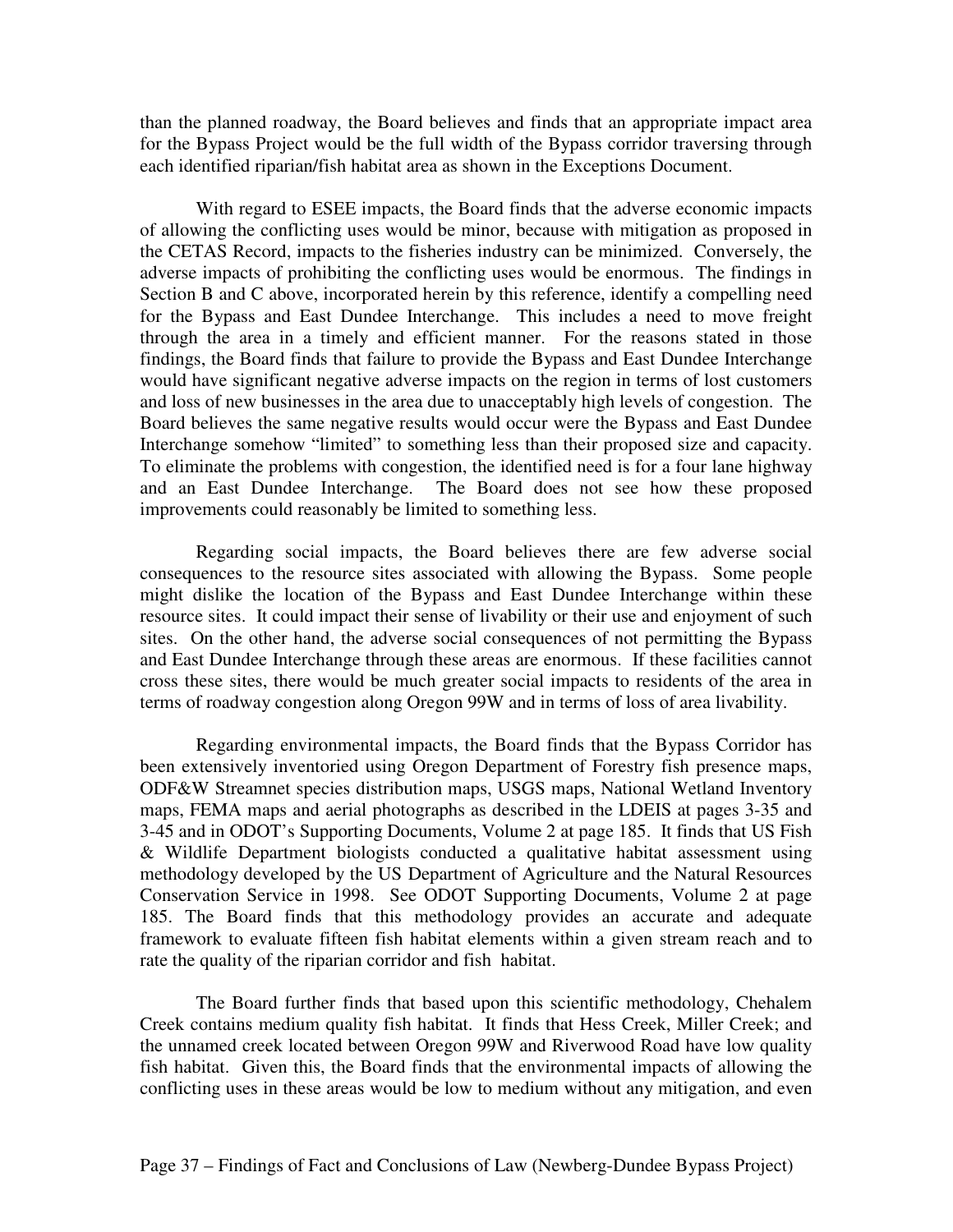less adverse with the mitigation that has been proposed. The Board also finds that there would be no adverse environmental impacts to these resources if the conflicting uses were prohibited. But that stated, the Board also finds that impacts to the identified riparian corridors were evaluated with the Alternatives analysis and that the proposed Bypass corridor had the lowest impacts to the riparian area containing fish habitat of the eight alternatives evaluated. In other words, if the Bypass is relocated elsewhere, its overall impacts on riparian areas and fish and wildlife resources would be greater.

In terms of energy consequences, the Board finds that allowing the conflicting uses in these resource areas would have positive energy consequences by providing a faster, less congested facility for moving traffic through the area. Prohibiting the conflicting uses could result in much greater congestion, depending on whether other alternatives are available that could move traffic as efficiently.

Based on these findings, the Board concludes (1) that there is a compelling need for the Bypass and East Dundee Interchange; (2) that the adverse impacts of the Bypass and East Dundee Interchange on the four affected resource sites would be low to moderate, because the impacted sites are only of low to medium quality; and (3) that the adverse impacts to the affected resource sites can be reduced through mitigation measures required under the CETAS Record. The Board further finds and concludes that the needs for the Bypass and East Dundee Interchange greatly outweigh the cumulative impacts to all affected natural resources, including the impacts to the riparian areas and fish habitat, and that the Bypass and East Dundee Interchange should be allowed fully, notwithstanding those potential impacts. The Board believes that nothing less than the full, proposed Bypass and East Dundee Interchange can be provided to meet the identified transportation need. In that regard, the Bypass Project cannot be allowed in some "limited" way. Still, the Board is aware that mitigation can and will occur to reduce the overall impact to the resource, as required by federal law. Such mitigation measures include enhancement of fish passage on affected creeks, a commitment by ODOT to develop bridge crossings that fully span the width of affected creek floodplains, storm water treatment of the Bypass and its interchanges and commitment to treat storm water on existing state facilities currently without treatment, and enhancement of riparian areas and wildlife habitat within the project area.

On a different note, in arguing that OAR 660-012-0110 applies, 1000 Friends asserts that it does not concede the accuracy of Yamhill County's Goal 5 inventory regarding natural areas. The Board finds that OAR 660-023-0110 does not address natural areas. Instead, these are regulated by OAR 660-023-0160. Under that section, Yamhill County is required to inventory such areas as significant during periodic review and then develop a program to achieve the goal following the standard Goal 5 process. The Board finds that there are no natural areas within the Bypass Project corridor. Consequently, the Board need not consider or address the Goal 5 rule standards applicable to such resources.

4. 1000 Friends alleges violations of Goal 8 based entirely on language in the Goal 8 planning guidelines. The Board finds that these guidelines are advisory, not mandatory.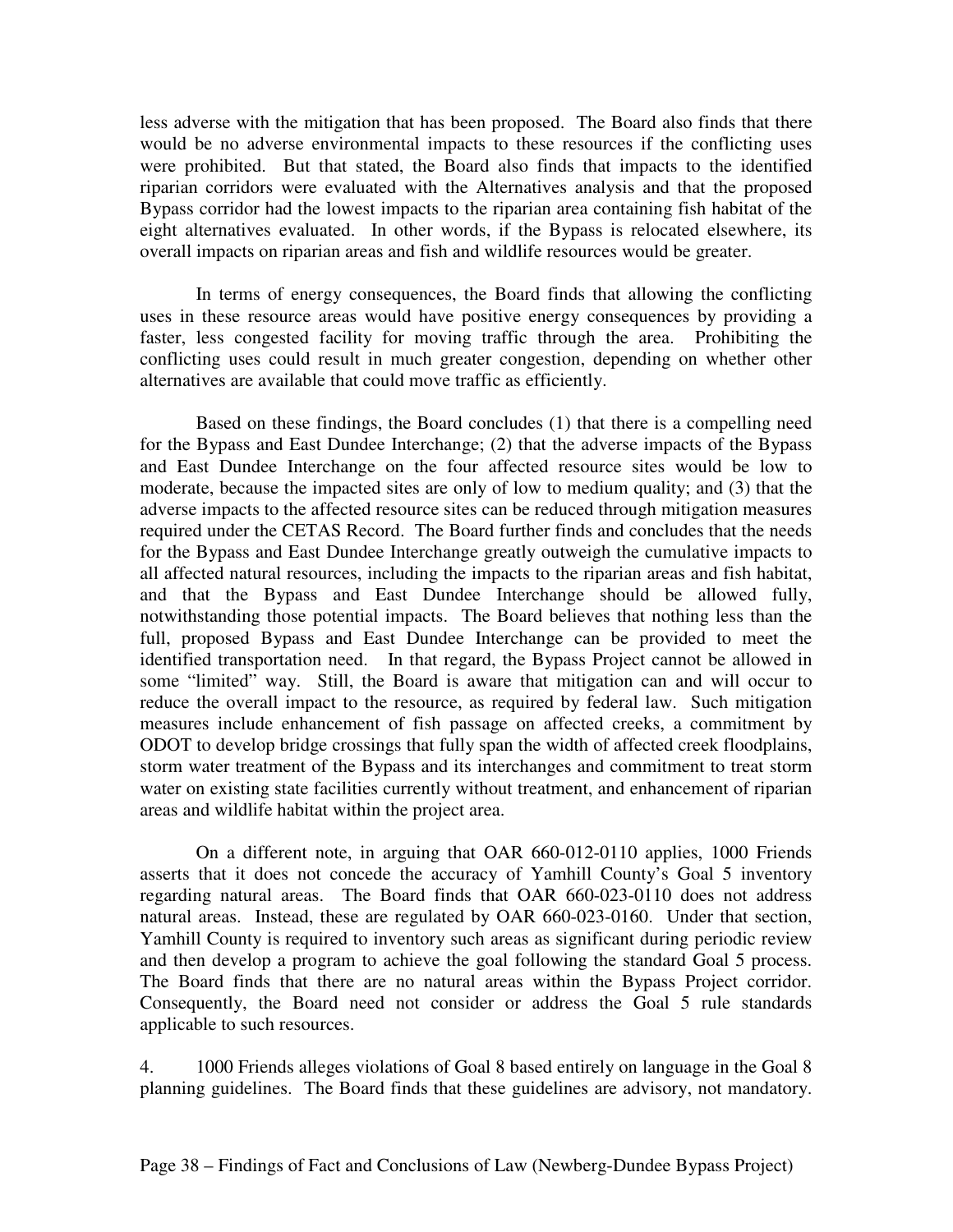See ORS 197.015(9). As such, they provide no basis for the Board to determine that Goal 8 is not satisfied. The Board also finds that access to the Willamette River has been addressed in the IGAs and comprehensive plans adopted by the cities of Newberg and Dundee.

5. 1000 Friends alleges violations of Goals 9 and 10. However, 1000 Friends concedes up front that these goals apply inside urban growth boundaries. The Board finds that Goal 9 and Goal 10 issues are appropriately addressed to the cities of Newberg and Dundee, not to Yamhill County. It finds that these issues are not relevant to the Yamhill County goal exceptions process. The Board further finds that it has coordinated these proposed exceptions with Newberg and Dundee that both of these cities testified in support of the proposed goal exceptions before Yamhill County.

6. 1000 Friends alleges violations of Goal 12 based primarily on language in the Goal 12 guidelines. However, these guidelines are advisory only and provide no basis for determining a Goal 12 violation. 1000 Friends also alleges violations of OAR 660-012- 0040, which concerns financing of transportation improvements. The Board first finds that this issue is adequately addressed in the Exceptions Document. The Board further finds that under this TPR section, anticipated timing and financing provisions and programs are not considered land use decisions.

1000 Friends argues that under OAR 660-012-0040, the County must amend its TSP to address the costs of building the Bypass Project. The Board finds that 1000 Friends is confusing the financial program for a TSP with that for a project. OAR 660- 012-0040 provides only that the financial program for the TSP include a list of planned transportation facilities and major improvements; a general estimate of the timing for planned transportation facilities and major improvements; and a determination of rough cost estimates for the transportation facilities and improvements identified in the TSP. The Board finds its current TSP has an acknowledged financial program. Further, as identified in the newly adopted Comprehensive Plan Transportation Policy 2k and in the Intergovernmental Agreement No. 21,323 between ODOT and Yamhill County the Bypass project is being developed as a two tiered project through the NEPA development process where the corridor will first be approved and then the design of the project approved. ODOT and Yamhill County have agreed upon a proposed schedule found at attachment "A" of the IGA. Yamhill County Comprehensive Plan Policy 2k states that reliance upon the Bypass for additional planned capacity cannot occur until after the Oregon Transportation Commission has approved a financing plan for the project. At that time, the Yamhill County will add the Bypass project to its financing program consistent with the OTC financing plan for the Bypass Project.

7. 1000 Friends alleges violations of Goal 15, stating that the Bypass would be located "near" the Willamette River Greenway and, as such, must maintain the qualities of the Greenway. The Exceptions Document states that Goal 15 does not apply because no Greenway lands are directly affected. The Board agrees with ODOT that the Bypass corridor is located entirely outside the Greenway boundary. It also believes and finds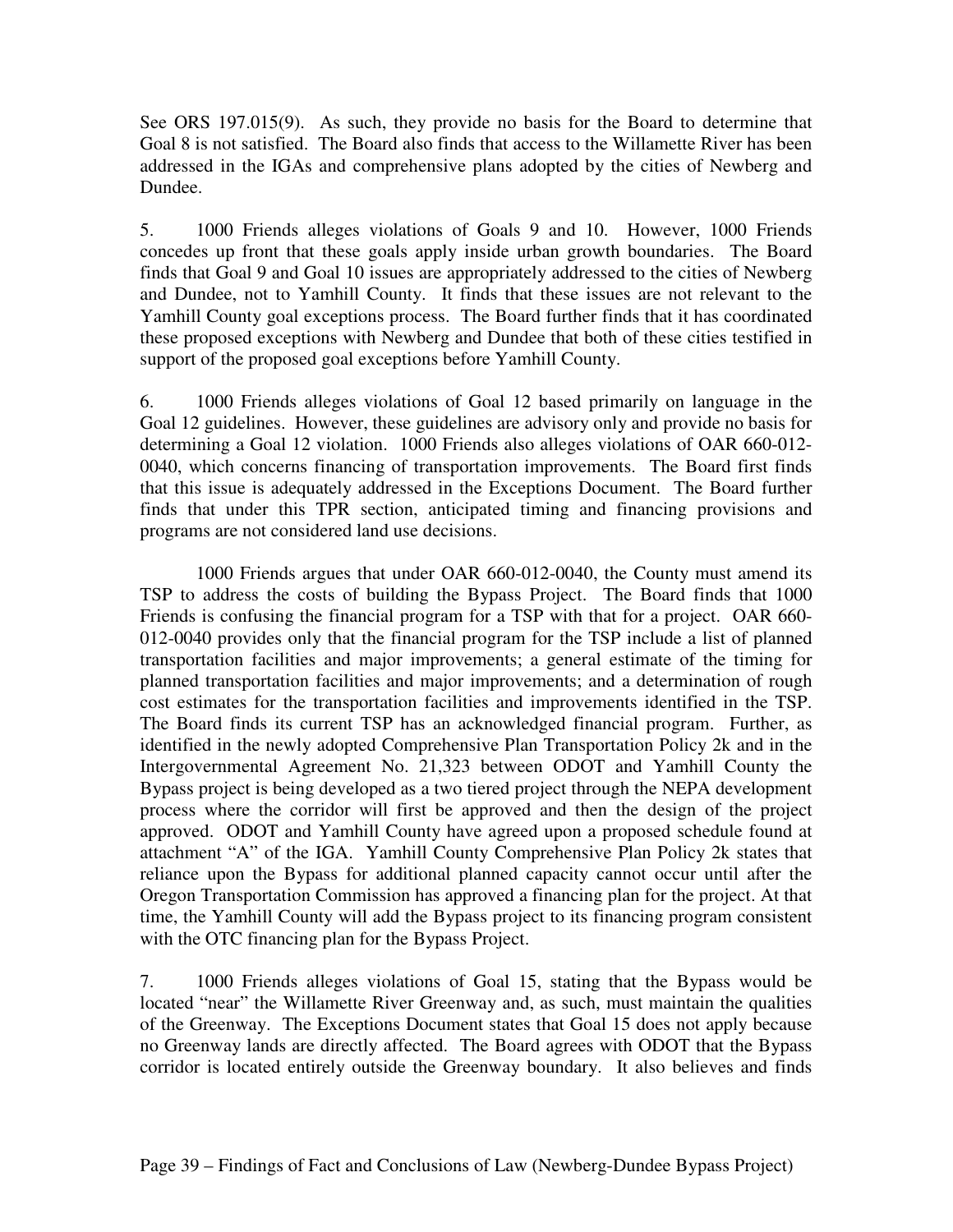that the location of the Bypass corridor near the Willamette River Greenway will not adversely affect the Greenway.

At issue is whether Goal 15 applies to these exceptions. 1000 Friends is correct that Goal 15 contains the words "[m]anagement of uses on lands within and near the Greenway to maintain the qualities of the Greenway." However, these words are used in the context of developing a "Greenway program". This application does not involve the development of such a program, although it might impact that program. Also, other provisions cited by 1000 Friends involving farm areas adjacent to the Greenway create at least an argument that Goal 15 might apply. Accordingly, while the Board remains uncertain as to whether Goal 15 in fact applies, it will treat the goal as applicable here.

1000 Friends' allegation is that the proposed exceptions would impact agricultural lands and uses near the Greenway, including lands owned by Columbia Empire Farms. It then alleges generally that compliance with Goal 15 has not been shown. The Board finds it appropriate to limit its consideration to the general Goal 15 language and to the specific policies raised by 1000 Friends. The Board first repeats its finding above that the Bypass will not directly impact any lands inside the Greenway. Second, the Board finds that maintenance of Greenway qualities has been considered through ODOT's IGAs with the County and the cities to ensure adequate public access to the Greenway, and also through the Collaborative Environmental and Transportation Agreement for Streamlining (CETAS) process, which among other things directs ODOT to (1) implement measures to protect and enhance tributaries to the Willamette River and the Willamette River floodplain in the project area with the goal of long-term protection; (2) work with state resource agencies to protect and enhance stream habitat values in the Willamette River and its tributaries within the project area; (3) work to maintain and improve water quality in the adjacent stretch of the Willamette River and its tributaries; and (4) work to develop a viable stabilization strategy on the bank adjacent to Chehalem Creek.

Regarding those provisions addressing agricultural lands cited by 1000 Friends, the Board finds that the Bypass, where it passes through the Columbia Empire Farms property, will be located on a bluff well above and away from the Greenway. As Figure 13 of the Exceptions Document indicates, a large expanse of agricultural land lies between the Bypass corridor and the Greenway, providing a buffer between the uses. Given these facts, and given particularly the substantial distance between the Bypass corridor and the Greenway, the Board does not believe that the agricultural lands underlying the Bypass corridor are "adjacent" to the Greenway as that term is used in Goal 15. However, if they were, the Board finds that these features (bluff, distance) are sufficient to preserve, enhance and protect the Greenway and Greenway values.

As to the language in Goal 15 cited by 1000 Friends relating to preserving agricultural lands to maintain Greenway purposes, the Board finds that this language applies to those agricultural lands that are "in the [Greenway] inventory." ODOT has stated that Goal 15, including this provision, does not apply. In response, 1000 Friends has provided no evidence showing that the Columbia Empire Farms property at issue is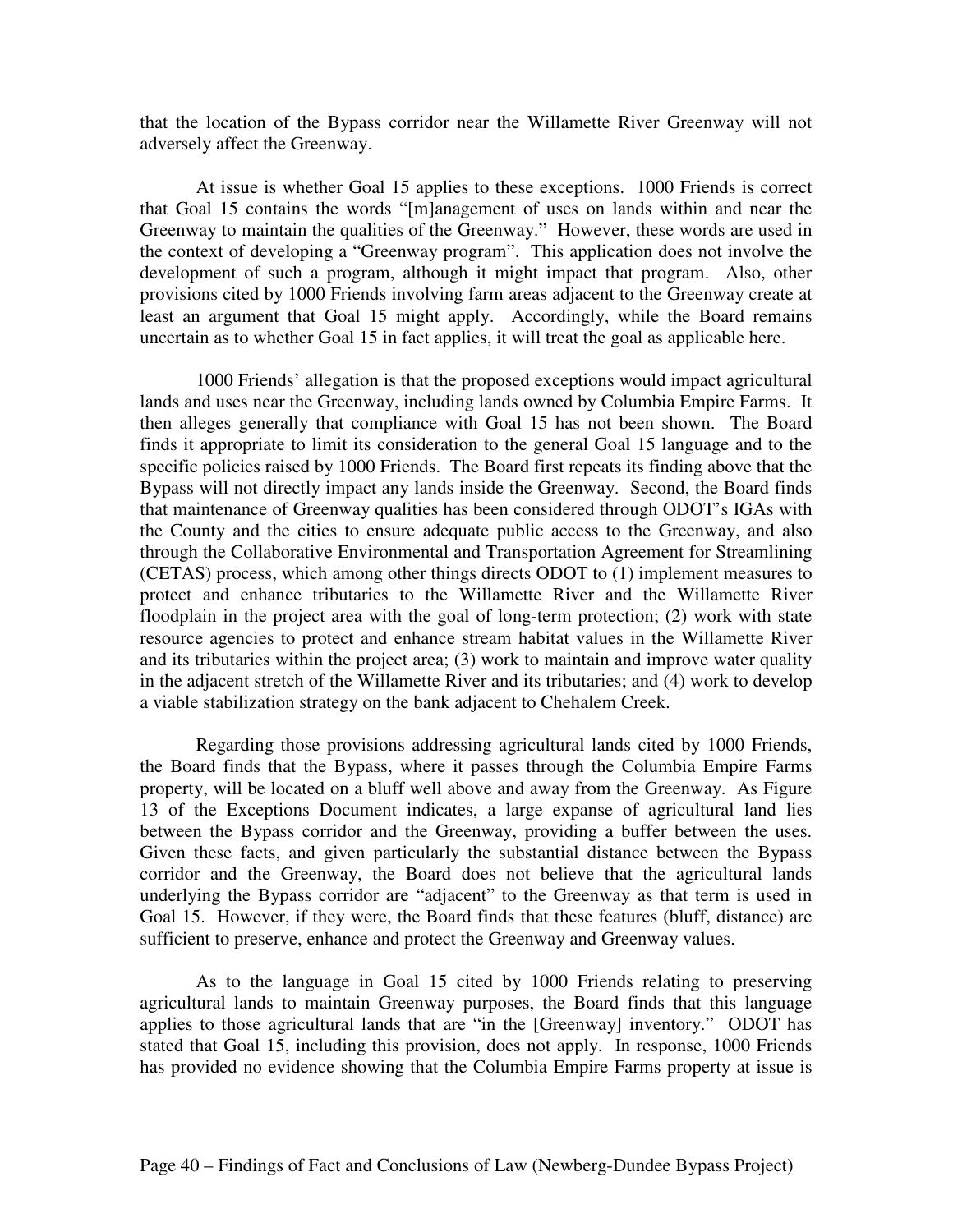"identified in the inventory." The Board further finds that the agricultural lands at issue are not "near" the Greenway, but are instead quite a distance away.

# **E. Compliance with Oregon Highway Plan Policies and Actions**

1. The Board finds that the Oregon Highway Plan policies and actions identified in the Exceptions Document as applicable to this proceeding are the only OHP policies and actions that apply to the Bypass Project. The Board also concludes that the applicable OHP policies and actions are satisfied for the reasons set out in the Exceptions Document and in ODOT's Response Document and for the additional reasons set out below.

2. As noted in Section A.9 above, the Exceptions Document addresses *former* OHP Policy 1B, not the amended version adopted in January 2004. Subsequently, ODOT developed findings addressing the amended Policy 1B. Those findings are attached to an Errata Sheet which the Board has incorporated by reference into the Exceptions Document. The Board finds that the Bypass Project is consistent with amended Policy 1B for the reasons stated in the Errata Sheet attachment.

3. 1000 Friends alleges violations of OHP Policies 1F and 1G. Much of the discussion under Policy 1F constitutes disagreement with the policy. The Board finds that Policy 1F was adopted by the Oregon Transportation Commission in accordance with provisions in ODOT's State Agency Coordination rule requiring ODOT to adopt modal plans. The OHP is the highway modal plan for ODOT, and it applies to the Bypass Project proceeding. The Board further finds that the volume to capacity standards in the OHP were adopted through a public process. 1000 Friends of Oregon may not like those standards, but its policy disagreement with them provides no lawful basis for the Board to change or ignore them.

The Board finds that 1000 Friends' comments regarding funding are not relevant to this land use decision. And for the reasons stated in the Exceptions Document, the Board disagrees with 1000 Friends' assertion that it is not feasible to meet ODOT's mobility standard in this instance.

1000 Friends' arguments regarding OHP Policy 1 G are not persuasive because they address only one aspect of land us planning: farmland protection. The TPR standards provide for a more comprehensive approach to land use decision-making. The Board finds that Policy 1G is met for the reasons set out in the Exceptions Document.

4. The Board takes particular notice of OHP Policy 1H, which is the Bypass policy. The Board finds the design standards contained in this policy to be particularly instructive in assessing the reasonableness of the Bypass Project, especially in light of challenges from other parties.

The Board finds that OHP Action 1H.2 requires ODOT, "whenever practical," to design new bypasses (including a Newberg-Dundee bypass) "for moderate to high speeds at freeway or expressway standards for regional and statewide traffic." The Board is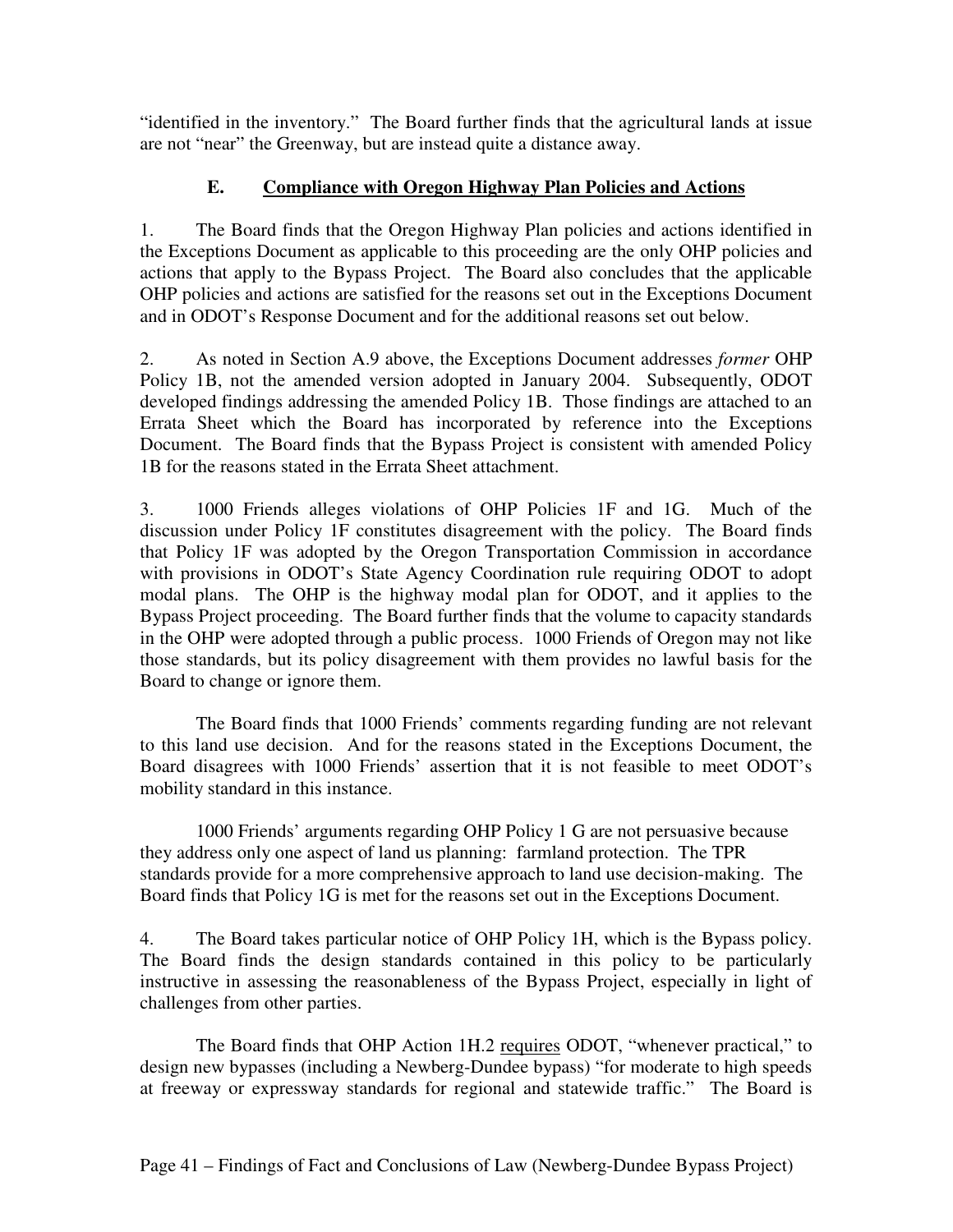aware of no physical impediments in the Newberg-Dundee urban area that would render such a design impractical. The Board further finds that such designs would best carry out the management objective of Statewide Highways to provide safe and efficient highspeed, continuous-flow operation, and best meet the objectives for statewide freight routes.

The Board concludes from Action 1H.2 that as a matter of state policy, limited access, moderate to high speed (45-55 mile per hour) facilities are strongly favored to serve the transportation need to move statewide and regional traffic efficiently. In reaching this conclusion, the Board notes that the adopted OHP has undergone goal compliance review in accordance with ODOT's agency coordination agreement with DLCD, OAR 731, Division 15, and is deemed acknowledged as in compliance with the statewide planning goals. Accordingly, the Board believes that alternatives that would operate at speeds slower than 45-55 miles per hour over the entire length of the project would operate in a manner inconsistent with OHP policy objectives and would not "reasonably accommodate" the identified transportation need to serve statewide and regional traffic in the Newberg-Dundee urban area.

## **F. Compliance with the Yamhill County Comprehensive Plan and the Yamhill County Transportation System Plan (TSP) and Zoning Ordinance**

1. Except as otherwise noted in this section, the Board finds that the goals and policies of the Yamhill County Comprehensive Plan and Yamhill County Transportation System Plan and the provisions of the Yamhill County Zoning Ordinance identified in the Exceptions Document and in the Heitsch letter as applicable to this proceeding are the only applicable Comprehensive Plan, TSP and Zoning Ordinance standards that apply to the Bypass Project.

2. The Board finds that Yamhill County Comprehensive Plan and TSP goals and policies that are written in directory, advisory or aspirational language do not constitute mandatory review standards applicable to land use applications and provide no basis for denying this application. By "directory, advisory or aspirational", the Board is referring to goals and policies that, for example, use words like "may" or "should" rather than "shall" or "must"; that "support" or "encourage" an activity or result rather than require a specific action or result; or that establish general planning directives to the County, such as to coordinate with agencies in planning activities or to develop land use regulations.

3. The Exceptions Document addresses compliance with the Yamhill County Comprehensive Plan, TSP and Zoning Ordinance. Except where indicated otherwise below, the Board agrees with and adopts herein the findings and analysis of compliance with these standards as set out in the Exceptions Document.

4. The Heitsch letter addresses a number of Yamhill County Comprehensive Plan goals and policies that the Exceptions Document states are not applicable. The Heitsch letter states that some of these additional goals and policies are applicable and some are not, and it provides reasons for its conclusions of applicability. The Board agrees with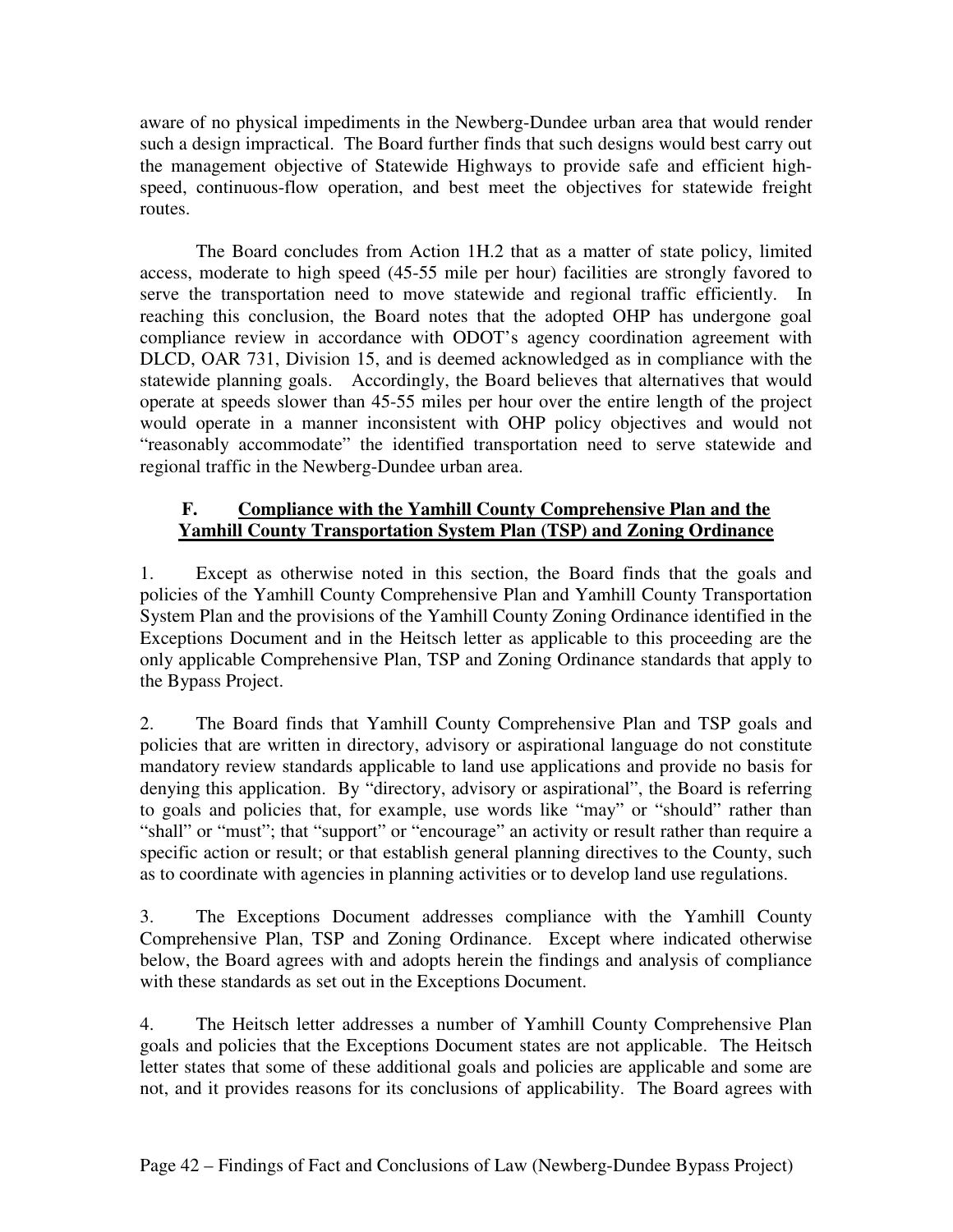the Heitsch letter in these determinations, and it so finds. To the extent that the Heitsch letter and the Exceptions Document are inconsistent with regard to these goals and policies, the Board adopts the findings and rationale set out in the Heitsch letter. The Board also agrees that the applicable policies are satisfied for the reasons set out in the Heitsch letter.

5. The Heitsch letter addresses and responds to Comprehensive Plan goals and policies identified as applicable by Columbia Empire Farms in a letter from Miller Nash LLP to the Board and Planning Commission dated July 22, 2004. In a letter also dated July 22, 2004, 1000 Friends of Oregon also identifies goals and policies it believes are applicable to this proceeding. The Board finds that most of these goals and policies are addressed in the Exceptions Document or the Heitsch letter. For those goals and policies, the Board finds that they are satisfied or not applicable for the reasons set out in the Exceptions Document and Heitsch letter. As the Board deems necessary, those findings are supplemented below.

6. Water Resources Goal 1, Policy 1J is addressed in the Exceptions Document. Those findings state that further land use review will be needed to show compliance with this policy. Four riparian corridors identified as providing fish habitat: (1) Chehalem Creek and its tributary; (2) Hess Creek; (3) Miller Creek; and (4) an unnamed creek located between Oregon 99W and Riverwood Road, are subject to review and approval pursuant to Water Policy 1J. The Board finds that it has reviewed the Bypass proposal and the impacts that it may have upon these four riparian areas. The Board examined many documents including the LDEIS at pages 3-30 through 3-46 and Technical memorandum for Fish Ecology, Wetlands, Wildlife Ecology and Water Quality found at ODOT Supporting Documentation, Volume 2, pages 184-197, 441-462, 463-477, 482- 486.

The Board believes and finds that Policy 1J can and will be met, based on the CETAS Record of Agreement that is part of the record of this proceeding. ODOT has worked closely with environmental agencies under the CETAS process to minimize impacts to significant natural resources and to water and air quality. Those agencies include the NOAA-Fisheries, US Fish and Wildlife Department, Environmental Protection Agency, Department of Environmental Quality and Oregon Department of Fish and Wildlife. Through the CETAS process, ODOT and the environmental agencies have reached an agreement whereby ODOT has agreed to incorporate certain measures into its design elements. These include measures to mitigate impacts to riparian zones, wildlife habitat and wetland areas and major tributaries to the Willamette River and the Willamette River floodplain. Specific measures include a commitment to construct bridge crossings that span the width of the flood plains for the respective creeks; implementation of viable stream stabilization strategies for the Chehalem Creek; removing existing fish and wildlife crossing blockages on existing Oregon 99W; and the establishment of a mitigation bank or possible mitigation project. This Board finds that ODOT has committed to mitigate the impacts commensurate with the area and severity of the impact. It also finds that mitigation for habitat impacts will be measured by the ecological value lost.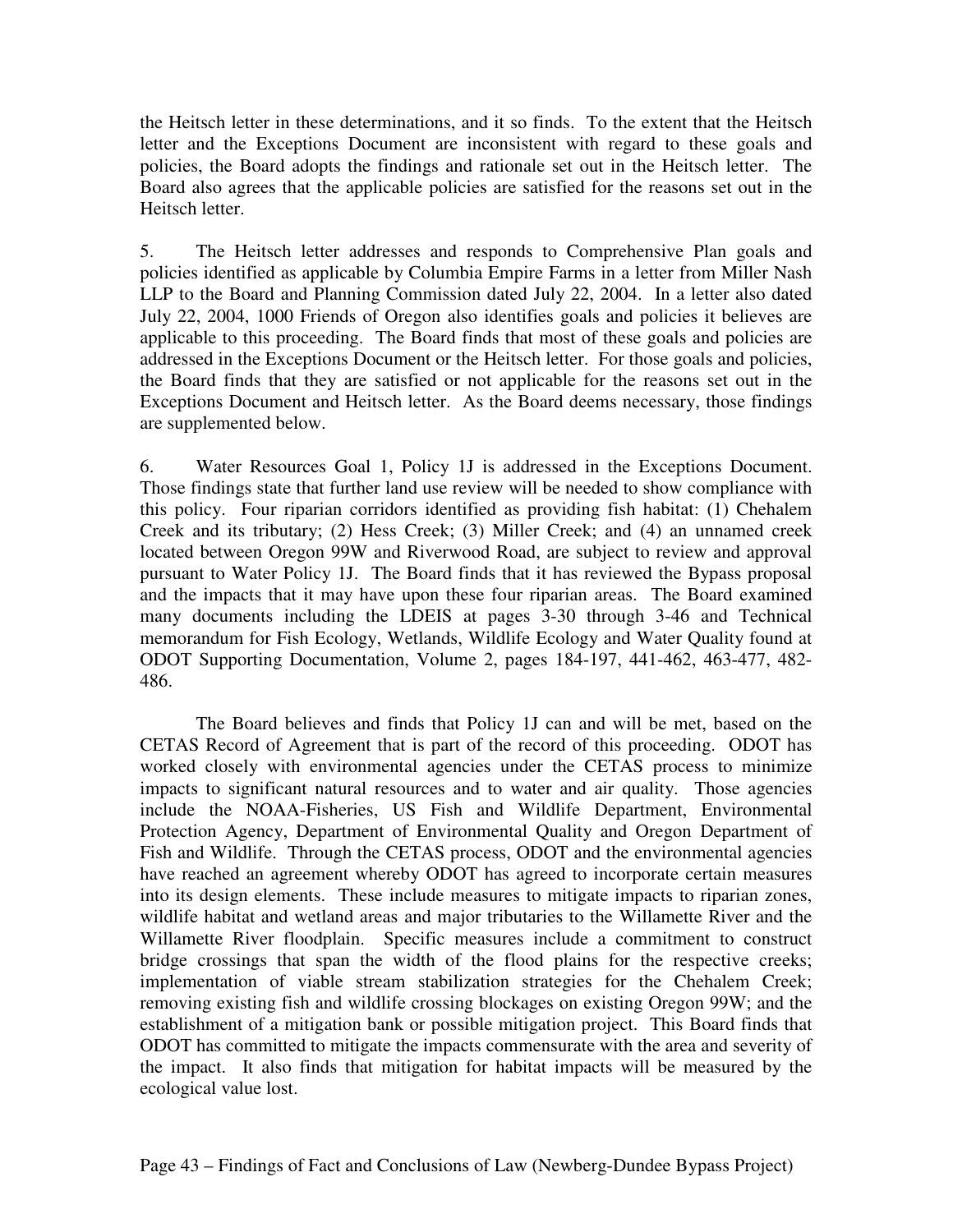The Board concludes that with the measures identified in the CETAS Record, Policy 1J can and will be met. Based on these measures in the CETAS Record, the Board further finds that the Water Resources and Fish and Wildlife policies determined by the Board to be applicable can be met.

7. Transportation Policy 1K provides that all transportation-related decisions will be made in particular consideration of energy efficiency and conservation. The Board agrees that this policy applies. The Board finds that the Bypass Project will result in both the Bypass and Oregon 99W functioning efficiently within their established highway performance standards. Indeed, with the Bypass and the East Dundee Interchange, both roadway facilities will operate at a relatively low volume to capacity ratio. The absence of congestion on these roadways means there will be little if any stop and go movement, which wastes energy. Without the Bypass, congestion would be at levels resulting in constant stop and go movements. Also without the Bypass, travelers would seek out-ofdirection routes that use more energy. For these reasons, the Board concludes that the Bypass Project will improve energy efficiency and conservation.

8. Transportation Policy O provides that all transportation related decisions will be made in support of the efficient and economic movement of people, goods and services throughout the region. The Board agrees that this policy applies. It finds that this policy is met for the reasons set out in Section B above and in the portion of the Exceptions Document justifying the need for the Bypass. The Board finds that the Bypass is necessary to support the efficient and economic movement of people, goods and services throughout the region, and it finds that non-exception alternatives to the Bypass cannot reasonably achieve this result.

9. Scenic Goal 1 directs Yamhill County to protect outstanding scenic views and sites for future generations. Parks and Recreation Policy 1C states that the County will "seek to offer" greater opportunities for water-based recreation on the Willamette and South Yamhill Rivers and their tributaries. Parks and Recreation Policy 1I directs the County to encourage cooperation among governmental agencies to increase recreation opportunities, programs and facilities for county residents.

1000 Friends argues that the Bypass Project violates each of these goals or policies because of language in the Exceptions Document indicating that the Bypass "could have negative impacts on public access to and enjoyment of the natural, scenic, and recreational qualities of the Willamette River." However, the Exceptions Document explains that these impacts are associated with access issues or with design concerns in urban areas. The Board finds that ODOT, and Dundee and Newberg have adequately addressed these access issues in their comprehensive plans and agreements with ODOT. It further finds that impacts occurring inside the boundaries of Newberg or Dundee are matters for those cities, not the County, to address. Inside the boundaries of Newberg and Dundee, Yamhill County has no jurisdiction to engage in land use decision-making.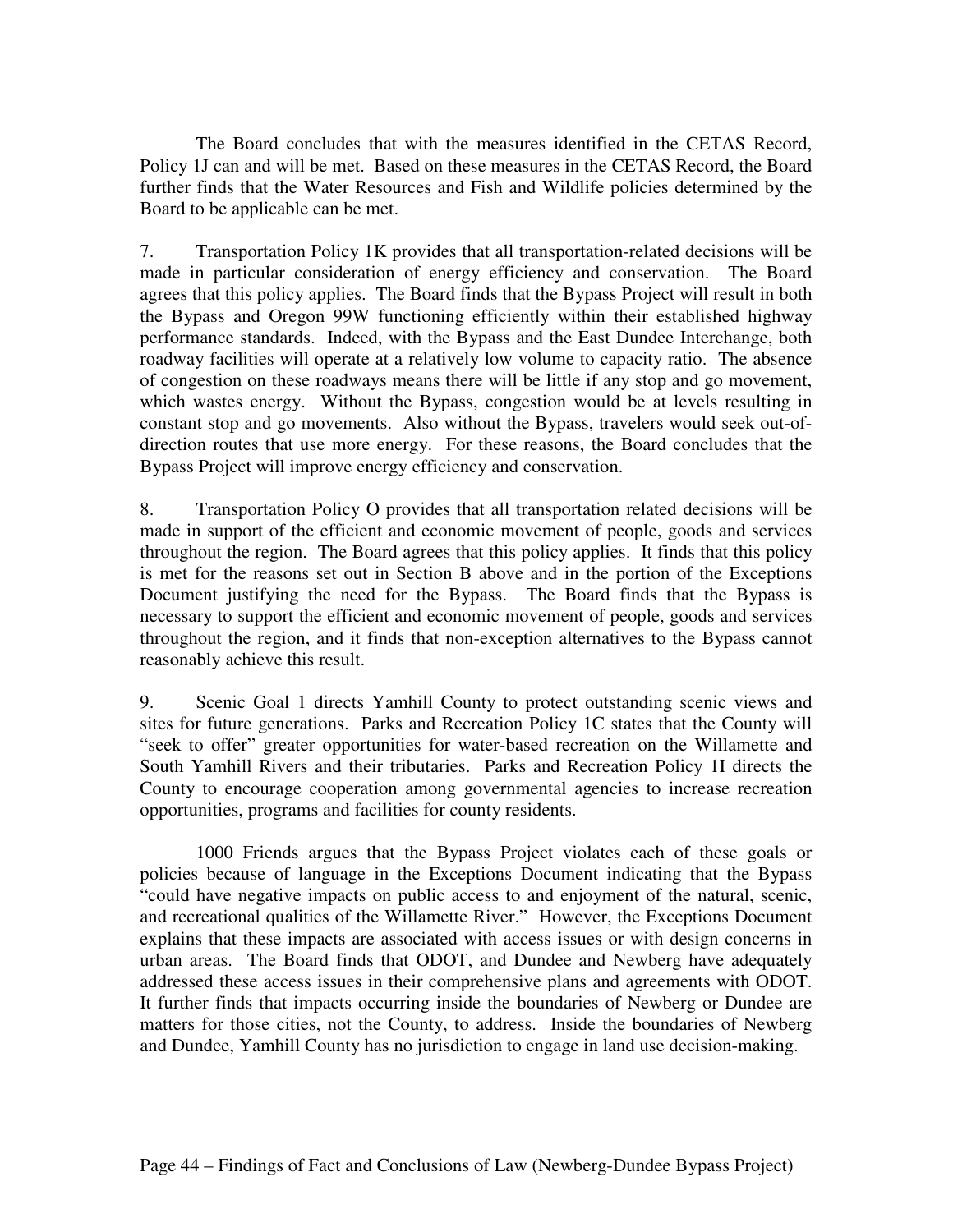The Board believes and finds that these policies do not apply as mandatory review standards to the Bypass Project, and it so interprets these policies. Scenic Goal 1 is a broadly worded, aspirational policy to protect scenic views and sites. The Board interprets this policy as a planning directive to the County. Similarly, Parks and Recreation Policies 1C and 1I use language that is directory to the County ("seek to offer", "encourage"), and the Board interprets them as such. These policies are directed at the County to engage in certain planning actions, rather than intended as review standards for individual land use applications.

10. Air, Water and Land Resources Quality Policy 1B directs the County to consider proximity of the proposed use to residential areas and meteorological factors when "making land use decisions relative to industrial or other uses likely to pose a threat to air quality." The Board finds that air quality was considered as part of the LDEIS process, with particular emphasis given to unhealthy concentrations of air pollutants. The Board further finds that the proposed Bypass alignment, with an East Dundee Interchange but without an interchange just west of Dundee, will significantly improve air quality in the region by reducing or eliminating the number of air quality "hot spots" in the area.

Because roads serve motor vehicles, they have the potential to pose a threat to air quality. The Board finds this is not likely to happen with the Bypass, at least throughout the 20 year planning period. The Board finds that the recommended Bypass corridor will help to minimize potential adverse air quality impacts on residential areas by its location predominantly south of, rather than within, the rural residential area between Newberg and Dundee. The Board further finds that meteorological factors are more relevant to decisions involving site-specific uses such as heavy industrial uses, for which air quality controls are required and/or where air emissions come from specific areas or point sources. For a facility like a new highway, the Board believes that meteorological factors do not play an important role because motor vehicles will be moving throughout the corridor rather than remaining stationary in a single location.

Finally, the Board finds that 1000 Friends' specific arguments regarding this standard relate to impacts to low-income housing inside the City of Newberg and on farmworker housing on the Dundee Farm property. The Board finds that the Bypass corridor alignment within the City of Newberg is a city issue governed by the City's comprehensive plan. The Board does not have jurisdiction over Newberg on this issue. Accordingly, that matter is not properly before the Board. Regarding Columbia Empire Farms, Figure 14 at page 120 of the Exceptions Document shows the Bypass corridor location to be at least several hundred feet away from the farmworker housing, by the Board's best estimate. The Board believes that air quality is not a problem under this circumstance. Indeed, the Board finds no evidence of any potential air quality problems along the Bypass corridor at this location.

11. Energy Conservation Policy A states that Yamhill County will encourage and support the highest possible current and future energy efficient design standards in all land use issues. The Board finds that this policy is aspirational and directory to the County rather than a mandatory review standard. But if this standard did apply, the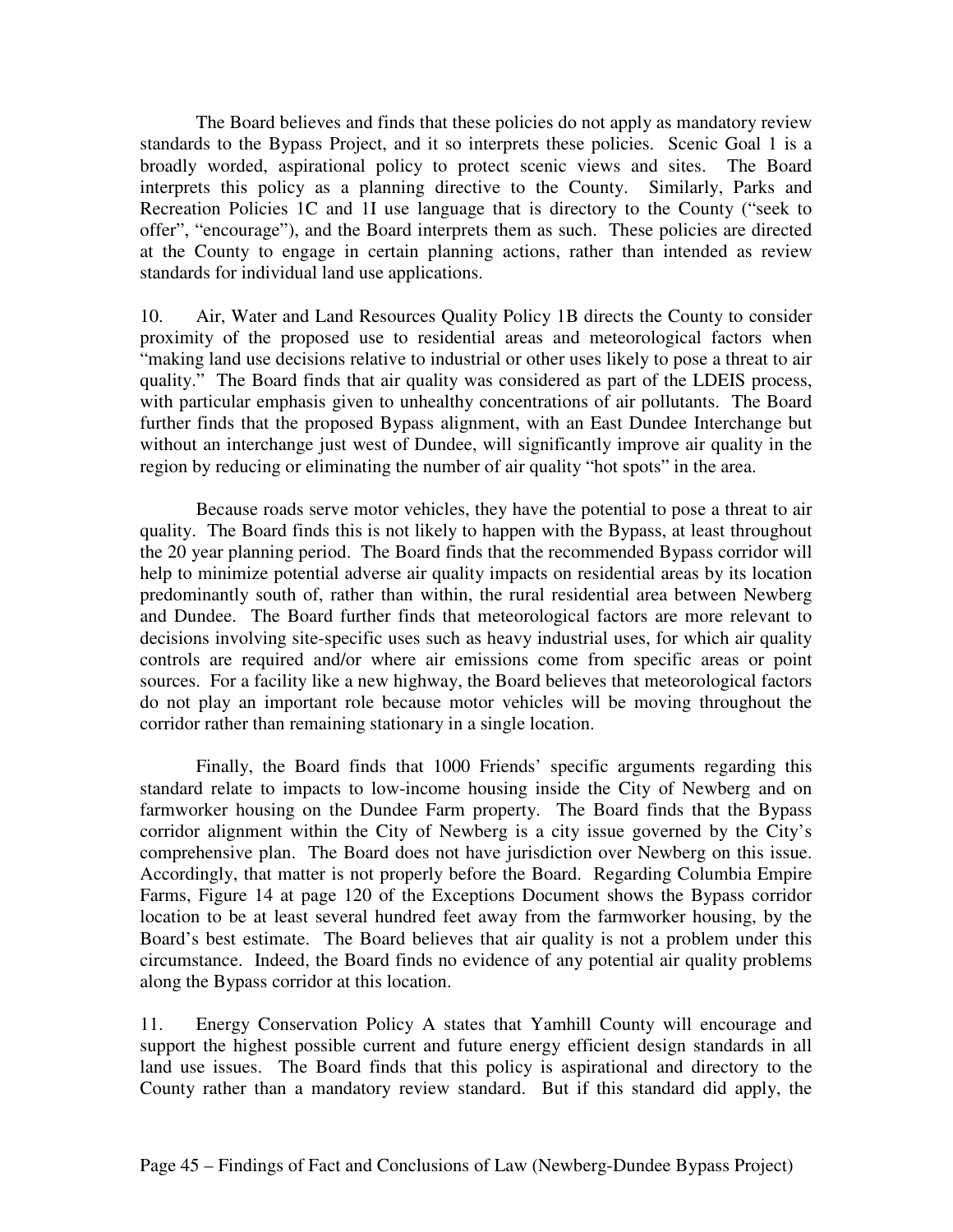Board would find that the OHP highway performance standards for Statewide highways and freight routes would best support energy efficiency because they are least likely to result in energy-wasting congestion. Alternatives like STAs, the boulevard proposal, or widening of Oregon 99W will lead to higher levels of fuel inefficiency because of the greater potential for congestion and because of the presence of traffic signals along the route.

## **G. Supplemental Findings: Bypass and East Dundee Interchange**

1. The record includes testimony from local residents and property owners, a major agricultural enterprise (Columbia Empire Farms), local and statewide interest groups (Friends of Yamhill County and 1000 Friends of Oregon) and others who are either opposed to the Bypass and/or the East Dundee Interchange or prefer different corridor locations for these facilities. Likewise, the record includes testimony from many area residents, businesses and others who strongly support ODOT's application. The Board is aware that transportation projects of this nature and scale can generate significant adverse economic, social and environmental impacts that can result in a high level of controversy, particularly on properties that are directly affected. It also is sensitive to the fact that the Bypass Project will adversely impact some property owners. At the same time, the Board is aware of the difficult circumstances that generate the need for these transportation projects, and it recognizes the significant positive economic, social and environmental impacts projects like this can have on the community at large. The Board greatly appreciates the efforts the public has made in bringing many issues to its attention as it reaches a decision on this matter.

2. The Board heard and considered testimony from Columbia Empire Farms ("CEF") supporting the need for a Bypass but opposing a Bypass corridor passing through its Dundee Farm property. Among many points that it raised, CEF argued that the TSM, Bell Road and "regional bypass" alternatives were prematurely dismissed and that reasonable "non-exception" alternatives exist that can reasonably satisfy project objectives, including undergrounding Oregon 99W or designating Oregon 99W in Dundee as an STA or rerouting the traffic onto Edwards Road and Dayton Avenue. The Board has addressed many of these arguments above in Sections B and C of these findings. The Board rejects these arguments for the reasons stated in Sections B and C above and for the additional reasons stated in this section.

The Board rejects undergrounding of Oregon 99W because the acknowledged Dundee TSP considered and rejected this alternative and for the reasons set out in the Heitsch letter. The Board also finds that given the credible facts and explanation ODOT already has provided demonstrating why alternatives like Bell Road, TSM, the regional bypass and undergrounding cannot reasonably accommodate the identified transportation need, CEF has not met its responsibilities under OAR 660-004-0020(2)(b)(C) or 660-  $004-0020(2)(c)$  to provide facts and reasons demonstrating why these alternatives are reasonable.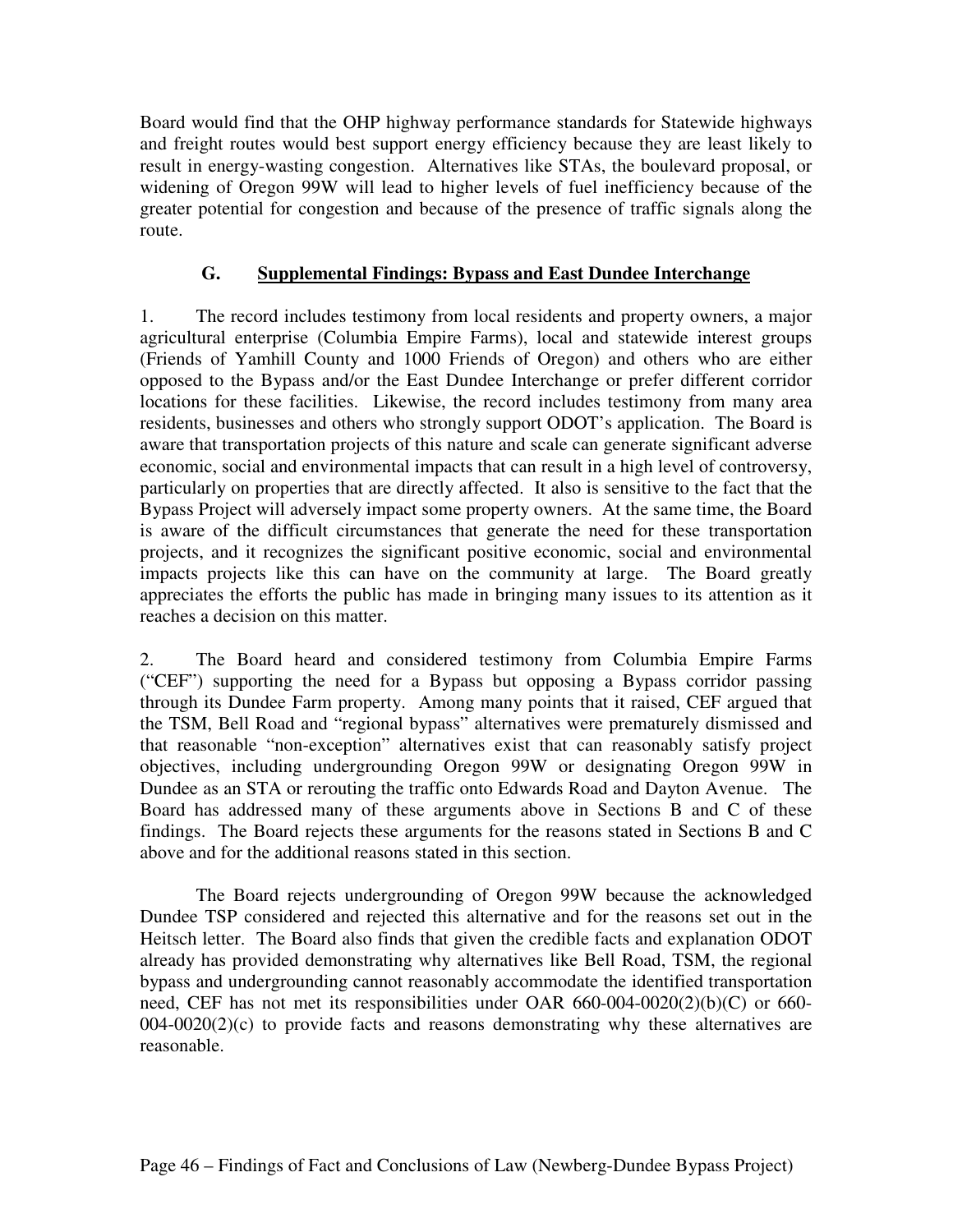The Board rejects the argument that designating Oregon 99W as an STA in Dundee can reasonably accommodate the identified transportation need for a bypass. As noted in Section A of these findings, Oregon 99W through the Newberg-Dundee region is a statewide freight route. OHP Policy 1B provides that within STAs, local auto, pedestrian, bicycle and transit movements are deemed generally as important as the through movement of traffic. However, OHP 1B also expressly provides that for designated freight routes, "highway mobility has greater importance" than local access concerns. Here, ODOT has identified a transportation need to move statewide and regional traffic (including freight traffic) through the region in a safe, efficient and timely manner. Given this identified "mobility" need to serve through travel, the much higher congestion levels permitted for STAs, and the fact that STAs focus on local travel movements rather than through travel, the Board concludes that an STA in Dundee cannot reasonably accommodate the identified need. The Board also notes that CEF has not demonstrated how a Statewide highway and freight route through downtown Dundee accommodating 47,000 daily vehicle trips by the year 2025, including 3700 daily freight trips, would be compatible with the concept of an STA.

3. At the July 22, 2004 public hearing, and in its letters to the County dated August 6, 2004 and August 12, 2004, CEF argued that Dundee's circumstances are more comparable to Highway 43 in Lake Oswego than to Highway 30 in Scappoose. CEF made this assertion to support its argument that Dundee's downtown can develop a pedestrian-friendly neo-traditional downtown even with a major state highway passing through it.

The Board finds CEF's argument unpersuasive for several reasons. First, the Board finds that the railroad tracks in Lake Oswego run alongside less than half the length of Oregon 43 through Lake Oswego. In contrast, the railroad tracks in Dundee and Scappoose run alongside the entire length of Oregon 99W and Highway 30 respectively. Accordingly, the impact of railroad tracks in Lake Oswego is much less than in Dundee or Scappoose. Indeed, on the east side of Oregon 43 along the portion where railroad tracks do not exist in Lake Oswego, substantial commercial development has taken place. This opportunity is not available in Dundee or Scappoose.

Second, the Board finds that Oregon 43 through Lake Oswego is not a designated freight route, while Oregon 99W through Dundee and Highway 30 through Scappoose both are. Indeed, the Board questions whether Lake Oswego's downtown would be as pedestrian friendly as advertised if thousands of semi-trucks barreled through Lake Oswego's downtown along Oregon 43 each day.

Third, the Board finds that Lake Oswego is a large community, capable of supporting an expansive commercial district, while both Dundee and Scappoose are small. Lake Oswego's population is greater than 35,000, compared to a Dundee population that is less than 3,000 and a Scappoose population of about 5,500.

Fourth, the Board finds that Oregon 43 through Lake Oswego serves predominantly local and regional traffic, while Oregon 99W through Dundee and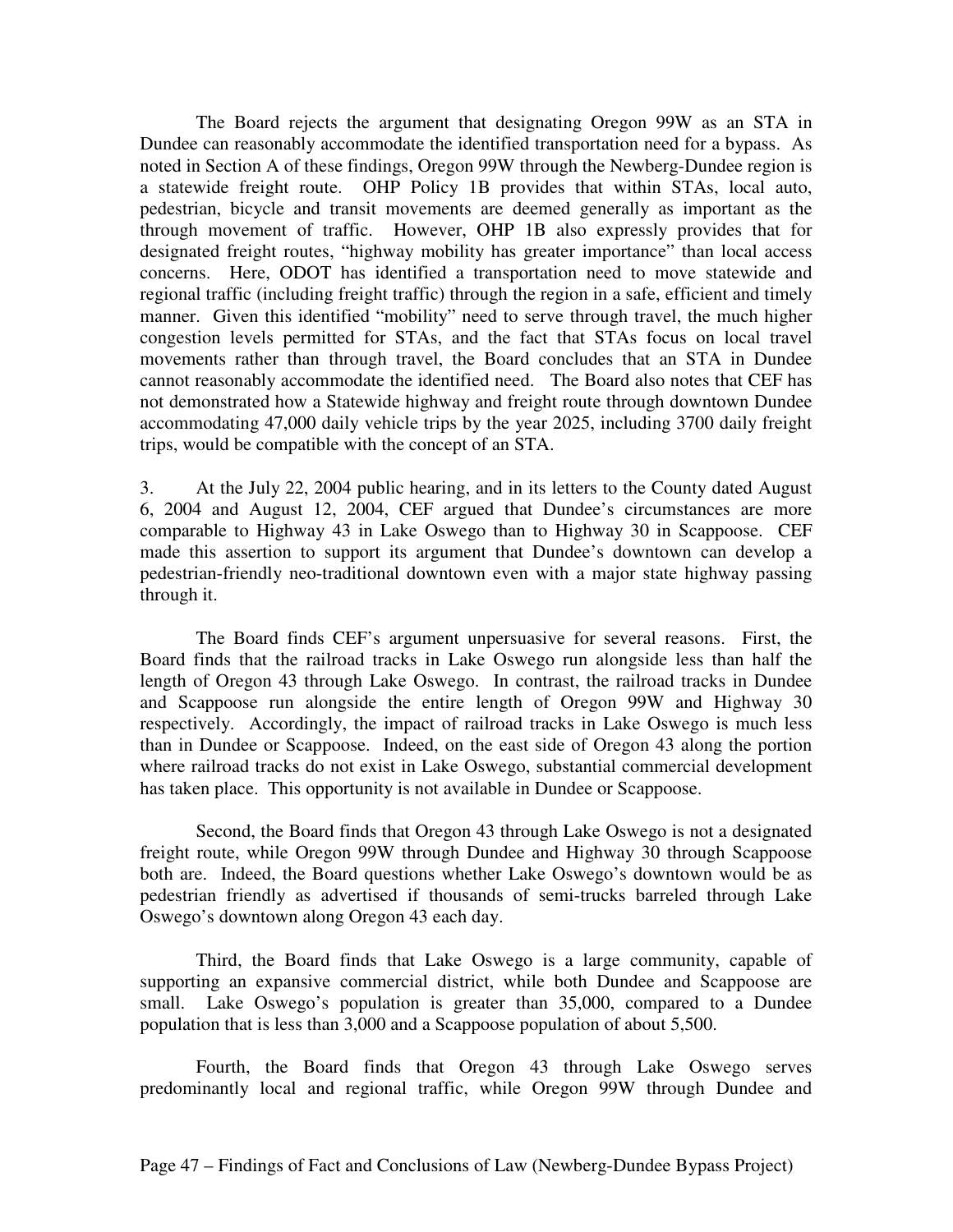Highway 30 through Scappoose serve predominantly statewide and regional traffic. It finds that Oregon 99W and Highway 30 are principal routes connecting the Portland metropolitan area with the coast. In contrast, Oregon 43 connects the city of Portland with Lake Oswego, West Linn and Oregon City. As a consequence, the Board believes and finds that very little traffic travelling outside the Portland metropolitan region would use Oregon 43 as its principal route. Instead, regional or statewide traffic would use I-5, I-205 or Oregon 99E, which are nearby and function to serve longer trips. Conversely, there are limited facilities in the vicinity of US 30 and Oregon 99W that serve as alternative routes to the Oregon coast.

In summary, considering the location of the railroad within the community, the proportions of local traffic using the roadway, the designation of the highway as a freight route and other factors, the Board believes and finds that Scappoose provides a much more accurate comparison of likely impacts for Dundee than does Lake Oswego. In support of its findings on this issue, the Board incorporates by reference herein the August 4, 2004 Kittelson & Associates, Inc. memorandum regarding Oregon 43 and US 30 set out at pages 99-100 of ODOT Supporting Documents, Volume 8.

4. CEF argued that approval of the Bypass would violate state law because alternatives with less impact to farmland but more impact to exceptions land have been discarded. However, as the Board found above in Section B of these findings, the ESEE consequences standards in OAR 660-012-0070(7) and OAR 660-004-0020(2)(c) do not contain such a requirement. Rather, they require consideration of net adverse impacts, which include but are not limited to impacts to farmlands.

5. CEF argued that the Bypass Project violates City of Newberg and City of Dundee comprehensive plan policies. The Board finds that these arguments constitute an invalid collateral attack on earlier land use decisions that have subsequently been acknowledged by LCDC. Both the Newberg and the Dundee comprehensive plans provide for the Bypass in the approximate location where the proposed Bypass is located. The time to raise these issues would have been when these cities adopted those plans. In Dundee, issues concerning an adequate housing supply have been addressed by City Council. The Board agrees with the Dundee City Council that Dundee will retain a surplus of land for housing, even with the construction of a bypass.

6. CEF argued that the proposed goal exception should include a UGB amendment to bring the CEF Dundee Farm into the Dundee UGB because the Bypass will render the Dundee Farm unsuitable for agriculture. In support of this argument, CEF presented testimony from Andrews and Associates asserting that the Bypass corridor will convert the western portion of the Dundee Farm property to urban use and significantly impact agricultural activity on the eastern portion of that property. The Board disagrees with CEF's contentions. It finds the Andrews letter unpersuasive and a number of its factual assertions inaccurate or exaggerated. It believes, finds and concludes that the Dundee Farm can and should continue as a profitable commercial agricultural enterprise despite the presence of the Bypass traversing it.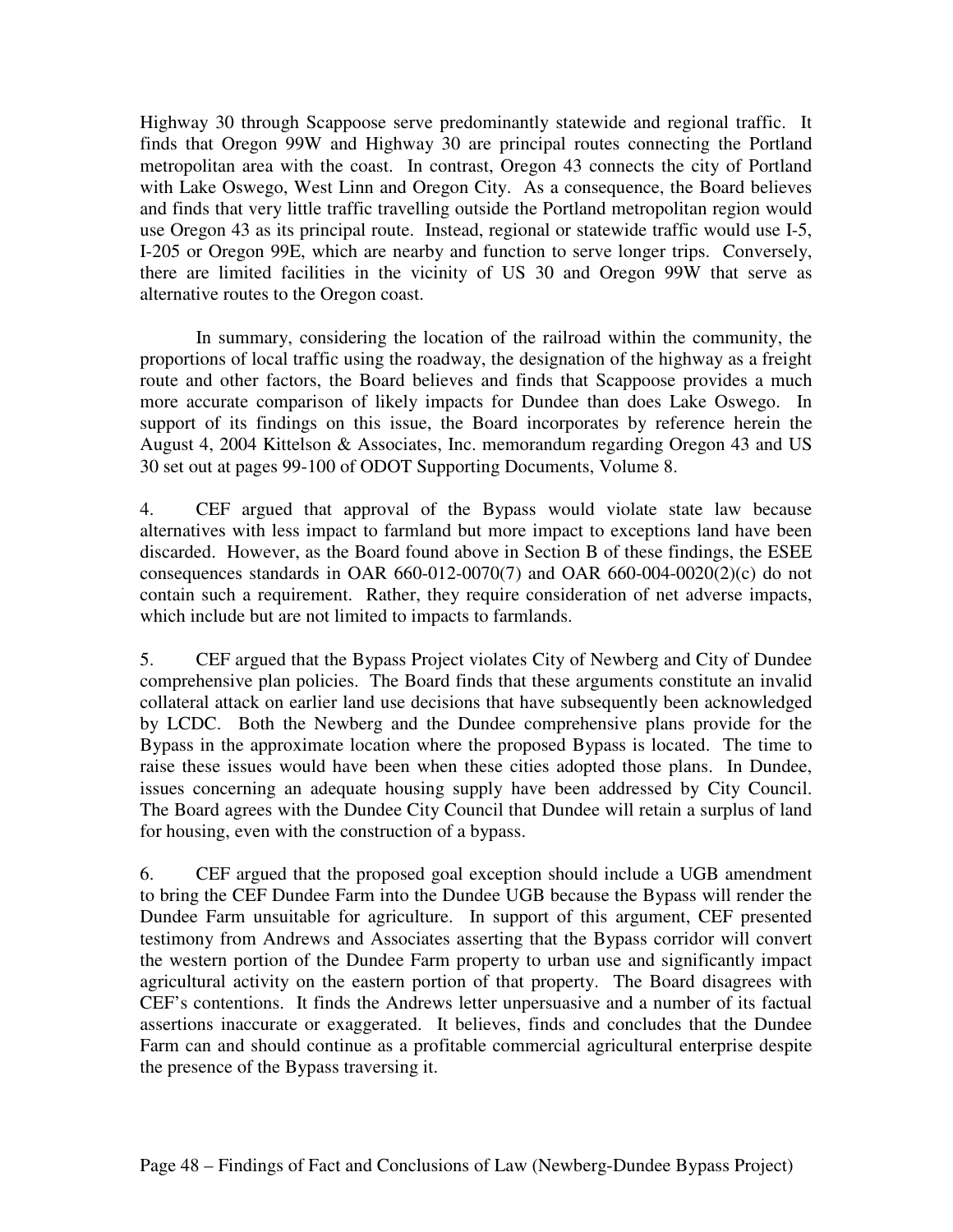CEF and the Andrews letter assert that the Bypass will disrupt farm continuity, displace 20 acres of valuable farmland and crop production, disrupt value added processing, harm CEF's marketing image, displace 250 seasonal and full time jobs, reduce crop quality due to proximity of traffic, and destroy a large profitable economic farming unit by breaking it into three small pieces that create added expense and management cost.

The Board finds that the Bypass corridor will displace up to 11 acres of the 300 acre Dundee Farm, and the East Dundee Interchange will displace up to an additional 5.5 acres. The Board also finds the presence of the Bypass will create some added expense and management cost and may reduce crop quality during roadway construction. However, the overall impact of the Bypass on Dundee Farm will not be anywhere near as severe as CEF and the Andrews letter imply. For one thing, the Bypass will separate the Dundee Farm only into two pieces, not three. The Board would agree that dividing the farm into three pieces would have had significantly greater adverse affects, and ODOT admitted as such in its decision to revise the location of the East Dundee Interchange and its connecting road. The Board finds that ODOT relocated the East Dundee Interchange alignment precisely to avoid this impact.

Second, contrary to assertions in the Andrews letter, the Board finds that the Bypass should have only minor adverse impacts on the economic viability of the Dundee farming operation and on value added processing at the Dundee Farm. This is due in large measure to ODOT assurances that it will provide adequate connectivity between the two portions of the Dundee Farm, replace damaged tiles or irrigation lines, and take other similar kinds of actions as part of its project mitigation. The Board is not persuaded that the loss of about 16 acres of a 300 acre farm would severely damage profitability. The Board believes that the two separated portions of the farm can continue to work as a single farming operation, particularly with the mitigation ODOT will provide. The Board finds that an approximately 285-acre farm is a significantly sized farm that can contribute substantially to the agricultural enterprise of Yamhill County. The Board also believes that CEF should be able to replace the lost acreage with other productive acreage with the payments it receives for its loss of land.

The Board finds not credible the assertion that the Bypass would result in the loss of 250 seasonable and full time jobs. In essence, CEF is arguing that virtually every farmworker job at the Dundee Farm would disappear. The Board does not believe this. The Board also rejects CEF's argument that the displacements resulting from the Bypass would significantly harm CEF's production facility. As Figure 13 of the Exceptions Document shows, the Bypass corridor and East Dundee Interchange would be located some distance away from both this facility and from farmworker housing on the site.

The Board further finds that roadways throughout Oregon cross farmlands that nonetheless continue to be operational and productive. The fact that a road crosses farmland is not in itself a basis to support a UGB expansion. Indeed, much of the I-5 corridor between Portland and Eugene remains in productive farmland.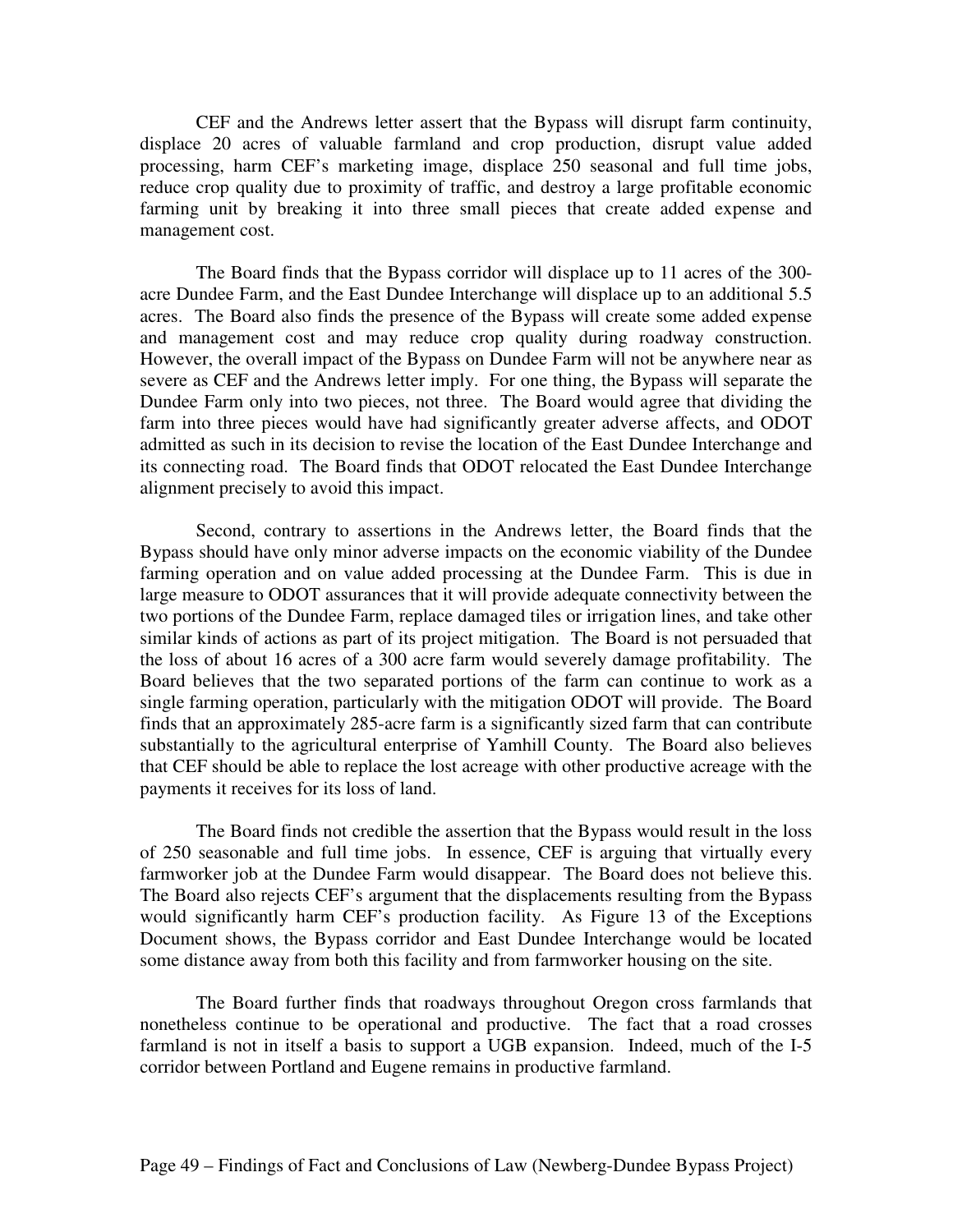The Board fully agrees with a statement in the Heitsch letter that ODOT has approached the CEF operations as being very productive farmland and has taken extensive measures to protect it. In addition to ODOT's relocation of the East Dundee Interchange and its promise of mitigation, ODOT has designed the Bypass to be a limited access facility, meaning that no vehicles will be able to exit on or off the roadway except at interchanges. This will avoid making the Dundee Farm more accessible to the general public, and it will support continued agricultural use at the farm. The Board also finds that the presence of urban or rural nonresource land along a portion of the Dundee Farm does not commit it to urban or nonfarm uses. The Board finds there are countless locations in Yamhill County and in Oregon where farms adjoin urban and/or rural nonfarm uses on one or even several sides and still operate productively. Indeed, in the caselaw there are multiple instances where, in circumstances like this, the reviewing body found that the agricultural land in question was not committed to urban or rural non-farm uses.

Finally on this issue, the Board agrees with ODOT that the presence of the Bypass will improve CEF's accessibility to markets and provide CEF with greater exposure for its products. And while the Bypass might impact the marketing image of CEF products, which uses a photograph of the farm juxtaposed against Mt. Hood on its promotional materials, the Mt. Hood image does not affect the soils or the agricultural production on EFU lands. Rather, it involves the sale of farm products after it has left the fields.

7. CEF President Floyd Aylor also testified that the Bypass would "very likely lead to the eventual closure of the operation." As it found with the Andrews letter addressed above, the Board finds this testimony to be speculative, exaggerated and lacking evidentiary support in significant ways. First, as explained immediately above, the Board does not agree that the Bypass will result in circumstances where the Dundee Farm would be entirely surrounded by urban development. While the Bypass would be deemed an urban facility, the Board finds that many farms operate successfully alongside freeways like I-5 or alongside major roadways like Oregon 99W. These roads may create some inconvenience to the farm operator, but they do not destroy the farm enterprise.

Second, the Board finds that the Bypass will not directly or significantly impact the processing plant or the farmworker housing. Mr. Aylor is correct that the Bypass may make the farm less of a "showcase" based on visual impacts, but the Bypass and East Dundee Interchange together will remove only a small percentage of the farm from production.

Third, the Board disagrees with Mr. Aylor that reduced access from the west side of Dundee Farm to its east side will have major adverse consequences to farming operations. ODOT testified, and the Board finds, that ODOT will provide access between the east and west sides of Dundee Farm as part of its project mitigation. Also, upon questioning by Board and Planning Commission members at the July 22, 2004 hearing, Mr. Aylor admitted that the single road extending eastward from the processing plant towards the river is used regularly to provide access to the eastern portion of the property. The Board believes this testimony and so finds.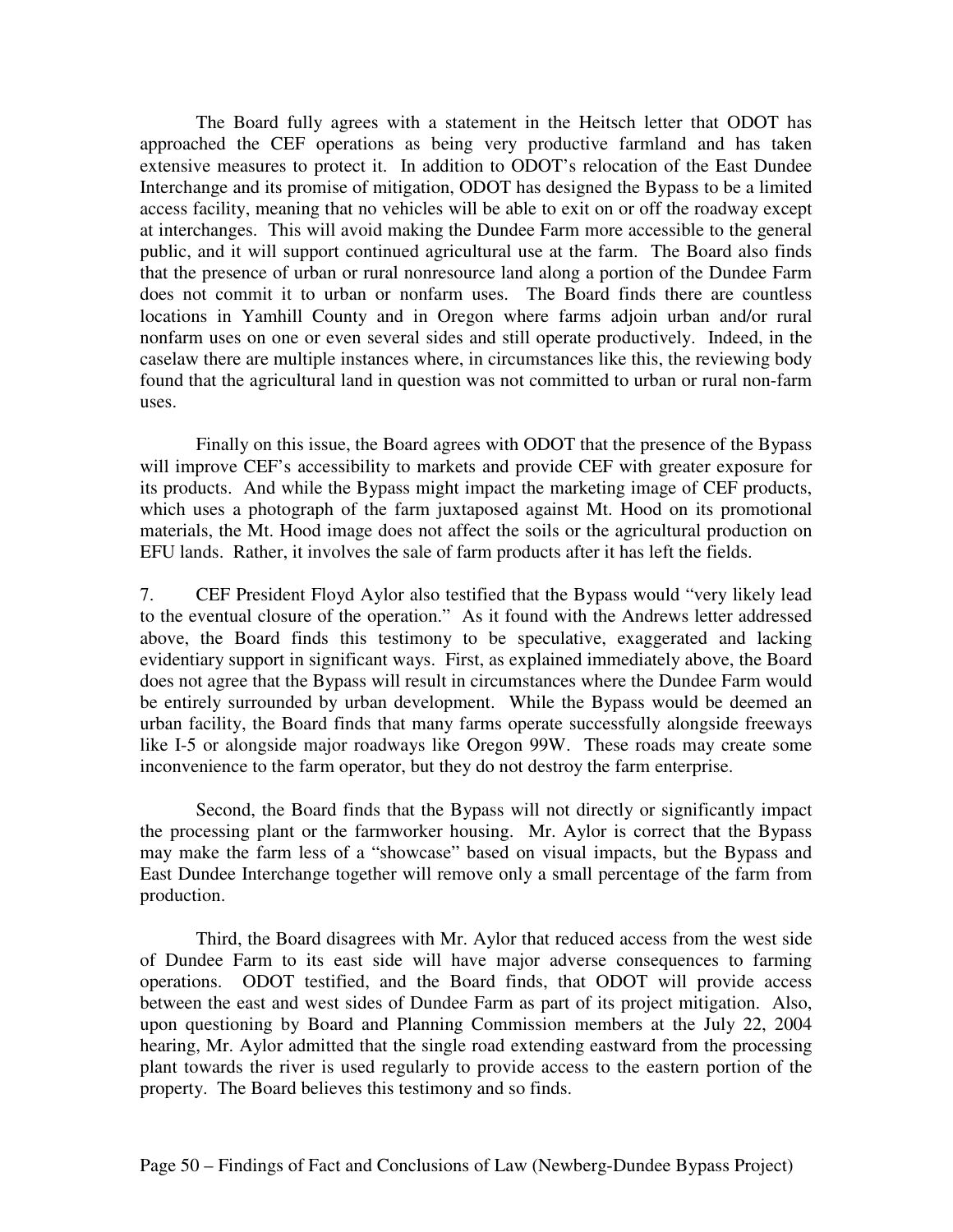Mr. Aylor also testified that the loss of acreage for marionberries could seriously harm the farming operation. While the Board does not question the quality of the soils and weather conditions in this area for growing marionberries, it does question Mr. Aylor's inference that other nearby lands are inadequate for this purpose. Indeed, the Board finds that marionberries are grown both throughout the Willamette Valley. It concludes that Columbia Empire Farms could replace its lost acreage with other lands for growing marionberries.

8. In its August 12, 2004 letter, CEF claims that the presence of the Bypass would make the Dundee property a higher priority for inclusion inside Dundee's UGB because the land would be completely surrounded by urban land or exception areas. The Board is not persuaded by this argument. First, CEF testified, and the Board finds, that the Dundee Farm consists of Class I and II agricultural soils. The Board also finds that large areas of committed lands adjoin the City of Dundee UGB. By state law, Dundee would be expected to expand its city limits onto these committed lands before urbanizing the Dundee Farm property. Second, the Board does not believe that a public facility crossing resource land creates an "exception area" as that term is used in ORS 197.298(1)(b). The focus of the statute is on lands zoned for rural residential, commercial or industrial lands. Third, CEF's argument is inconsistent with OAR 660-012-0060(4), which provides that the presence of a transportation facility on rural land is not the basis for an exception to allow even rural scale residential, commercial, industrial or institutional uses on rural lands.

9. In letters to Yamhill County dated August 6, 2004 and August 12, 2004, CEF asserts that the identified transportation need can be met through a series of "building blocks" that include (1) alternative modes, traffic management measures and improvements to existing transportation facilities; (2) an Edwards-Dayton connection; (3) a narrow five lane roadway through Dundee; and (4) an STA designation in Dundee. A map provided by CEF shows that east of the Edwards/Dayton connection, the facility would apparently continue through the Newberg couplets and east Newberg on existing Oregon 99W.

The Board will not repeat here all the reasons why it finds this alternative unreasonable. In sections B and C of these findings, the Board explains why each one of these alternatives, alone, cannot reasonably accommodate the identified transportation need. Also in those sections the Board considered and rejected many of these improvements in combination. The Board finds that CEF has provided no detailed factual analysis supplementing its earlier oral and written testimony that explains how or why this alternative would be able to move statewide and regional traffic through the Newberg Dundee area in a timely and efficient manner consistent with the stated purpose and need for this project. It finds that CEF, like 1000 Friends, has provided no testimony from professional engineers to support its implications that its alternative is operationally viable or that renders its testimony more persuasive than that of ODOT or ODOT's traffic consultant. Further, like 1000 Friends, CEF has failed to consider the full range of economic, social, environmental, energy and traffic impacts associated with its proposal.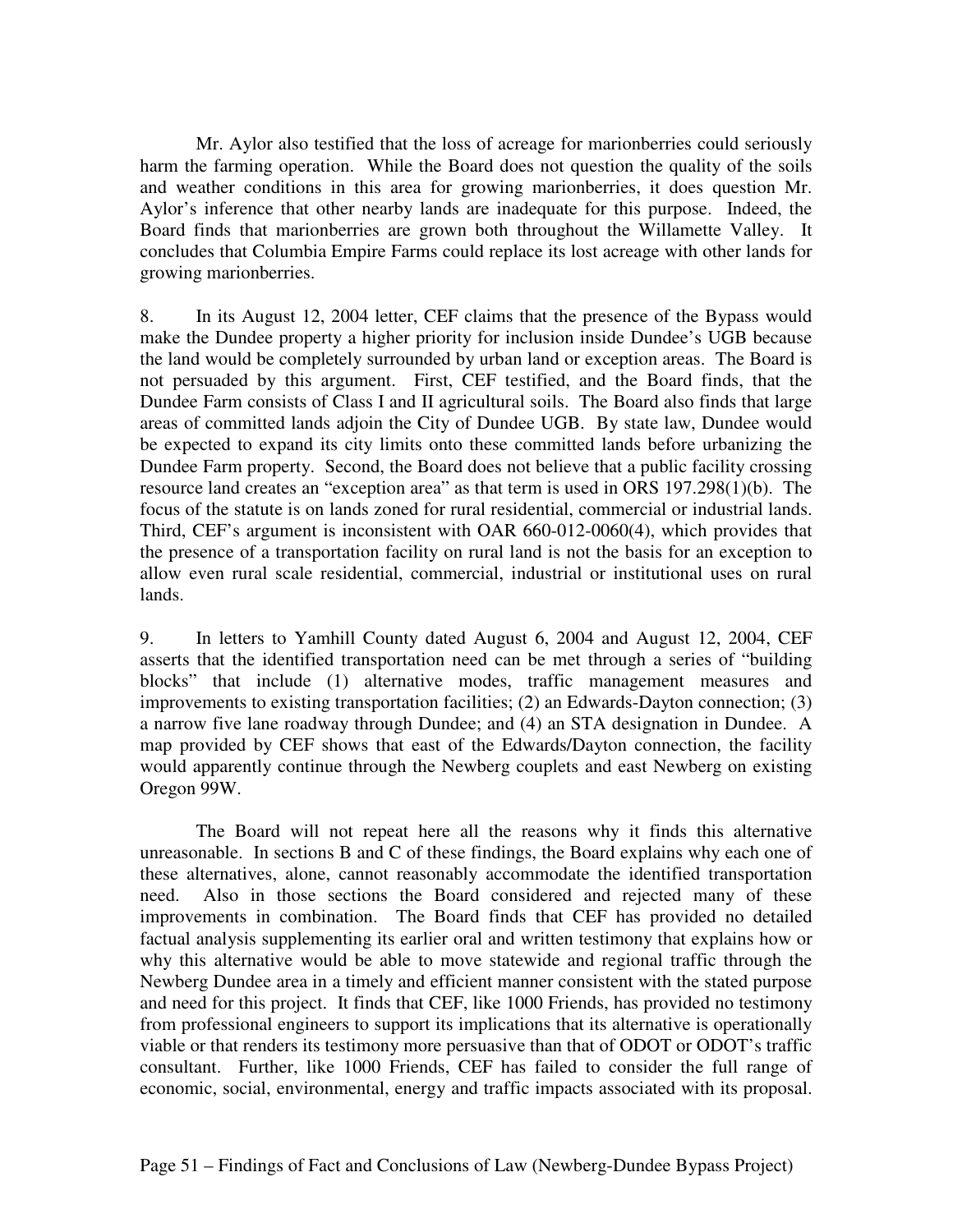Indeed, neither has provided an adequate footprint for the proposal. Given the need of large freight vehicles for wide turning movements, the Board is highly skeptical that the needed facilities could in fact be located entirely within Dundee's UGB without goal exceptions or without tremendous displacement of existing development in Dundee. In summary, both CEF and 1000 Friends have failed to back up their assertions with detailed analysis and with credible and substantial evidentiary support. Without a more detailed illustration of where the roadway would go, without credible factual support showing that their alternatives are operationally feasible and safe, and without realistic analysis of how these alternatives would impact existing development, the Board cannot find these alternatives to be reasonable.

10. In its oral testimony to the Board on June 24, 2004, 1000 Friends of Oregon advocated widening Oregon 99W west from Dundee to McDougal Corner as a substitute for extending the Bypass to Dayton. 1000 Friends claimed this would have a lesser impact on agricultural lands. However, the Board finds instead that this proposal would have greater net adverse impacts than extending the Bypass to Dayton, including greater impacts to agricultural lands.

First, as stated in a Kittelson & Associates Memorandum dated July 19, 2004 regarding "Oregon 99W South of Dundee", which the Board believes and incorporates herein by this reference, Oregon 99W under this scenario is forecast to carry more than 38,000 vehicles per day by the year 2025. To safely and efficiently accommodate all of those vehicles in a rural expressway design, Oregon 99W would need to be widened to four through lanes and quite possibly to six through lanes.

Second, as stated in the ODOT Response Document and also in documents prepared by Chris Watson, GeoDataScape LLC dated July 19, 2004 (ODOT Supporting Documents, Volume 7, pages 25-30), which the Board agrees with and incorporates into these findings by this reference, a four or six lane expressway on Oregon 99W would need to find a way around or through Dundee. 1000 Friends' boulevard proposal, which would require a seven lane section in downtown Dundee, is unreasonable to achieve this result because the adverse impacts of a seven lane highway through Dundee would be even greater than those associated with a five lane highway. The Board already has concluded that the impacts of a five lane highway through Dundee would be unreasonable. 1000 Friends has not demonstrated how the projected traffic volumes can be moved around Dundee in a safe and operationally feasible manner in the absence of a bypass. If 1000 Friends proposes funneling that traffic along Edwards Road and Parks Drive, then the Board finds that new at-grade railroad crossings on Edwards Road or on Parks Drive would violate OHP Policy 2G while elevated crossings would result in the same adverse impacts that a new East Dundee Interchange connector road would have inside Dundee.

Were the Bypass to terminate just west of Dundee and reconnect to Oregon 99W at that point, then the improvements required for that connection, the widening of Oregon 99W to McDougal Corner, new frontage roads north and south of Oregon 99W, and a new interchange at McDougal Corner, would impact over 175 acres of EFU-zoned land,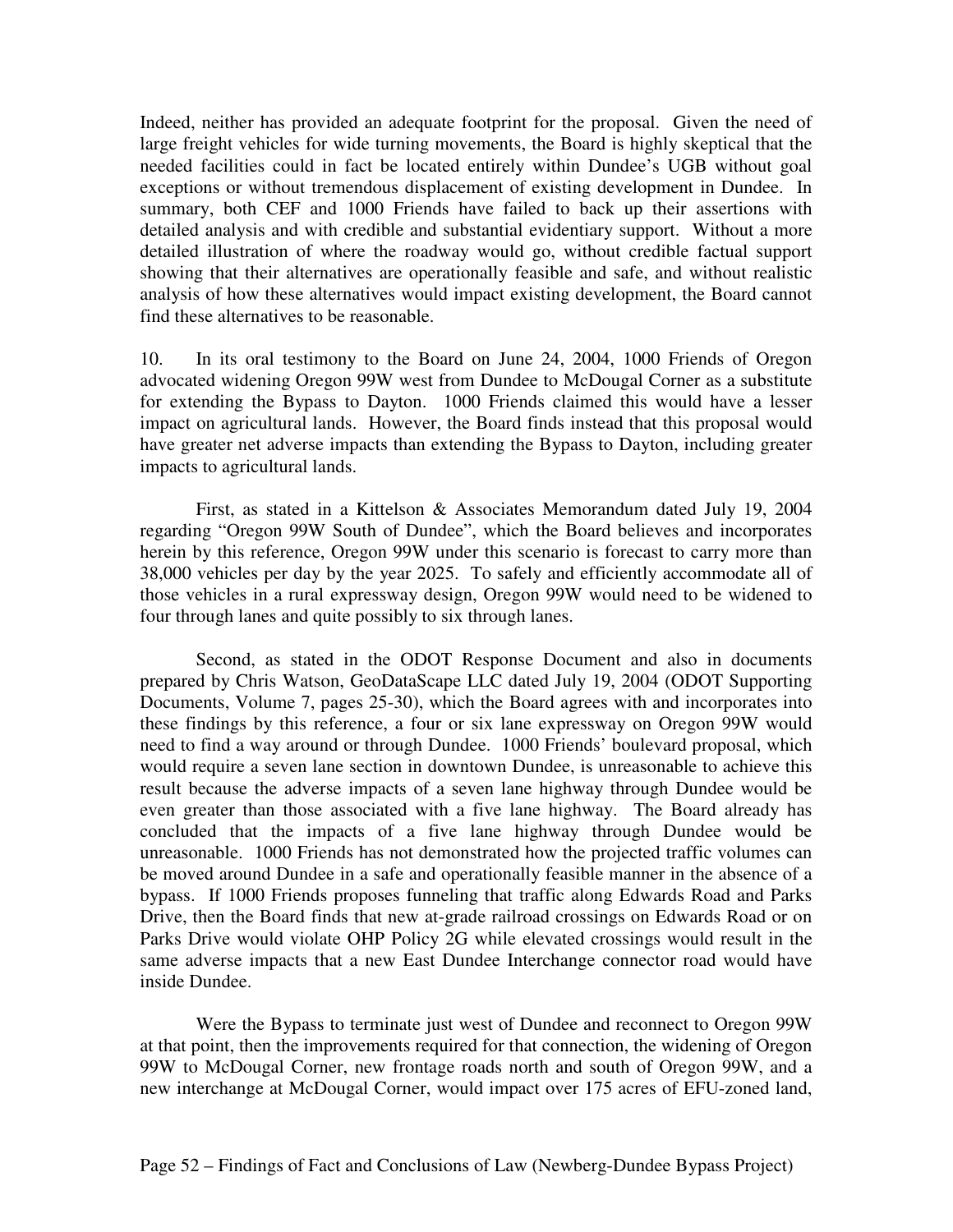compared to 138 acres for the proposed Bypass. The Oregon 99W widening also would impact more wildlife habitat and much more lineal feet of fish habitat than would the Bypass alternative, and it would have greater business and residential displacement and noise impacts. The Board finds that such an alternative would require goal exceptions. It further finds that the net adverse impacts associated with the proposed Bypass corridor would not be significantly more adverse than those associated with terminating the Bypass just west of Dundee and widening Oregon 99W. Indeed, it finds that the Bypass would have fewer net adverse impacts than the Oregon 99W alternative.

11 In its July 22, 2004 written testimony, 1000 Friends argued that the Bypass should be shown as an alignment and not as a corridor. The Board disagrees. OAR 600-012- 0070(3) states expressly that the general location for a transportation improvement on rural land "be specified as a corridor within which the proposed facility or improvement is to be located."

12. 1000 Friends also testified that if the identified transportation need can be accommodated with exceptions to Goals 11 and 14 but without the need for a Goal 3 exception, then an alternative located on lands requiring exceptions to Goal 3 cannot be justified. However, 1000 Friends identified no authority supporting this contention, and the Board is aware of none. In particular, the Board finds that OAR 660-012-0070 requires that where exceptions to Goals 3, 4, 11 *or* 14 are required, consideration must be given to thresholds that encompass much more than agricultural lands impacts.

13. 1000 Friends and CEF assert that it is not unreasonable to widen Oregon 99W to five lanes in Dundee for the reasons stated in a February 6, 2003 letter from DLCD to ODOT. That DLCD letter asked ODOT to consider various "potentially reasonable" non-exception alternatives to meet travel needs through Dundee. The Board finds that ODOT considered the alternatives identified in that letter but then rejected them as unreasonable. ODOT's reasons for rejecting those alternatives are set out in the Exceptions Document and also in a Kittelson & Associates Memorandum dated July 21, 2004 entitled "Oregon 99W Improvement Options in Dundee", which the Board agrees with and incorporates herein by this reference. For the reasons stated in both documents, the Board finds that the combination of alternatives identified in the DLCD letter cannot reasonably accommodate the identified transportation need. The Board further finds that neither 1000 Friends of Oregon nor CEF has made any effort to provide factual evidence that contradicts ODOT's or the Board's conclusions.

14. 1000 Friends also suggested that the East Newberg Interchange and the easternmost section of the bypass corridor be relocated to avoid EFU-zoned lands. But as with its other recommended alternatives, 1000 Friends has not provided facts demonstrating that these alternatives would be more reasonable taking into consideration the full range of economic, social, environmental and energy consequences. The Board finds that an argument that considers only agricultural lands impacts and ignores all other kinds of impacts fails to meet the standard in OAR 660-004-0020(2)(c) that specific alternative sites be "specifically described with facts to support the assertion that the sites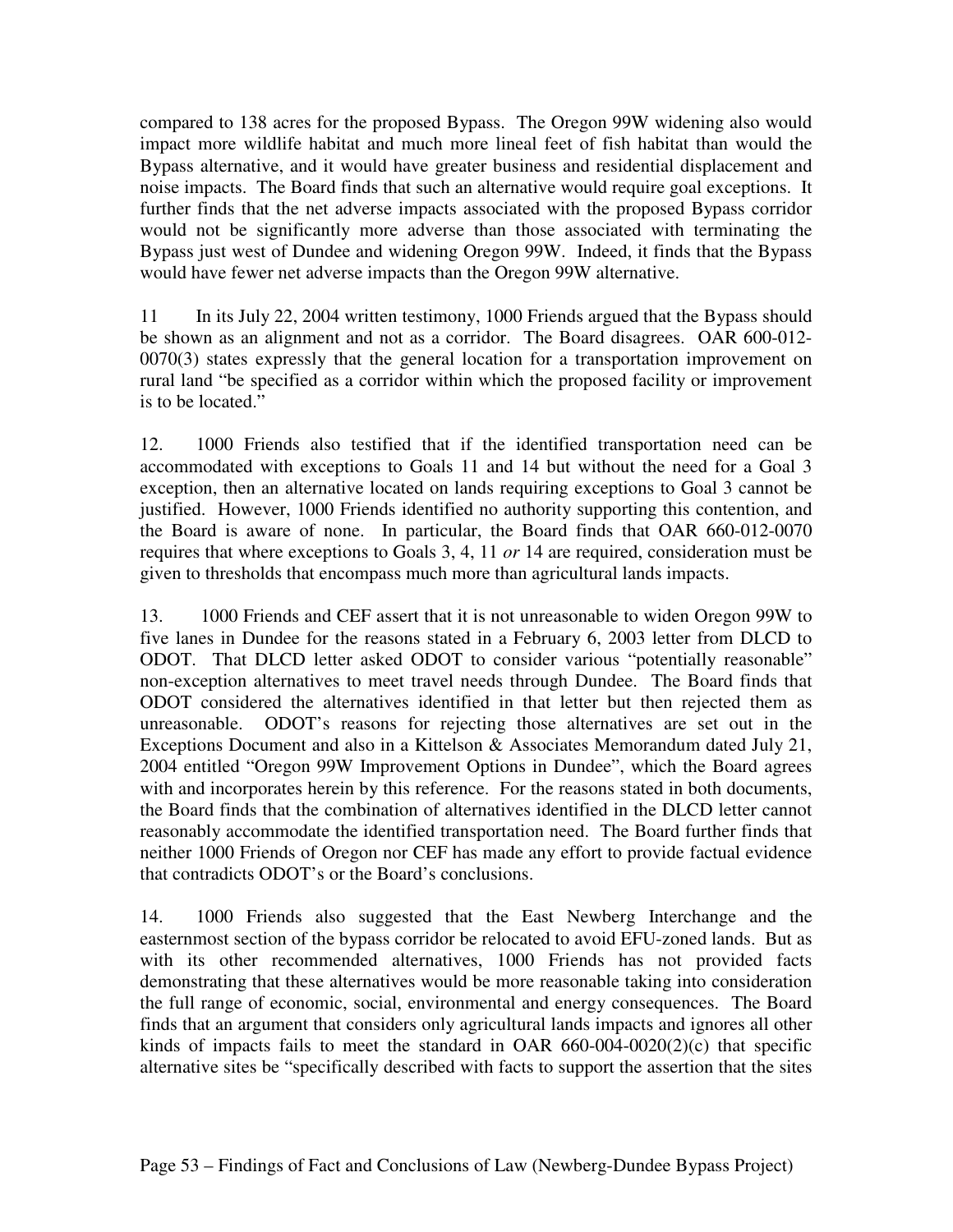have significantly fewer adverse impacts during the local exceptions proceeding." It also fails to provide the breadth of analysis required by OAR 660-012-0070(7).

15. 1000 Friends claims that the Northern alternative should have been rerouted more through rural residential areas to minimize impacts to farmland. However, the Board finds that ODOT considered a number of northern alternative routes, including some located more inside the Newberg UGB. These alternatives were rejected for reasons set out in the LDEIS at 2-15 and in Chapter 4. The Board agrees with the reasons for rejecting these northern alternatives. The Board further finds that 1000 Friends has failed to provide sufficient facts warranting more detailed study of a "redesigned" northern alternative, including facts identifying the economic, social, environmental and energy impacts associated with its alternative.

16. In documents dated August 6, 2004, and August 13, 2004, 1000 Friends offers still more argument objecting to the Bypass and supporting its alternative. Most of these arguments are addressed earlier in these findings. However, the Board makes the following additional findings:

In its August 6 memorandum, 1000 Friends objects to ODOT's application of Expressway standards to the Bypass. 1000 Friends claims that Expressways need not be high speed or limited access facilities. The Board agrees with 1000 Friends that under OHP Action 1A.2, Expressways may be moderate speed facilities in urban areas. See also Action  $1H.2(a)(1)$ , which provides that new bypasses should be designed "for moderate to high speeds." But the Board also finds that the Expressway designation can apply to a wide range of state highways, including Interstate highways, Statewide highways, Regional highways and District highways. See OHP Action 1A.2. For Statewide highways, unlike Regional and District highways, the management objective is to provide "high speed" continuous flow operations rather than "moderate to high speed" operations. And where Statewide highways are classified as Expressways, Action 1A.2 emphasizes the importance of "maintaining system mobility." Further, OHP Action 1H.2(d) directs ODOT to use grade separation and interchanges whenever practical and appropriate for safety and mobility.

Overall, the Board believes and finds that the text and context of the OHP direct ODOT to design a moderate to high speed, grade separated facility with interchanges to maintain and support system mobility. The Board believes that a moderate to high speed facility is one that operates at speeds of about 45 miles per hour or higher, rather than the much lower speeds 1000 Friends of Oregon has suggested. The Board also finds that 1000 Friends' alternatives are not consistent with this identified function, as they do not provide for a grade separated facility, a facility with interchanges, or a facility that can operate at such speeds.

1000 Friends challenges the accuracy of ODOT's analysis comparing farmland impacts of its proposed alternative with the impacts of widening Oregon 99W between Dundee and Dayton. However, the Board finds that ODOT's analysis to be more reasonable and credible, including ODOT's determination of need for and the location of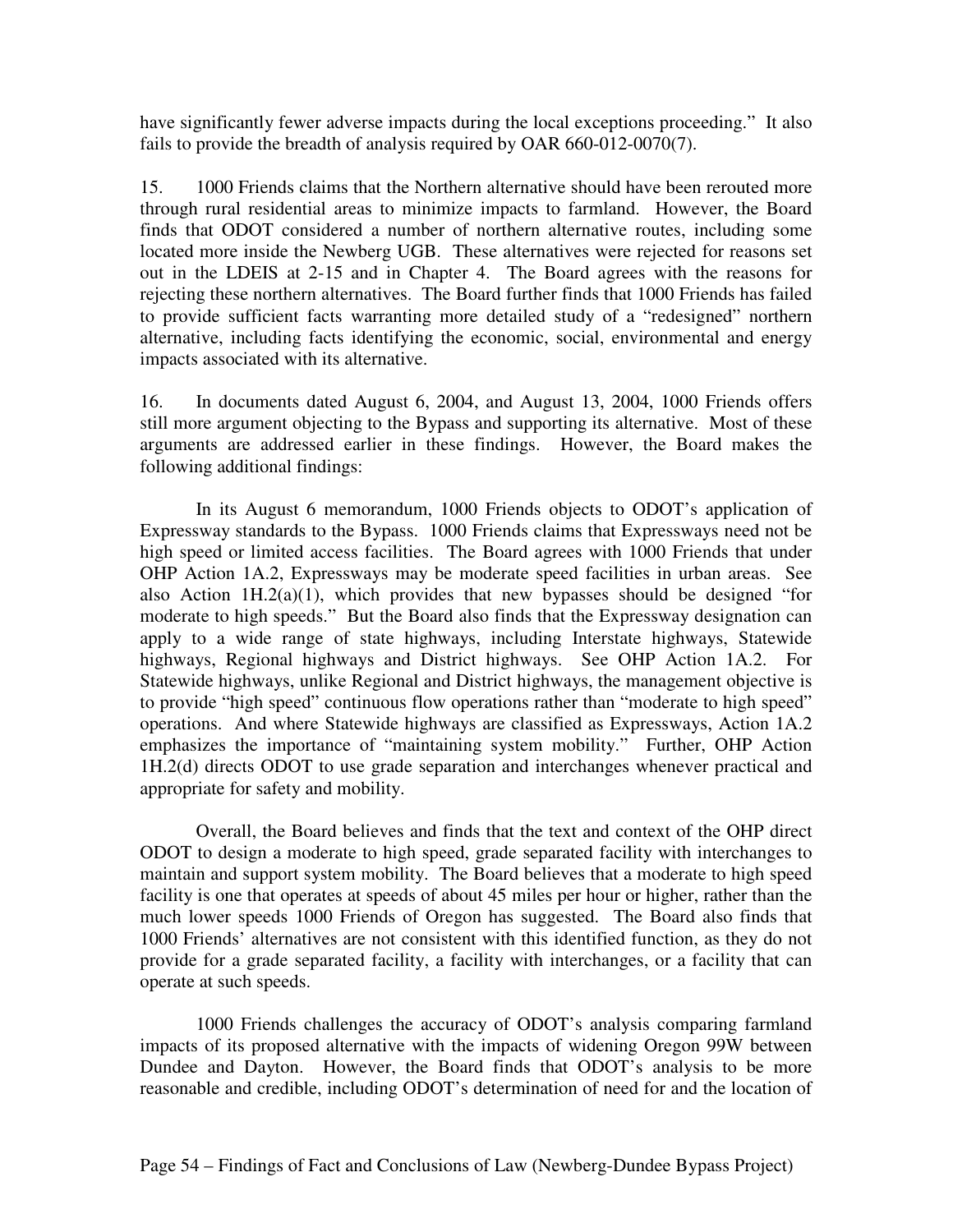frontage roads north and south of Oregon 99W. Much of 1000 Friends' argument here is little more than a disagreement with OHP Expressway policy. The Board believes and finds that such issues should be directed not to the Board but to the Oregon Transportation Commission.

1000 Friends also alleges a number of violations of City of Newberg comprehensive plan policies. The Board cannot speak for the City and recognizes that the portions of the Bypass Project inside incorporated cities are beyond the Board's jurisdiction.

The August 6 memorandum also attempts to describe more clearly the 1000 Friends alternative. The Board finds that the alternative has expanded in some instances to involve choices, some of which require goal exceptions. The proposed exceptions (such as an alignment extending in part through rural residential land west of Dundee) are intended to avoid agricultural land. However, these exceptions fail for the same reason that 1000 Friends' alternatives fail generally, which is a complete lack of analysis demonstrating operational feasibility and safety, addressing the relevant thresholds, and considering the full range of economic, social, environmental, energy and traffic impacts. 1000 Friends asserts that its alternatives would have significantly less adverse consequences to prime farmland or to developed residential areas, but there are no facts or analysis backing this up. The Board concludes that 1000 Friends assertions lack sufficient substantial evidence backing them up to warrant further, more detailed analysis of its alternatives.

17. The Board heard testimony that the proposed Bypass would not solve congestion problems in Sherwood, Tigard and Tualatin. Whether or not that is so, the Board finds that the Bypass will solve congestion problems in the Newberg-Dundee area and has utility as an independent transportation project for that reason.

18. The Board heard testimony that downtown Dundee should be moved somewhere else in the city. The Board finds that this is neither the option that Dundee has chosen for itself nor one that ODOT or the Board finds reasonable. Indeed, this proposal runs contrary to Dundee's acknowledged comprehensive plan and TSP and the Dundee vision statement. It also runs contrary to the new DLCD mission statement for economic development.

19. The Board heard testimony that the Bypass violates civil rights laws due to impacts on low income and migrant housing in Newberg. The Board agrees with ODOT that the portions of the Bypass subject to Yamhill County's review do not impact low income or migrant housing and thus the issue is not relevant to the standards for land use decision-making.

20. The Board heard opponent testimony regarding the estimated price tag of the Bypass Project. The Board finds that because all identified non-exception alternatives to the Bypass corridor cannot reasonably accommodate the identified transportation need based on one or more thresholds other than cost, it is unnecessary to speculate as to what